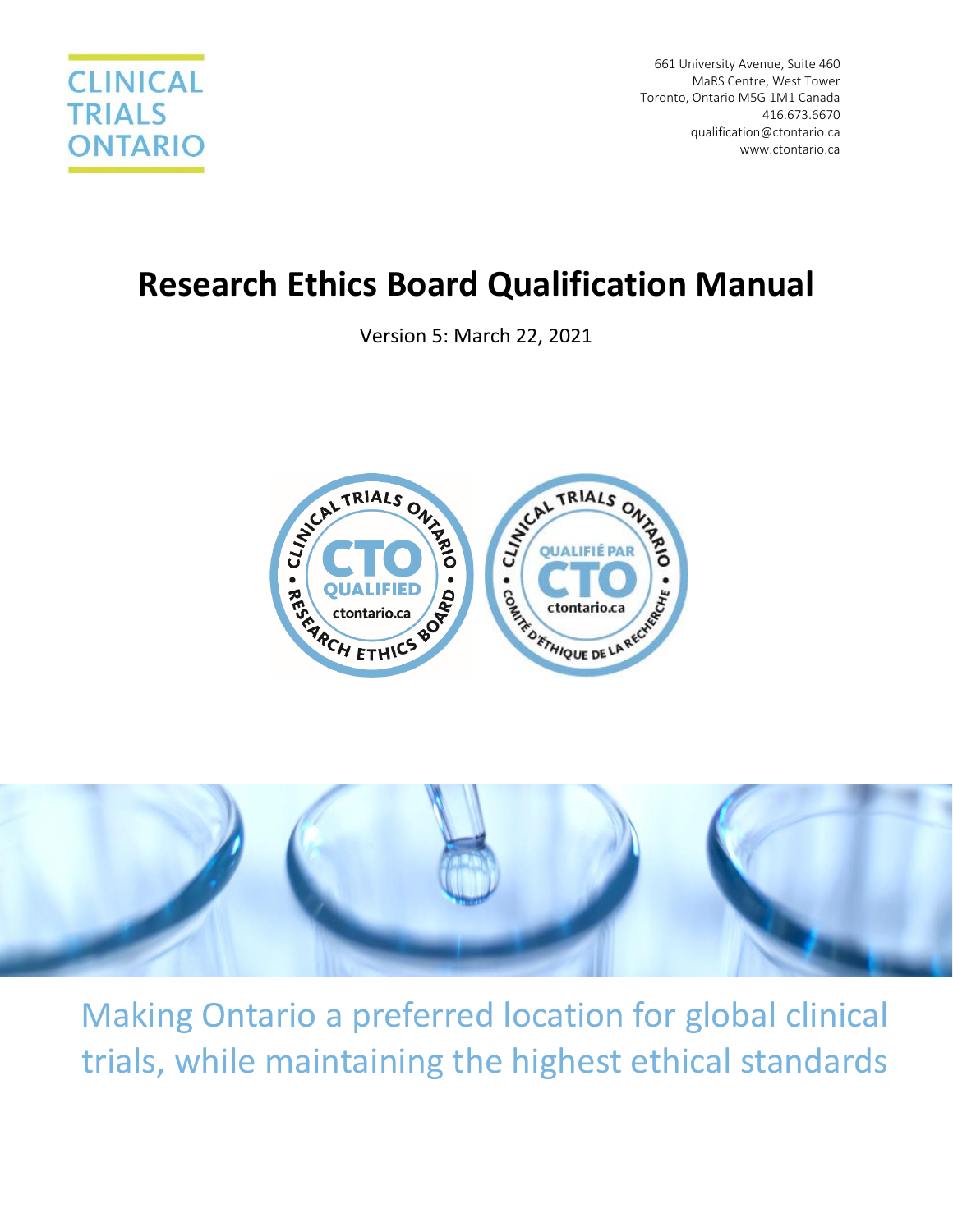## <span id="page-1-0"></span>**Acknowledgements**

Clinical Trials Ontario (CTO) acknowledges the Toronto Academic Health Sciences Network (TAHSN) Qualification Manual as the source document for the original CTO Qualification Manual. CTO is greatly indebted to TAHSN and to Ms. Anita Sengar and Mr. Nicholas Stavrinou, the original authors of the Manual.

CTO also acknowledges and thanks all those who have contributed their advice and expertise in the development of the original CTO REB Qualification Manual. The collaborative efforts of the REB community in Ontario are reflected in this first significant revision of the Qualification Checklist and Manual. We especially acknowledge the following members who participated on a sub-committee of the CTO REB Council: Anita Sengar, Jennifer Couture, Erika Basile, Sheri Webb, and David Kenney, all of whom contributed significantly to the development of these revised documents.

Finally, CTO acknowledges the Government of Ontario for its support in advancing clinical research in Ontario.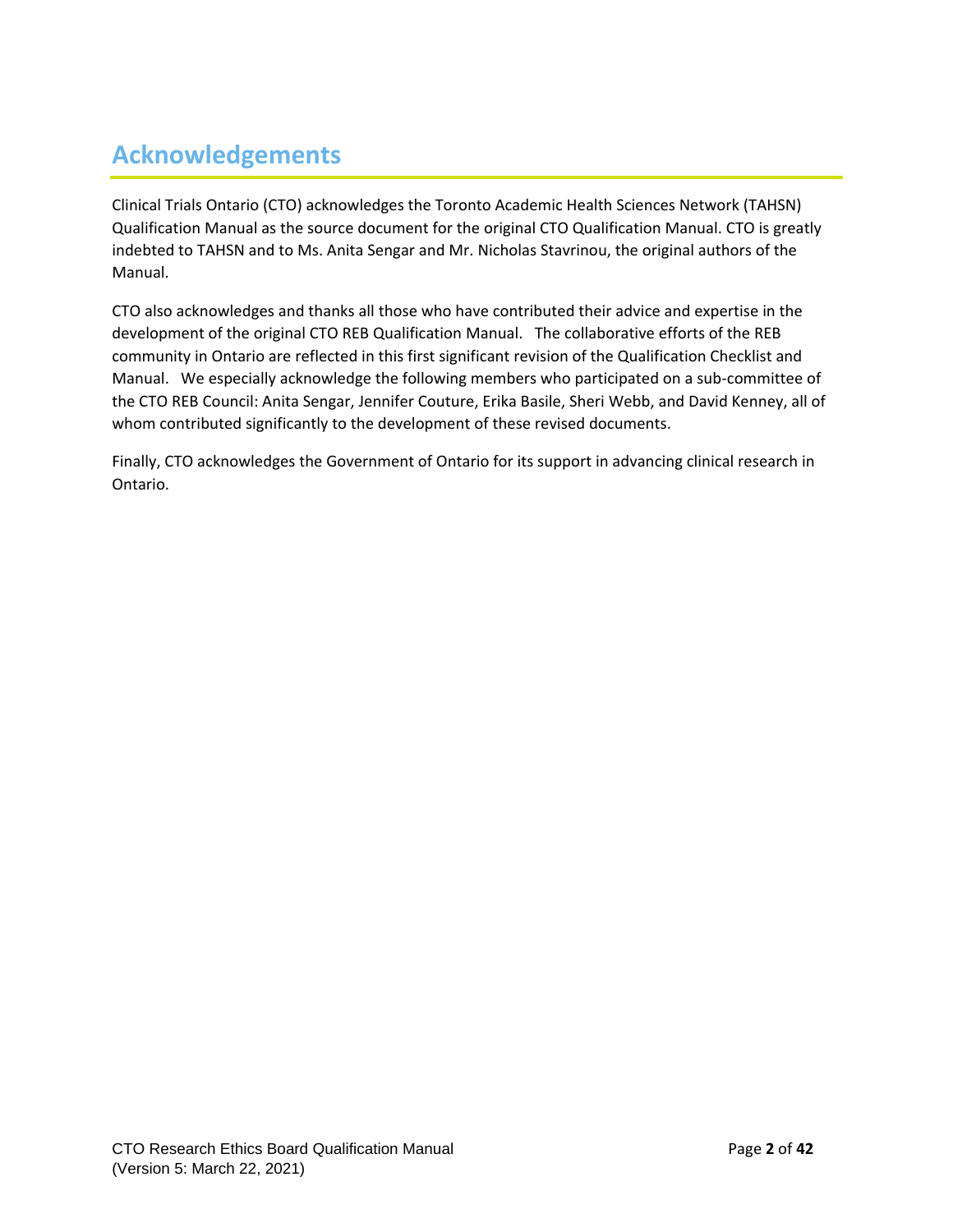## **Contents**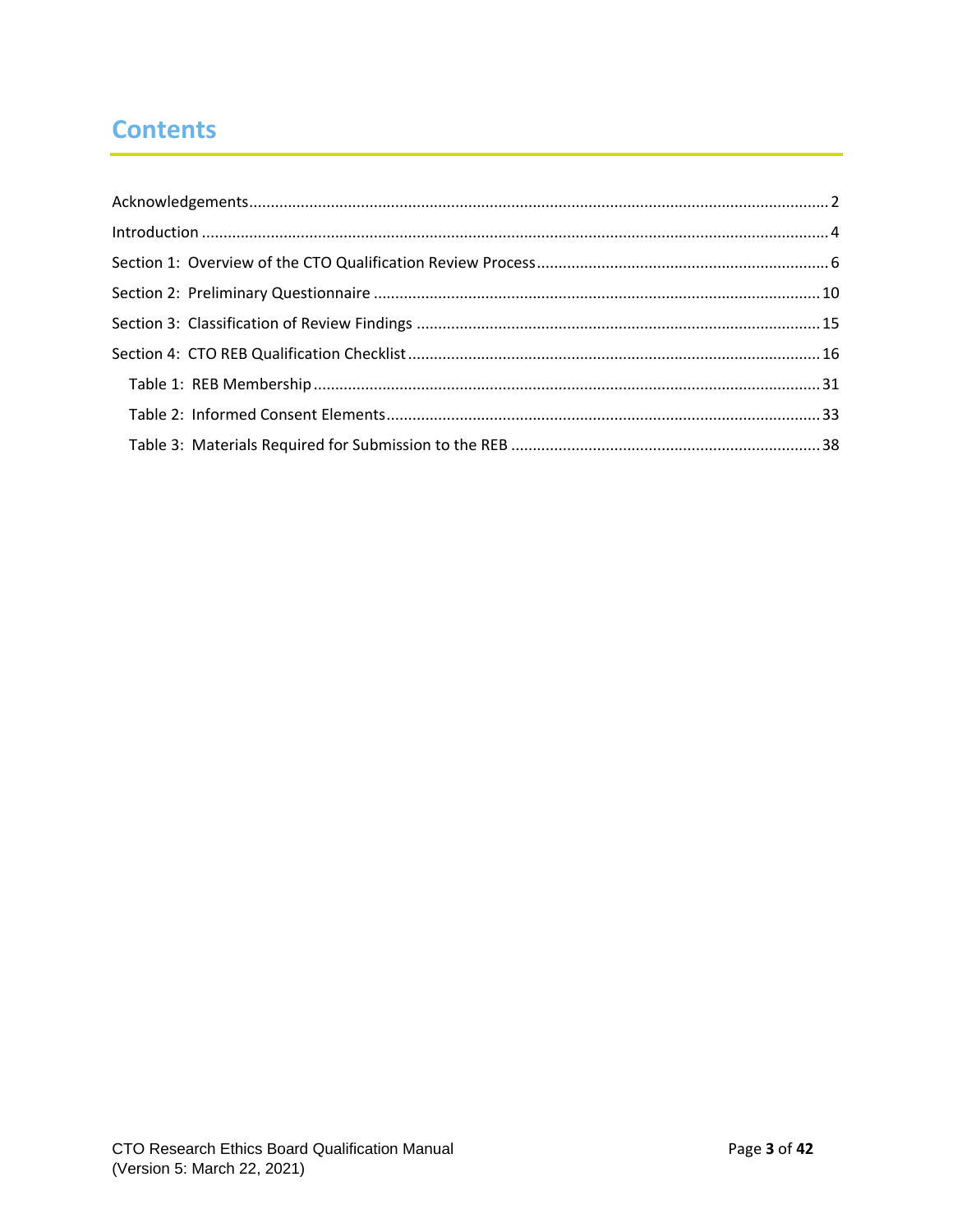### <span id="page-3-0"></span>**Introduction**

Clinical Trials Ontario (CTO) is an independent not-for profit organization supported by the Government of Ontario to provide a streamlined approach to conducting multi-centre clinical trials in Ontario while ensuring the highest ethical standards for patient safety.

A strategic focus for CTO is to develop and support a streamlined research ethics review system in Ontario. Components of this Streamlined Research Ethics Review System include a Qualification Program to assess and qualify participating Research Ethics Boards (REB), a web-based portal for research ethics review (CTO Stream), and policies, procedures, tools and education to support a province-wide REB of Record review model.

The CTO Streamlined System supports any single *CTO Qualified* REB in providing ethical review and continuing ethics oversight for a research study with multiple research sites across the province.

A Working Group on REB Streamlining was convened by CTO in September 2012 with members from the clinical trials and research ethics community in Ontario to begin discussions on the implementation of the REB of Record model. The Working Group recommended that in order to establish trust and transparency across institutions and REBs, a process be developed to review and assess the quality of REBs and their compliance with applicable regulations, policies and standards. Members of the Working Group reviewed several models for assessing the quality of REBs and recommended that the Toronto Academic Health Sciences Network (TAHSN) REB Qualification Manual be used as a starting point for the CTO Qualification Program.

Further development of the CTO Qualification Program was undertaken by CTO with expert advice from REB Chairs and REB Administrators in Ontario through the Research Ethics Review Advisory Group. A pilot of the Qualification process was conducted in late 2013 and the CTO Manual was revised based on advice from the pilot and external expert reviews of the Manual.

This CTO REB Qualification Manual is intended as a guide for the review and Qualification of REBs. The requirements for Qualification reflected in the Manual have been informed by numerous sources including the Tri-Council Policy Statement 2 (TCPS2), the Canadian Food and Drugs Act and applicable Regulations, the International Council for Harmonization Good Clinical Practice guidelines (ICH GCP) and applicable US regulations (for a full list please see Section 1).

An REB that is Qualified by CTO will be compliant with the CTO REB Qualification Checklist. The CTO Qualification process is meant to provide assurances that REBs meet a minimum standard for REB governance, membership, operations and procedures as detailed in the CTO REB Qualification Checklist. Opportunities for supporting the continued advancement of quality in research ethics review in Ontario will be sought through the development of a 'community of practice' amongst REBs and REB Offices participating in the CTO system. CTO will encourage and support the development of policies, procedures, tools and education to enhance REB review and operational efficiencies.

The Qualification review process as described in the Manual is intended to be transparent and educational for both the REB and the Qualification Team. The Qualification Team will generally consist of an Auditor with specific training in reviewing REBs, a CTO Program Manager, and two experienced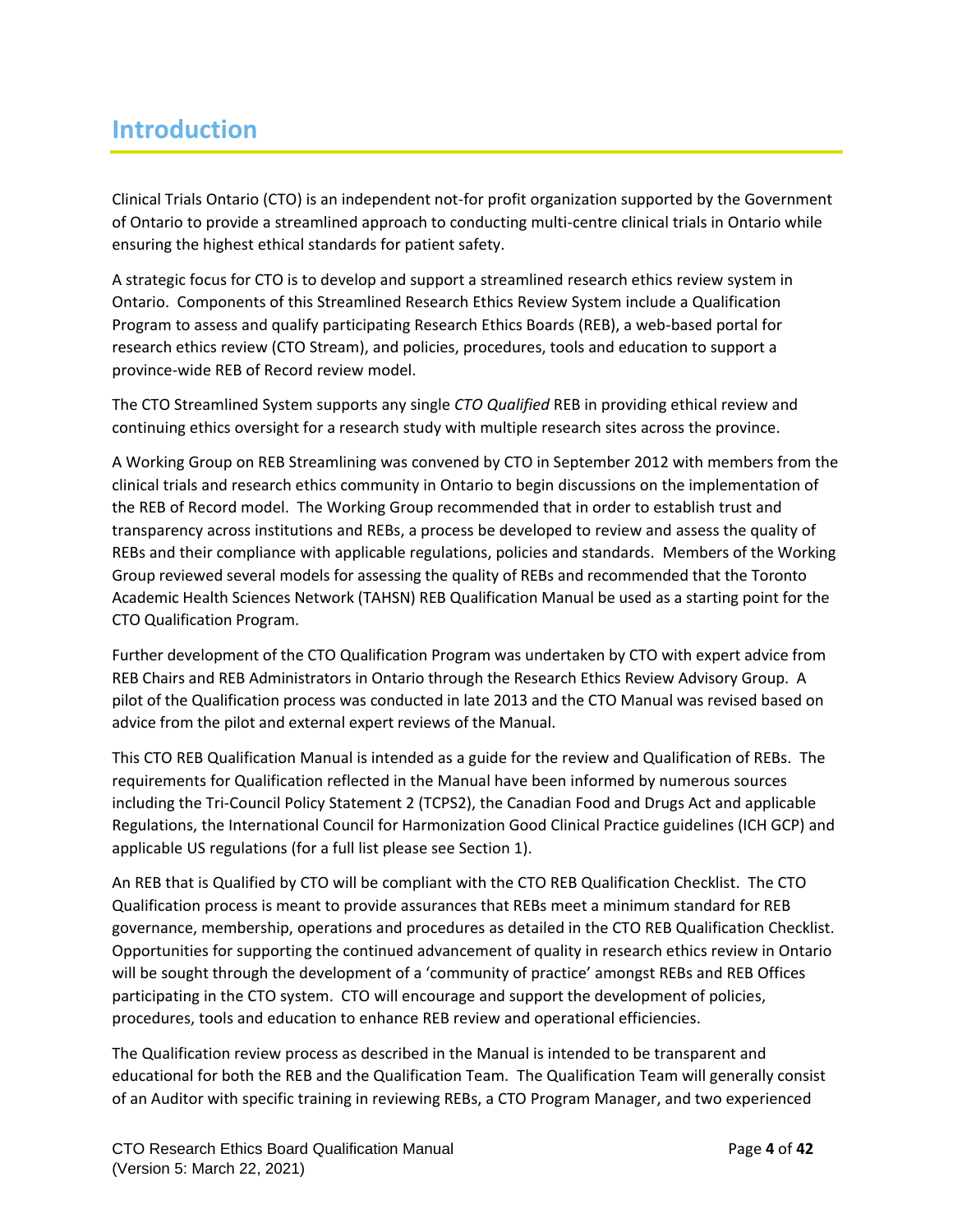members from the research ethics community (e.g., REB Chair/Vice-Chair and an REB operations representative).

An REB must have written REB Standard Operating Procedures (SOPs) in place prior to the initiation of the Qualification process. The primary components of the review process are:

- A Preliminary Questionnaire completed by the REB. The Preliminary Questionnaire assists both the REB and the CTO Qualification Team in preparing for the review.
- A two-day on-site Qualification visit which includes:
	- $\circ$  An Entrance Meeting on Day 1 between the REB Operations team members and the CTO Qualification Team
	- $\circ$  A review of the systems, policies, procedures, documentation and facilities of the REB against the CTO REB Qualification Checklist found in Section 4 of this Manual
	- $\circ$  Interviews with the Chair(s)/Vice Chair(s) of the REB and lead REB operations person
	- $\circ$  An Exit Meeting during which the preliminary findings are summarized and discussed

Following the on-site review, the REB is provided with a Qualification Report. REBs with Minor or Major findings will be provided with the opportunity to submit a Corrective Action Plan (CAP). The Qualification Team will review the CAP and, upon acceptance of the plan, the REB will be designated as a *CTO Qualified REB*.

The Qualification will remain in effect for three years from the date of issuance, with annual reporting to document changes in REB membership or other substantive changes (e.g., procedures, oversight responsibilities).

The CTO REB Qualification process and Manual are expected to evolve as the process is implemented across the province. To request a Qualification review or to submit comments on the Manual or the Qualification process please send an email to **[qualification@ctontario.ca](mailto:qualification@ctontario.ca)**.

We welcome your feedback.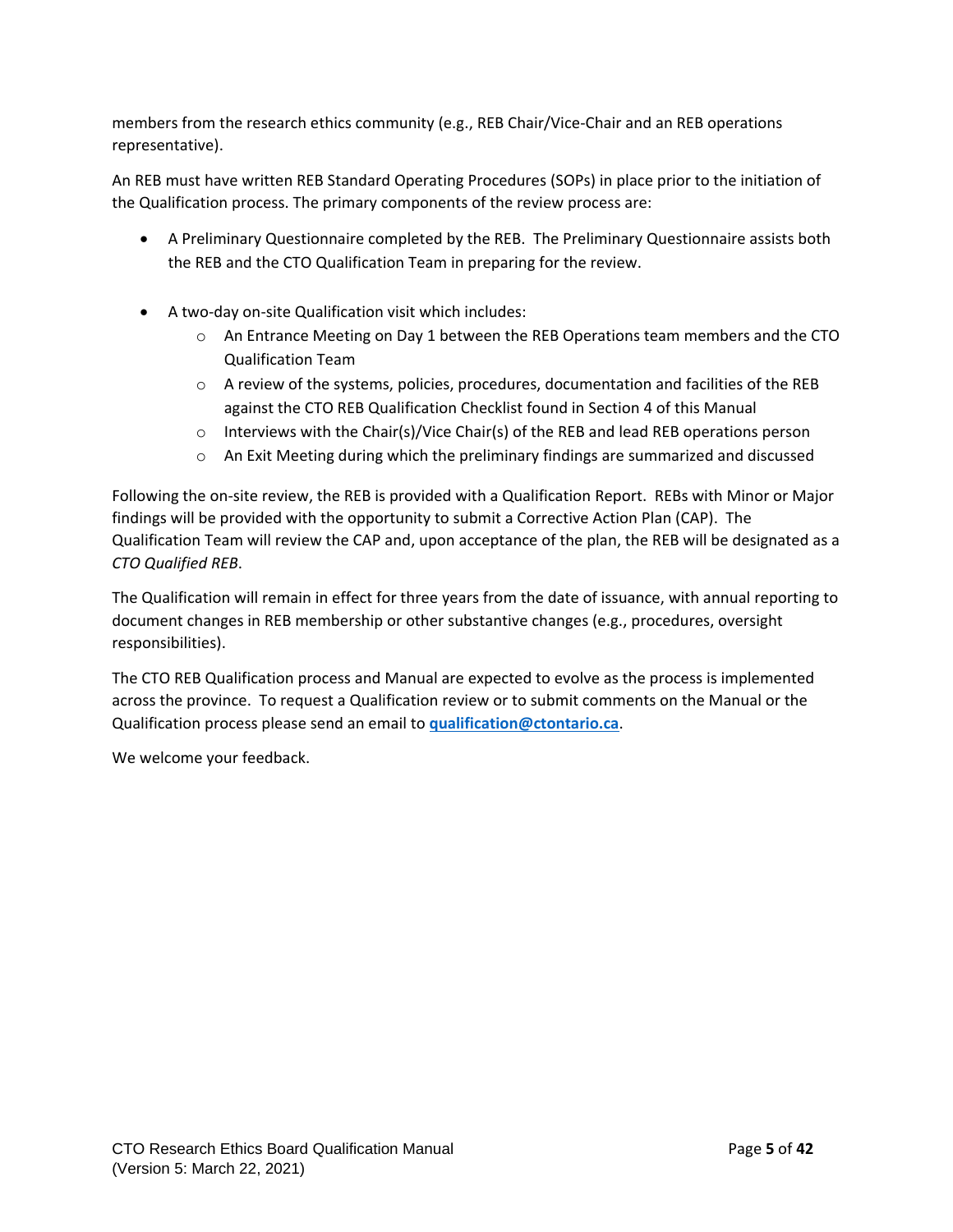#### <span id="page-5-0"></span>**OBJECTIVES**

The CTO Qualification review process involves a review of systems, documentation, personnel, and facilities in order to assess the operations of the REB against applicable regulations, policies, and standards as reflected in the CTO REB Qualification Checklist.

#### **SCOPE**

The CTO REB Qualification process will include a review of documents, a facility tour, and interviews with the REB Chair(s) and Vice-Chair(s) and personnel that support REB operations. The review will include, but may not be limited to:

- REB Standard Operating Procedures
- REB files including meeting agenda and minutes, documentation received and correspondence issued
- REB Operations Personnel qualifications
- REB Member qualifications/expertise
- Privacy and confidentiality measures
- Record storage
- Research records

#### **STANDARDS**

The following policies, regulations, and standards have informed the development of the CTO Qualification Checklist and process:

- Canadian Food and Drug Regulations (FDR)
- Canadian Natural Health Products Regulations (NHPR)
- Canadian Medical Devices Regulations (MDR)
- US Code of Federal Regulations: 21 Part 50, 56, 312, 812 and 45 Part 46
- ICH Good Clinical Practice (ICH GCP)
- Tri Council Policy Statement: Ethical Conduct for Research Involving Humans (TCPS2)
- Personal Health Information Protection Act, 2004 Chapter 3 Schedule A (PHIPA), and Ontario Regulation 329/04 Section 15 and 16 (O.Reg. 329/04)
- Provincial professional practice standards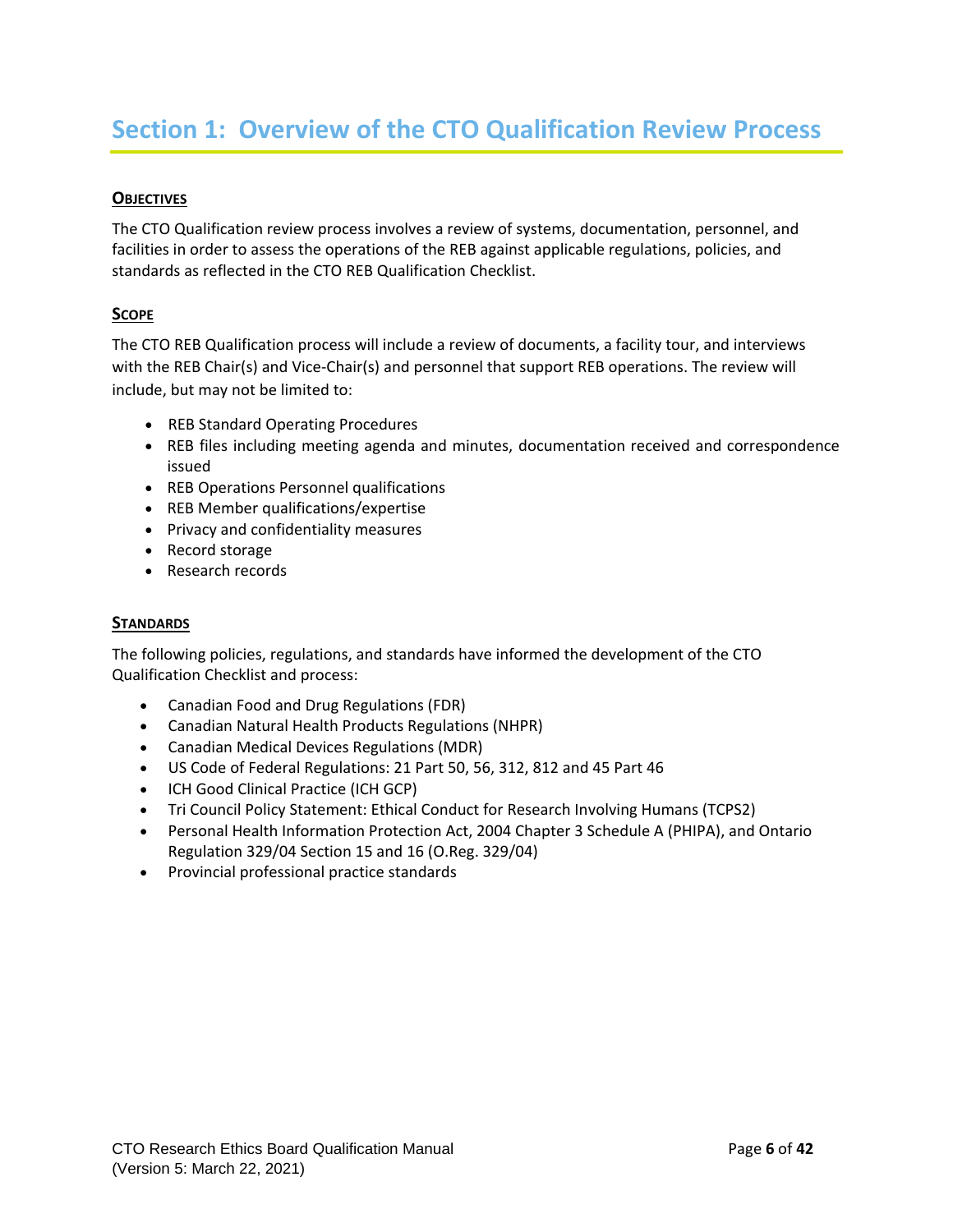#### **PROCESS**

#### **Preparation for Qualification**

To undergo a Qualification review, the REB must have Standard Operating Procedures (SOPs). CTO recommends that the REB SOPs and operations be reviewed against the **[CTO REB Qualification Checklist](#page-15-0)  [\(Section 4\)](#page-15-0)** prior to requesting a Qualification review.

#### **Please also note:**

a. The right-hand columns of the REB Qualification Checklist reference the original source(s) for the review criteria. This can also be used to identify conditions in which the criteria are applicable to your REB (e.g., studies under Health Canada or FDA oversight).

#### **Requesting Qualification**

- 1. Pleas[e contact CTO](mailto:qualification@ctontario.ca) when the REB is ready to undergo the Qualification process, ideally at least 8 weeks prior to the desired dates for the on-site visit.
- 2. A two-day Qualification visit will be arranged by CTO with the REB contact person. Interviews with the REB Chair(s) and/or Vice-Chair(s), lead REB operations person, facility tour, and entrance and exit meetings will be scheduled. In addition, the REB contact person is asked to arrange a meeting room with internet access for the Qualification Team for the duration of the visit.
- 3. The REB Operations Personnel will be asked to complete the **[Preliminary Questionnaire](#page-9-0) (Section 2)** and provide the following materials (or links if the materials are publicly accessible) for review at least two weeks prior to the Qualification visit:
	- a. REB Standard Operating Procedures
	- b. Current REB membership list
	- c. Organizational chart(s) depicting the reporting relationships of the REB and the REB office (if available)
	- d. Annual Report (if available)

#### **On-site Review**

- 1. The REB contact person should be available to assist the Qualification Team as needed during the Qualification Review period.
- 2. The Qualification Team will hold an **entrance meeting** with the REB Operations Personnel (and others as determined by the REB/institution). During this meeting, the Qualification Team will provide an overview of the REB Qualification process and answer any questions. The REB Operations Personnel will be asked to provide the Qualification Team with an overview of the operations and structure of the REB and the REB Office and access to the requested documents.
- 3. The Qualification Team will **review** the requested documents during the on-site visit and follow-up with the REB Operations Personnel as necessary for clarification. The following documents should be available (if not previously provided) for review by the CTO Qualification Team.
	- a. REB application forms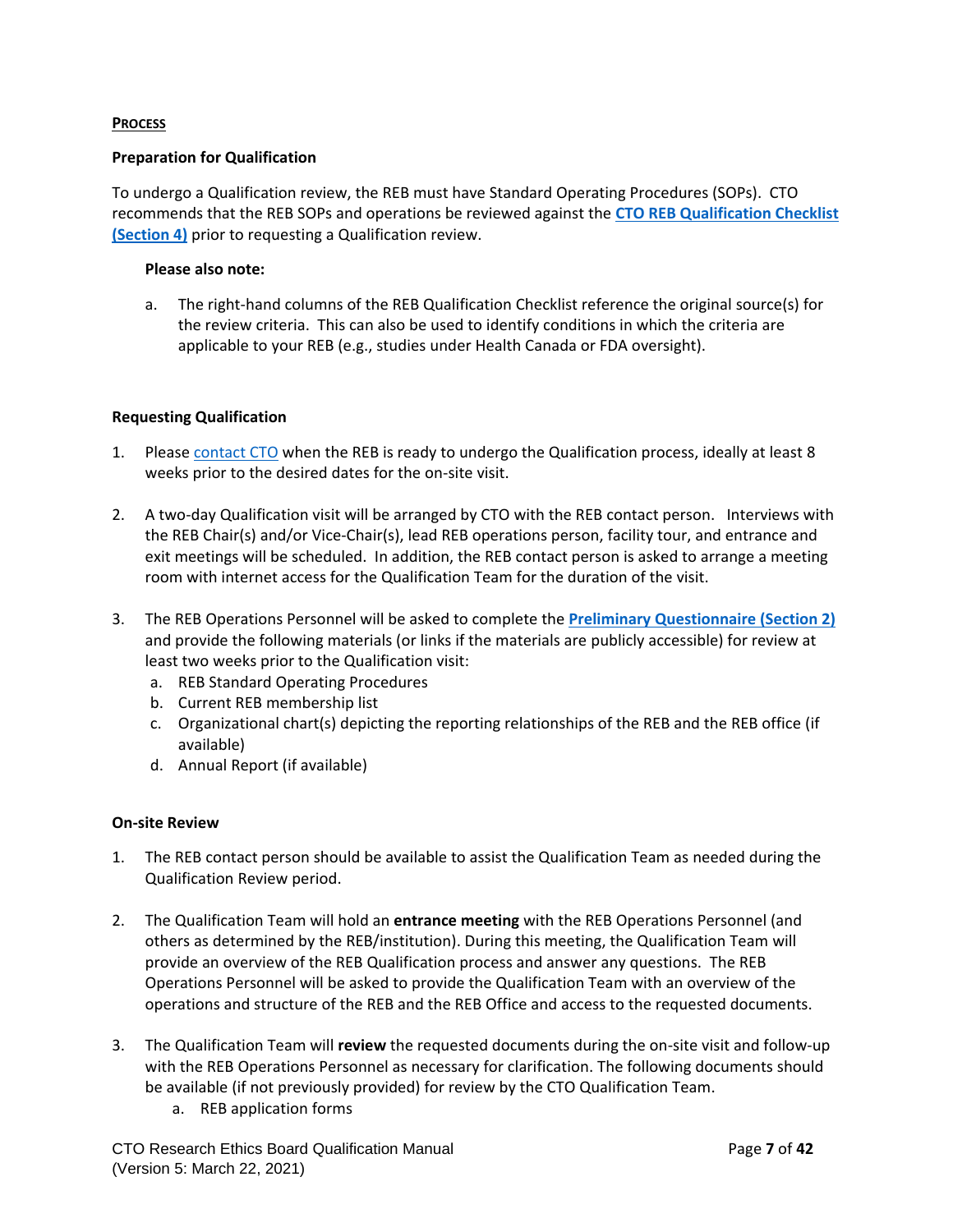- b. Templates such as an informed consent template/checklist, REB member appointment letter(s) and confidentiality agreement/conflict of interest disclosure
- c. REB Operations Personnel records including job descriptions, CVs, orientation and training records, and conflict of interest/confidentiality agreements
- d. Examples of REB member appointment letters
- e. REB member records including evidence of qualifications (e.g., CVs, certifications), orientation and training records, and conflict of interest/confidentiality agreements
- f. REB meeting agenda and minutes
- g. REB study files (paper and/or electronic), including materials received, review documentation, and letters issued
- h. Additional documents as requested by the Qualification Team

This material may be provided in paper format or electronically. If electronic, it must be accessible by the Qualification Team during the on-site review period. Assistance from the REB Operations Personnel may be required to aid with navigation of the REB's electronic systems. While on-site, the Qualification Team may request that a limited selection of the electronic documents be provided in paper format to facilitate their review.

- 4. The REB Operations Personnel will lead a brief **facility tour**, showing the Qualification Team where and how paper records are stored (if applicable), outlining record security measures, and giving an overview of the office space.
- 5. The Qualification Team will **interview(s)** the Chair(s) and/or Vice-Chair(s) at the arranged time.
- 6. An **exit meeting** will be held with the REB Operations Personnel at the end of the visit. During this meeting, the Qualification Team will discuss the preliminary comments and provide the REB Operations Personnel with an opportunity to clarify any findings (as applicable).

#### **Qualification Report and REB Qualification**

- 1. Following the Qualification visit, CTO will provide the REB with a Qualification Report. This report will be provided to the REB Chair(s) and the REB contact person.
- 2. If the Qualification Report does not contain any findings, the REB will be designated as a *CTO Qualified REB* and the designated institutional contact(s) will be copied on the official Qualification letter.
- 3. If findings are identified, the REB will have the opportunity to submit a Corrective Action Plan (CAP). The CAP must be submitted to CTO within 3 months of the Qualification Report.
- 4. Once the CAP has been reviewed by CTO and all findings have been resolved, the REB will be designated as a *CTO Qualified REB*. Confirmation of this designation will be provided to the REB Chair(s), the REB contact person, and the designated institutional contact(s).
- 5. Depending on the nature or extent of Findings identified during the review, CTO may conduct a follow-up visit at a later date to ensure that the corrective action has been successfully implemented. CTO will inform the REB if this is the case.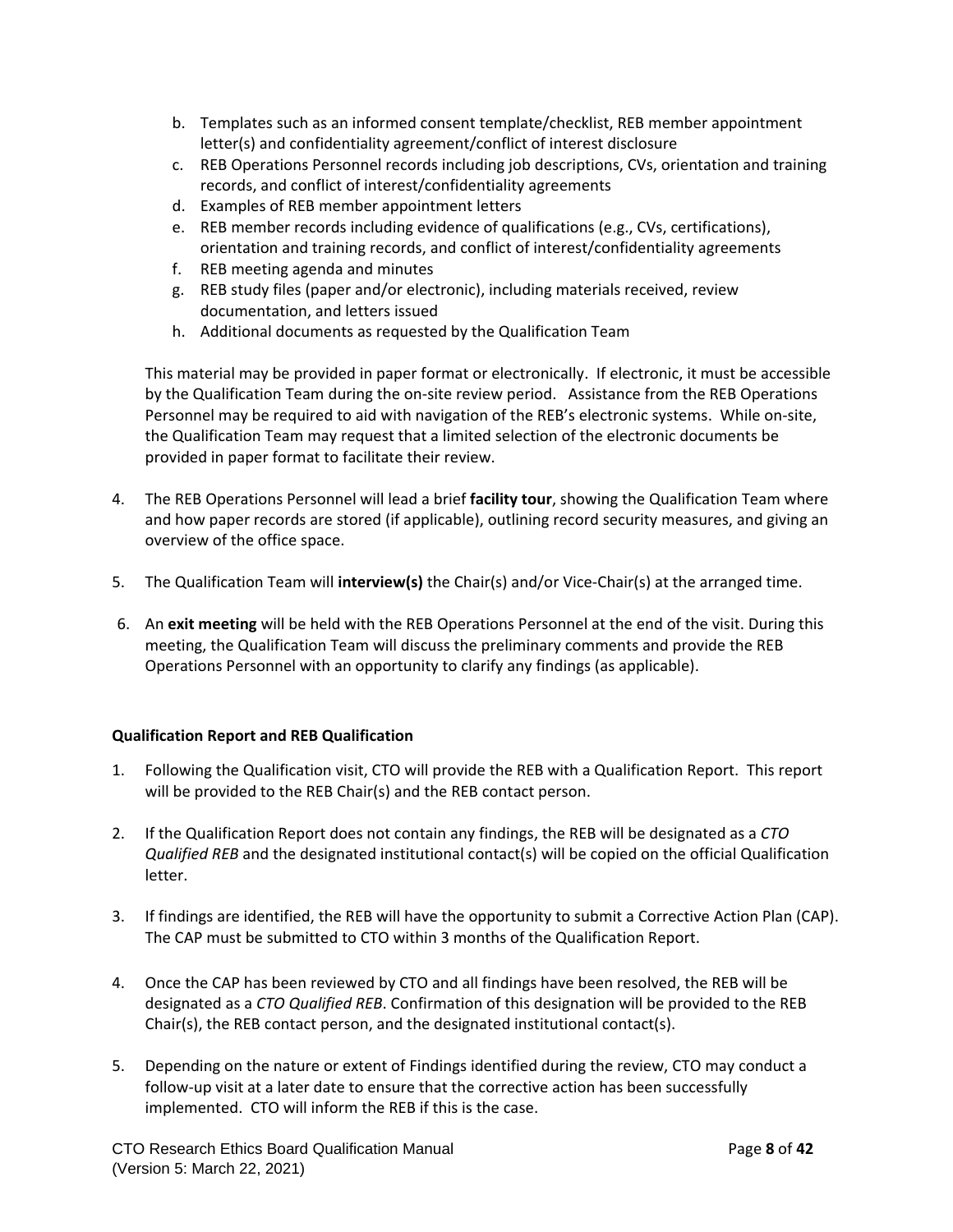- 6. *CTO Qualified REBs* will be provided with the CTO Qualification Seal and guidance on the Seal's use. The Seal signifies that the REB has achieved CTO Qualification status following a CTO Qualification review.
- 7. A list of *CTO Qualified REB*s will be posted publicly on the CTO website.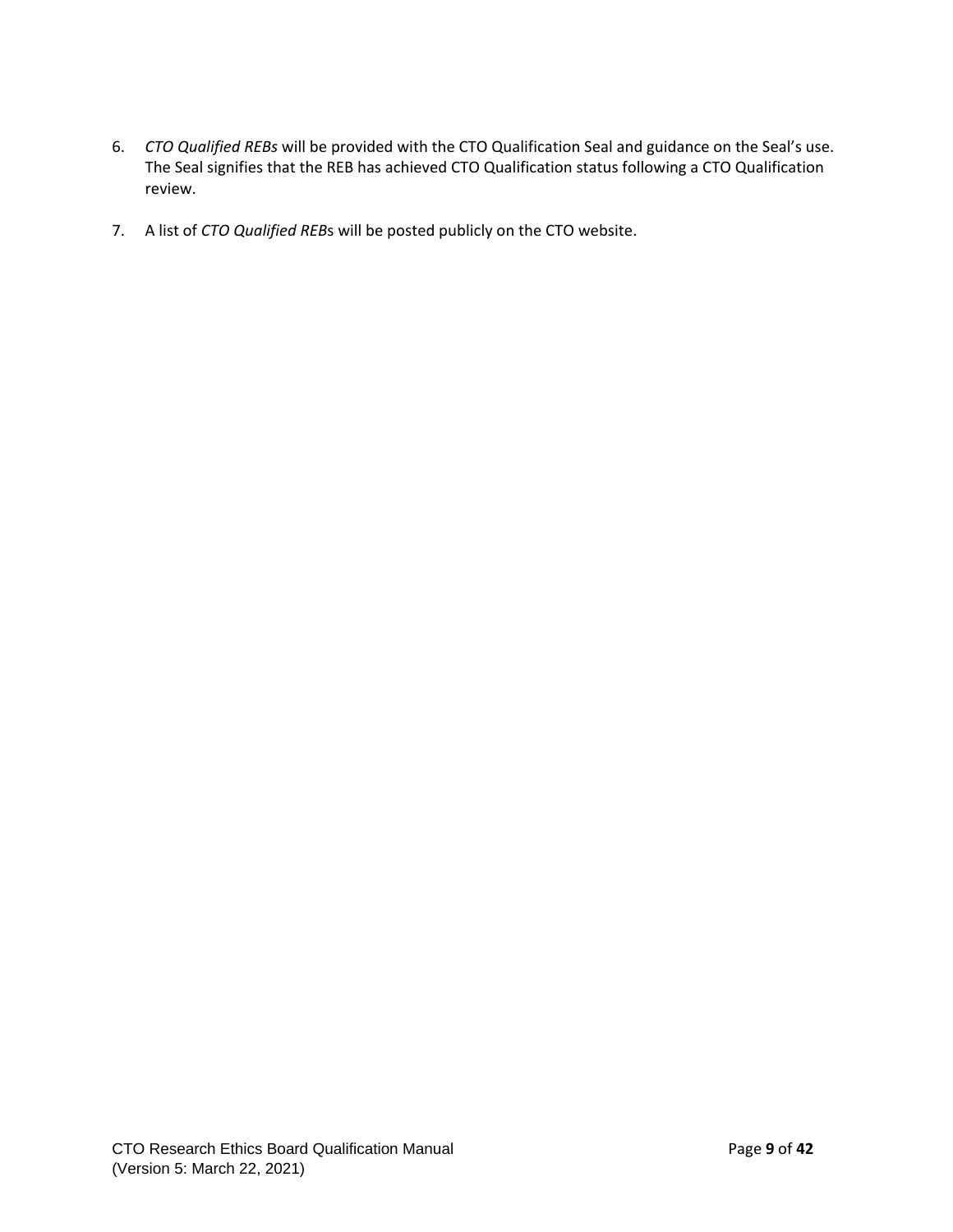## <span id="page-9-0"></span>**Section 2: Preliminary Questionnaire**

The purpose of the Preliminary Questionnaire is to assist the REB and the CTO Qualification Team in preparing for the on-site review process. Please complete and sign the Preliminary Questionnaire and email it to CTO at **qualification@ctontario.ca** along with the documents requested.

| Please complete form by either checking the appropriate box and/or providing responses as<br>applicable. Attach additional sheets as necessary. |                                                                                                         |  |  |  |  |  |  |  |  |
|-------------------------------------------------------------------------------------------------------------------------------------------------|---------------------------------------------------------------------------------------------------------|--|--|--|--|--|--|--|--|
| <b>SECTION 1 - General Information</b>                                                                                                          |                                                                                                         |  |  |  |  |  |  |  |  |
| a) Name of Institution                                                                                                                          | (b) Name of Research Ethics Board (REB)<br>A separate questionnaire should be completed<br>for each REB |  |  |  |  |  |  |  |  |
| c) Does the REB have any subcommittees or panels?                                                                                               |                                                                                                         |  |  |  |  |  |  |  |  |
| Yes $\square$<br>No $\square$                                                                                                                   |                                                                                                         |  |  |  |  |  |  |  |  |
| If yes, please provide the purpose and focus of review for each subcommittee or panel:                                                          |                                                                                                         |  |  |  |  |  |  |  |  |
| d) Please describe any affiliated institutions or external sites for which the REB is a Board of Record:                                        |                                                                                                         |  |  |  |  |  |  |  |  |
| e) Are there formal agreements covering the Board of Record arrangements with each of the<br>affiliated institutions or external sites?         |                                                                                                         |  |  |  |  |  |  |  |  |
| Yes $\square$<br>No $\square$                                                                                                                   |                                                                                                         |  |  |  |  |  |  |  |  |
| Is there an Annual Report available either electronically or in hard copy?<br>f                                                                 |                                                                                                         |  |  |  |  |  |  |  |  |
| Yes $\square$<br>No $\square$                                                                                                                   |                                                                                                         |  |  |  |  |  |  |  |  |
| If yes, please provide a hard copy or the link to an online version:                                                                            |                                                                                                         |  |  |  |  |  |  |  |  |
| <b>SECTION 2 - REB Standard Operating Procedures</b>                                                                                            |                                                                                                         |  |  |  |  |  |  |  |  |
| a) Please select one of the following options to submit your REB Standard Operating Procedures<br>(SOPs) to CTO:                                |                                                                                                         |  |  |  |  |  |  |  |  |
| $\Box$ Option 1: Copy of REB SOPs enclosed                                                                                                      |                                                                                                         |  |  |  |  |  |  |  |  |
| $\Box$ Option 2: REB SOPs are publicly available. Please provide website link:                                                                  |                                                                                                         |  |  |  |  |  |  |  |  |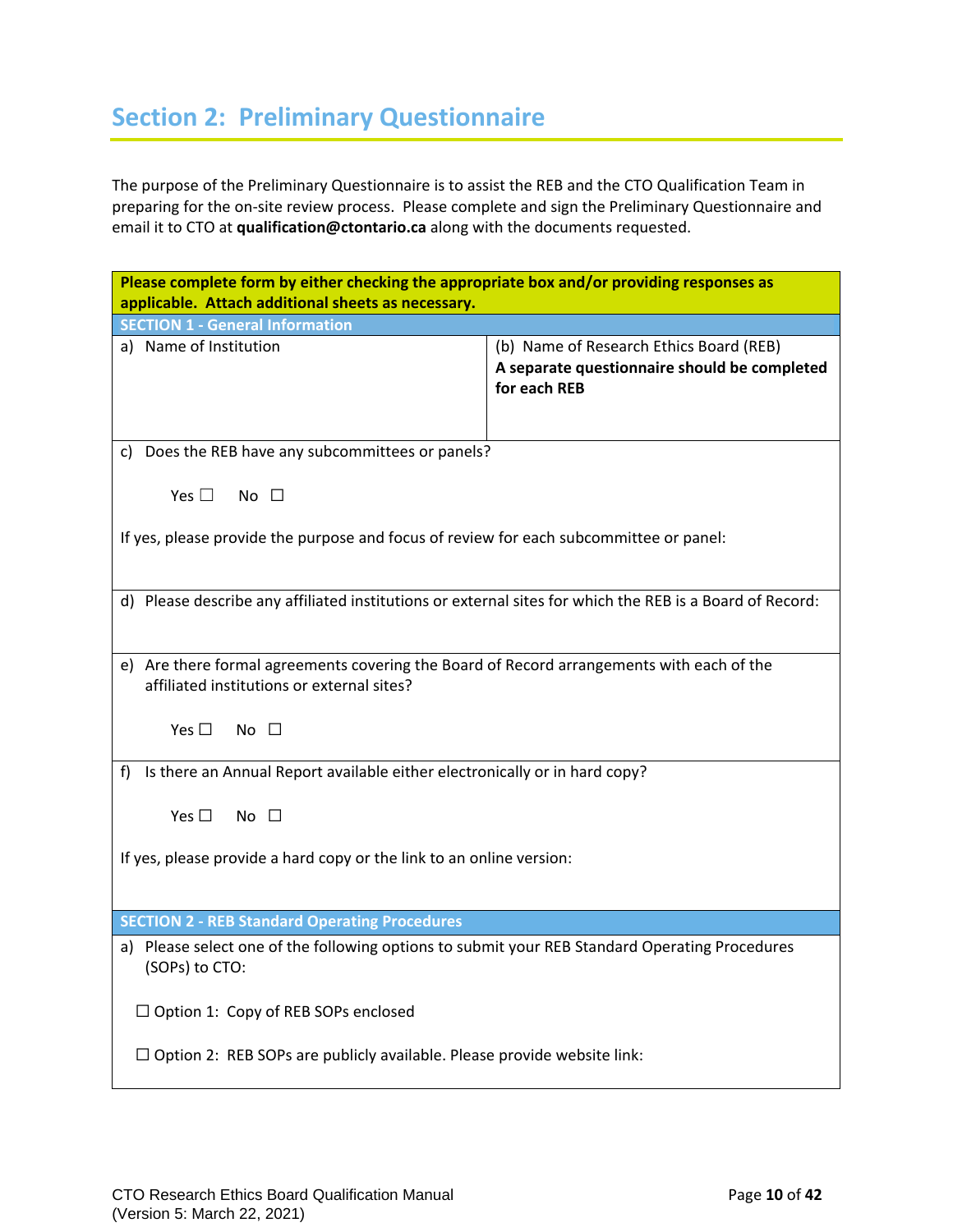| b) Are any SOPs under revision or currently being developed and have not been submitted?                                                                                                                                                                                                                          |
|-------------------------------------------------------------------------------------------------------------------------------------------------------------------------------------------------------------------------------------------------------------------------------------------------------------------|
| Yes $\Box$<br>No $\square$                                                                                                                                                                                                                                                                                        |
| If yes, please list the titles of these SOPs and the expected completion date:                                                                                                                                                                                                                                    |
|                                                                                                                                                                                                                                                                                                                   |
| <b>SECTION 3 - REB Governance</b>                                                                                                                                                                                                                                                                                 |
| a) Please describe the formal reporting relationship of the REB to the home institution:                                                                                                                                                                                                                          |
| b) Please describe the formal reporting relationship of the REB Office, and personnel within the<br>office, to the REB/institution:                                                                                                                                                                               |
| c) If available, please provide an organizational chart(s) depicting the reporting relationships of the<br>REB and the REB office.                                                                                                                                                                                |
| Enclosed<br>Not Available<br>$\Box$<br>$\Box$                                                                                                                                                                                                                                                                     |
| <b>SECTION 4 - REB Membership</b>                                                                                                                                                                                                                                                                                 |
| a) Please select one of the following options to submit your REB membership list (including name,<br>qualifications, gender, citizenship and areas of expertise and role(s) each member serves on the<br>REB) to CTO. If the REB has subcommittees or panels, please provide the membership for these as<br>well. |
| $\Box$ Option 1: Copy of REB membership enclosed                                                                                                                                                                                                                                                                  |
| $\Box$ Option 2: REB membership is publicly available. Please provide website link:                                                                                                                                                                                                                               |
| b) Are any changes expected to the REB membership in the near future?                                                                                                                                                                                                                                             |
| Yes $\square$<br>No $\square$                                                                                                                                                                                                                                                                                     |
| If yes, please describe:                                                                                                                                                                                                                                                                                          |
| <b>SECTION 5 - REB Office/Administrative Support</b>                                                                                                                                                                                                                                                              |
| Please provide a list of individuals working with the REB (e.g., REB Operations Personnel) along<br>a)<br>with descriptions of their roles and responsibilities:                                                                                                                                                  |
|                                                                                                                                                                                                                                                                                                                   |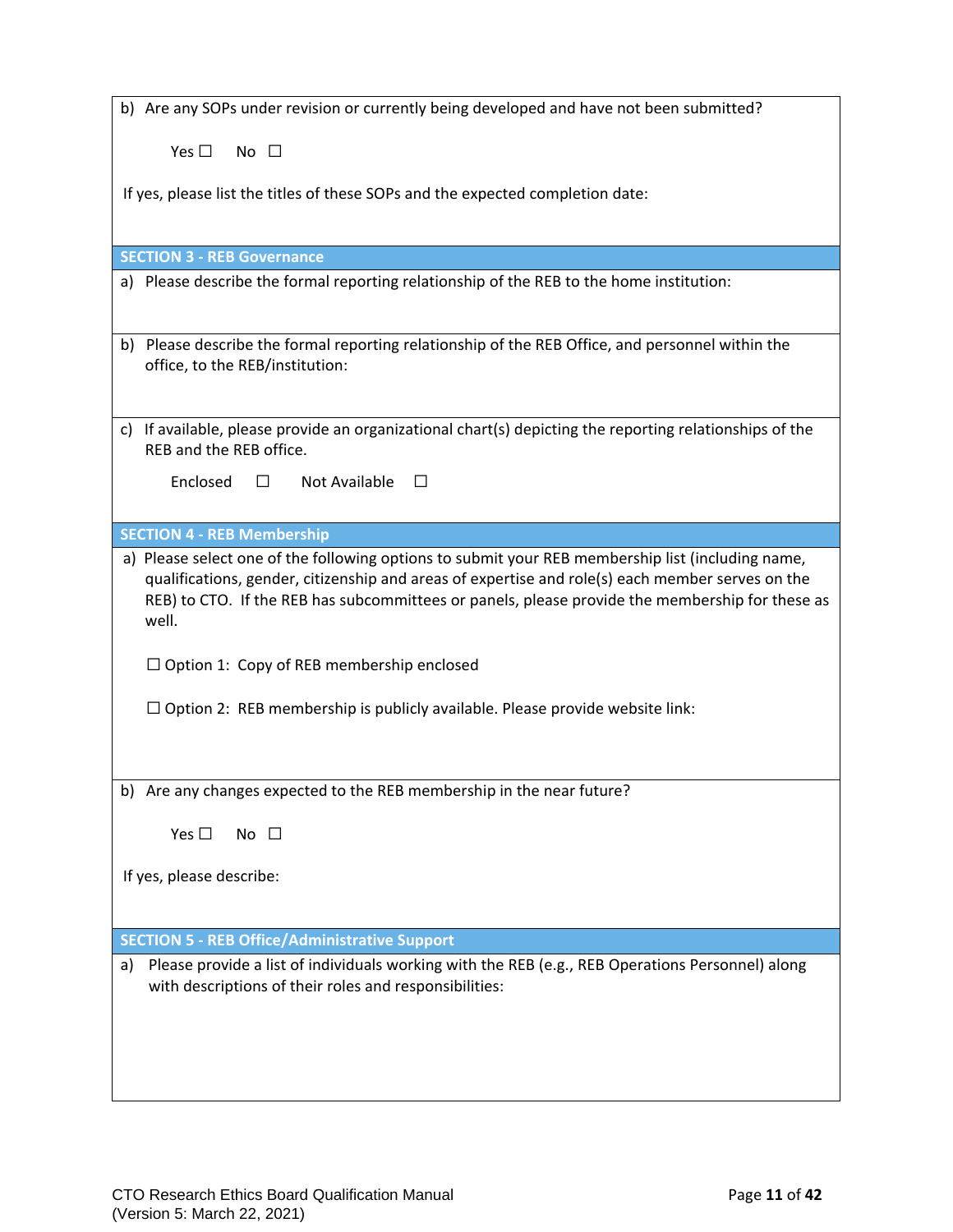| <b>SECTION 6 - Research Reviewed by the REB</b>                                                                                              |
|----------------------------------------------------------------------------------------------------------------------------------------------|
| Please estimate how many reviews the REB conducts annually in each of the categories:<br>a)                                                  |
| ______ Continuing Reviews / Renewals<br><b>Initial Reviews</b>                                                                               |
| Amendments<br>Reportable Events (unanticipated problems, deviations, etc.)                                                                   |
| How many studies (total) are currently approved and require ongoing review by the REB?<br>b)                                                 |
| (i) How many of these are clinical trials?                                                                                                   |
| (ii) How many of these are multi-centre clinical trials?                                                                                     |
| Please provide a brief description of the types of studies reviewed by the REB (e.g. clinical trials,<br>C)<br>epidemiologic studies, etc.): |
| Please indicate how often your REB meets:<br>d)                                                                                              |
| Are the meeting dates and deadline dates for REB submissions publicly posted?<br>e)                                                          |
| Yes $\square$<br>No $\square$                                                                                                                |
| If yes, please provide website link:                                                                                                         |
| Please provide a brief description of any metrics collected by the REB (e.g., time from meeting to<br>f)<br>letter issuance, etc.):          |
| <b>SECTION 7 - REB Records</b>                                                                                                               |
| Are REB records (minutes, correspondence, etc.) available for inspection?<br>a)                                                              |
| Yes $\square$<br>No<br>$\perp$                                                                                                               |
| Please indicate where and how REB records are stored. If records are stored electronically, please<br>b)<br>provide website link:            |
| Please describe measures to protect the privacy and confidentiality of the records:<br>C)                                                    |
| d) Please provide the following documents as part of the Qualification package:                                                              |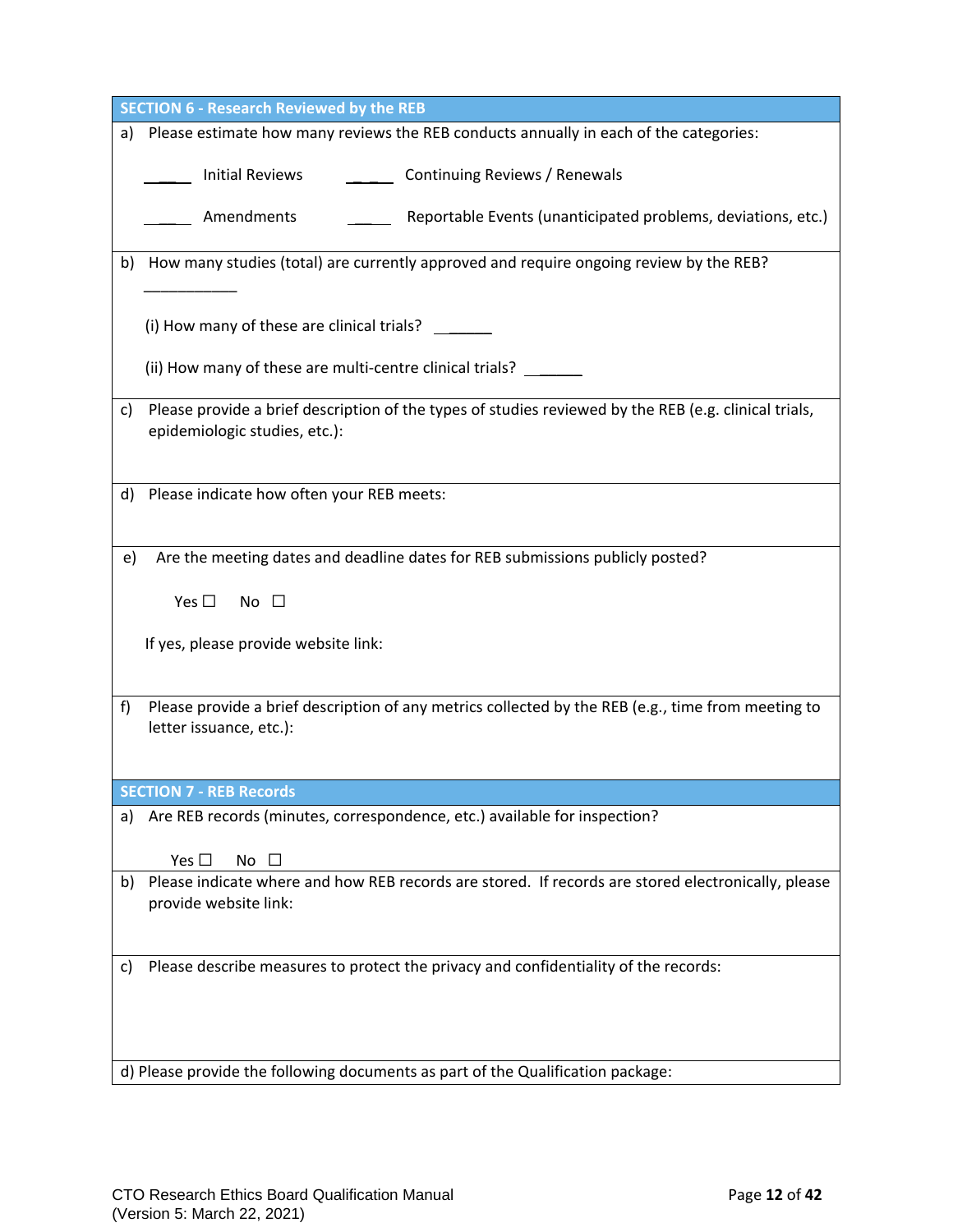|                                                                    | REB Application forms (Initial submission, Amendments, Continuing Review, Unanticipated<br>1.<br>Problems): |                    |                  |            |        |                         |              |  |  |  |  |  |
|--------------------------------------------------------------------|-------------------------------------------------------------------------------------------------------------|--------------------|------------------|------------|--------|-------------------------|--------------|--|--|--|--|--|
|                                                                    | $\Box$ Option 1: Enclosed                                                                                   |                    |                  |            |        |                         |              |  |  |  |  |  |
|                                                                    | $\Box$ Option 2: Publicly available. Please provide website link:                                           |                    |                  |            |        |                         |              |  |  |  |  |  |
|                                                                    | Click to enter link to online version if applicable.                                                        |                    |                  |            |        |                         |              |  |  |  |  |  |
| Informed Consent form templates<br>2.<br>$\Box$ Option 1: Enclosed |                                                                                                             |                    |                  |            |        |                         |              |  |  |  |  |  |
|                                                                    | $\Box$ Option 2: Publicly available. Please provide website link:                                           |                    |                  |            |        |                         |              |  |  |  |  |  |
|                                                                    | Click to enter link to online version if applicable.                                                        |                    |                  |            |        |                         |              |  |  |  |  |  |
|                                                                    |                                                                                                             |                    |                  |            |        |                         |              |  |  |  |  |  |
|                                                                    | <b>SECTION 8 - REB Compliance Inspections</b>                                                               |                    |                  |            |        |                         |              |  |  |  |  |  |
| a)                                                                 | Has the REB been inspected by a regulatory agency such as the Food and Drug Administration                  |                    |                  |            |        |                         |              |  |  |  |  |  |
|                                                                    | within the last 5 years?                                                                                    |                    |                  |            |        |                         |              |  |  |  |  |  |
|                                                                    | Yes $\Box$<br>No $\square$                                                                                  |                    |                  |            |        |                         |              |  |  |  |  |  |
| If Yes:                                                            |                                                                                                             |                    |                  |            |        |                         |              |  |  |  |  |  |
|                                                                    | When was the inspection?                                                                                    | Type of inspection |                  |            |        | Is the report available |              |  |  |  |  |  |
|                                                                    | (YYYY/MM/DD)                                                                                                | Routine            | For Cause        |            |        | for review?             |              |  |  |  |  |  |
| $\mathbf{1}$                                                       |                                                                                                             | $\mathsf{L}$       |                  | Yes        | $\Box$ | <b>No</b>               | $\mathsf{L}$ |  |  |  |  |  |
| $\overline{2}$<br>3                                                |                                                                                                             |                    |                  | Yes<br>Yes | П<br>П | No.<br>No.              | $\Box$       |  |  |  |  |  |
| b)                                                                 | Does the REB hold an accreditation?                                                                         |                    |                  |            |        |                         |              |  |  |  |  |  |
|                                                                    | Yes $\square$<br>No $\square$                                                                               |                    |                  |            |        |                         |              |  |  |  |  |  |
| If Yes:                                                            |                                                                                                             |                    |                  |            |        |                         |              |  |  |  |  |  |
| (i)                                                                | Name of the accreditation:                                                                                  |                    |                  |            |        |                         |              |  |  |  |  |  |
| (ii)                                                               | Accreditation Expiration Date: ______/__/___                                                                |                    | (YYYY / MM / DD) |            |        |                         |              |  |  |  |  |  |
|                                                                    | <b>SECTION 9 - Regulatory Compliance</b>                                                                    |                    |                  |            |        |                         |              |  |  |  |  |  |
|                                                                    | a) Please indicate what regulations, policies, etc. your REB is either required to comply with or           |                    |                  |            |        |                         |              |  |  |  |  |  |
|                                                                    | complies with on a voluntary basis.<br>Compliance?                                                          |                    |                  |            |        |                         |              |  |  |  |  |  |
|                                                                    |                                                                                                             |                    |                  |            |        |                         |              |  |  |  |  |  |
|                                                                    | Canadian Food and Drugs Act and applicable<br>Regulations                                                   |                    | Yes              | $\Box$     | No     | $\Box$                  |              |  |  |  |  |  |
|                                                                    | US Code of Federal Regulations                                                                              |                    |                  |            |        |                         |              |  |  |  |  |  |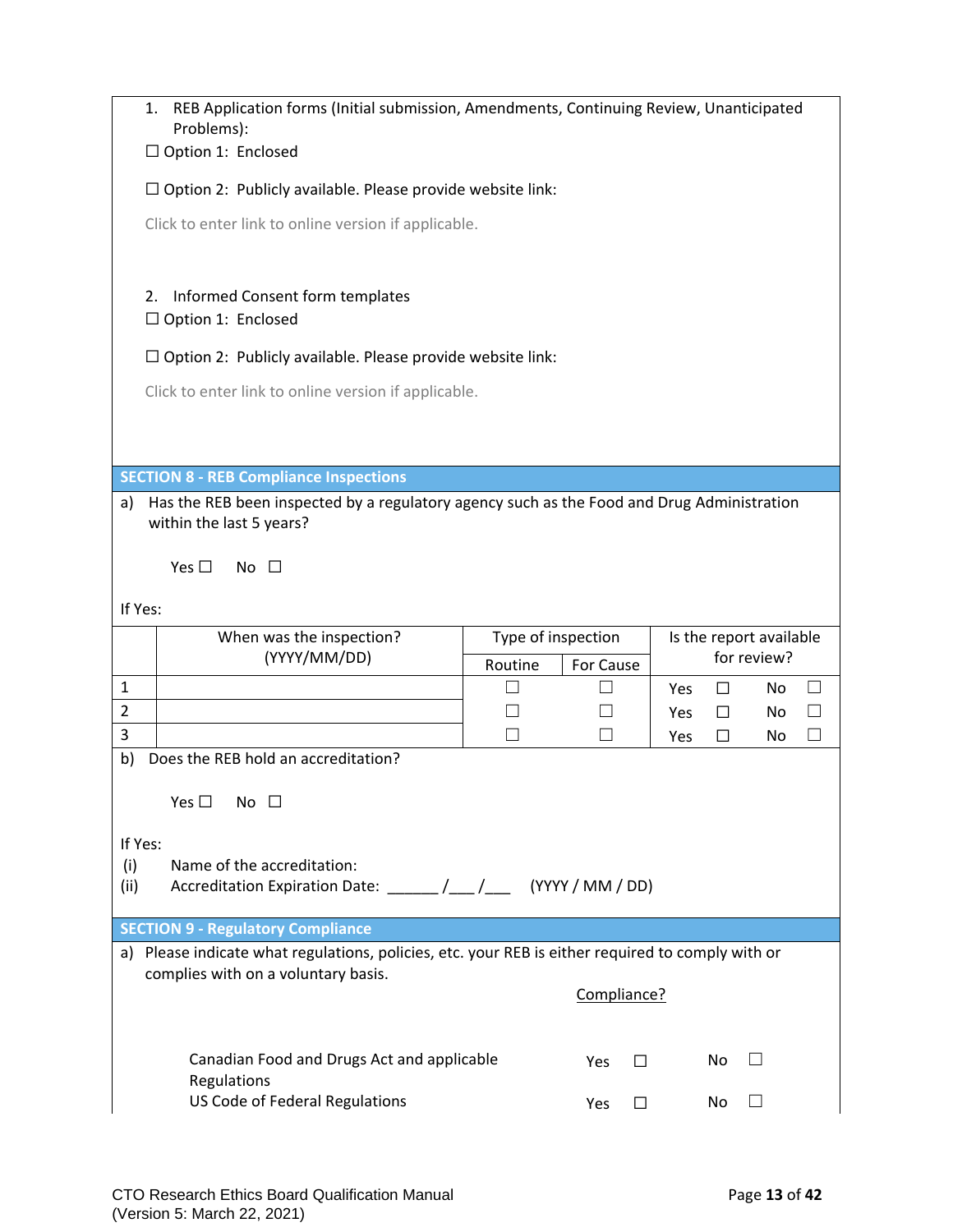| <b>ICH GCP</b><br>Other (Please specify):                                                                                                                                                   | PHIPA and Ontario Regulation 329/04<br>Tri-Council Policy Statement (TCPS 2)                     | Yes<br><b>Yes</b><br>Yes    | П<br>П<br>П | No<br>No<br>No.         |  |  |  |  |  |
|---------------------------------------------------------------------------------------------------------------------------------------------------------------------------------------------|--------------------------------------------------------------------------------------------------|-----------------------------|-------------|-------------------------|--|--|--|--|--|
| <b>SECTION 10 - Institutional Contacts</b>                                                                                                                                                  |                                                                                                  |                             |             |                         |  |  |  |  |  |
| Please provide the name of the institutional contact(s) for the REB (such as the Vice-President,<br>a)<br>Research), for the institution hosting the REB and institution(s) the REB serves: |                                                                                                  |                             |             |                         |  |  |  |  |  |
| <b>Contact Name</b>                                                                                                                                                                         | Contact Role                                                                                     | <b>Contact Email</b>        |             | <b>Institution Name</b> |  |  |  |  |  |
|                                                                                                                                                                                             |                                                                                                  |                             |             |                         |  |  |  |  |  |
|                                                                                                                                                                                             |                                                                                                  |                             |             |                         |  |  |  |  |  |
| <b>SECTION 11 - Review Focus</b>                                                                                                                                                            |                                                                                                  |                             |             |                         |  |  |  |  |  |
| a)<br>please describe:                                                                                                                                                                      | If you have any areas of compliance you would like the reviewers to pay particular attention to, |                             |             |                         |  |  |  |  |  |
| This form has been completed by:                                                                                                                                                            |                                                                                                  |                             |             |                         |  |  |  |  |  |
| <b>Print Name:</b>                                                                                                                                                                          |                                                                                                  | Signature:                  |             |                         |  |  |  |  |  |
| Title:                                                                                                                                                                                      |                                                                                                  | <b>Date:</b> (YYYY/ MM/ DD) |             |                         |  |  |  |  |  |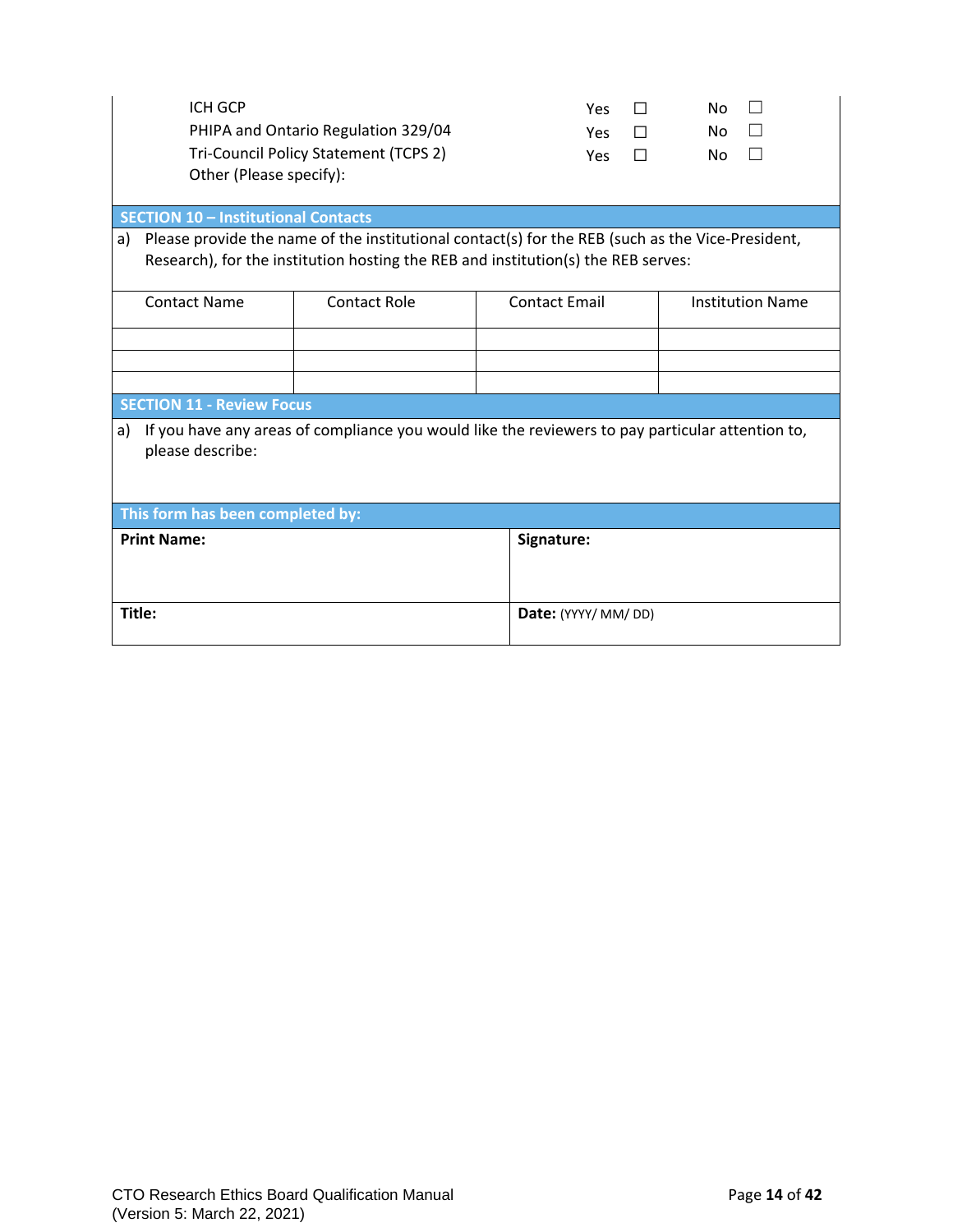## <span id="page-14-0"></span>**Section 3: Classification of Review Findings**

#### **PURPOSE**

The purpose of this guidance is to ensure consistency of classification among reviews.

#### **DEFINITIONS**

The requirements for Qualification are reflected in the elements listed in the CTO REB Qualification Checklist.

Review findings are classified Minor and Major. Definitions are provided here:

*Minor:* Modifications are required to demonstrate compliance with one or more Qualification requirements; however, the process as-is does not pose a significant risk to REB operations or to the ethical oversight of the research. *Major* There is evidence of systemic non-compliance with one or more of the Qualification requirements.

The classification of a finding may be upgraded from Minor to Major depending on the frequency of the finding. For example, if a small number of isolated process deviations are found, and determined to have minimal impact, then these would likely be classified as Minor. However, a large number of deviations within a specific process, or deviations that pose a risk to participant rights or safety, would likely be upgraded to a classification of Major.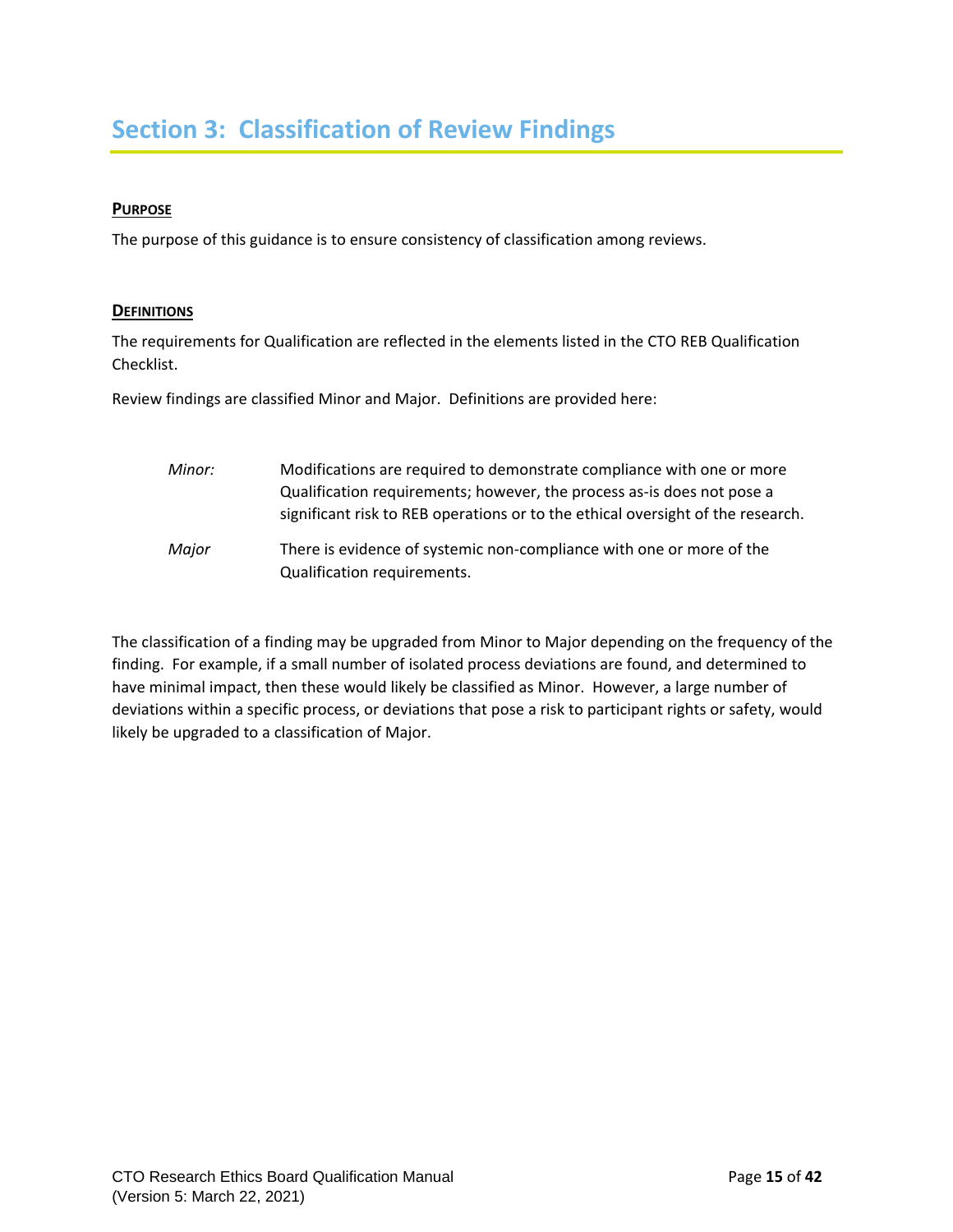- **TCPS2**: Tri Council Policy Statement: Ethical Conduct for Research Involving Humans
- **HC**: Canadian Food and Drug Regulations (FDR) and, Natural Health Products Regulations (NHPR) and, Medical Devices Regulations (MDR)
- **GCP:** ICH Good Clinical Practice (E6 R2)
- **FDA**: Food and Drug Administration US Code of Federal Regulations: 21 Part 50, 56, 312, 812
- **DHHS**: US Code of Federal Regulations: 45 Part 46
- **PHIPA**: Personal Health Information Protection Act, 2004 Chapter 3 Schedule A, and Ontario Regulation 329/04 Section 15 and 16

<span id="page-15-0"></span>*The "Notes" column may be used by REB staff or by the qualification team for the purposes of recording their own notes when preparing for a Qualification review* 

| #              | <b>Criteria</b>                                                                                                                                                                                                                                                                                                                                                                                                                                                 | TCPS2                    | HC                                              | <b>GCP</b> | <b>FDA</b>                                                   | <b>DHHS</b>                | <b>PHIPA</b>             | <b>Notes</b> |  |  |  |  |  |  |
|----------------|-----------------------------------------------------------------------------------------------------------------------------------------------------------------------------------------------------------------------------------------------------------------------------------------------------------------------------------------------------------------------------------------------------------------------------------------------------------------|--------------------------|-------------------------------------------------|------------|--------------------------------------------------------------|----------------------------|--------------------------|--------------|--|--|--|--|--|--|
|                | SECTION A - Governance, mandate, authority, and resources                                                                                                                                                                                                                                                                                                                                                                                                       |                          |                                                 |            |                                                              |                            |                          |              |  |  |  |  |  |  |
|                | Governance and mandate of the REB                                                                                                                                                                                                                                                                                                                                                                                                                               |                          |                                                 |            |                                                              |                            |                          |              |  |  |  |  |  |  |
| A1             | The highest body within an organization shall:<br>a) Establish or appoint REB(s) to review the ethical acceptability of<br>all research involving humans conducted within their jurisdiction or<br>under their auspices, that is, by their faculty, staff or students,<br>regardless of where the research is conducted;<br>b) Define an appropriate reporting relationship with the REB(s);<br>c) Ensure the REB(s) are provided with necessary and sufficient | 6.1<br>6.2<br>6.3        |                                                 | 3.3.1      |                                                              | 45 CFR<br>$46.103($ (a)    |                          |              |  |  |  |  |  |  |
| A2             | ongoing financial and administrative resources to fulfill their duties.<br>REB(s) are independent in their decision making and are<br>accountable to the highest body that established them for the<br>process of research ethics review.<br>REBs shall function impartially, provide a fair hearing to the<br>researchers involved, and provide reasoned and appropriately<br>documented opinions and decisions.                                               | 6.2<br>6.13              |                                                 |            |                                                              |                            |                          |              |  |  |  |  |  |  |
| A <sub>3</sub> | Research that has been approved by an REB may be subject to<br>further appropriate review and approval or disapproval by officials<br>of the organization. However, those officials may not approve the<br>research if it has not been approved by an REB.                                                                                                                                                                                                      |                          |                                                 |            | 21 CFR 56.112<br>21 CFR 312.66<br>21 CFR 812.60              | 45 CFR<br>46.112           |                          |              |  |  |  |  |  |  |
| A4             | The organization shall have conflict of interest (COI) policies and<br>procedures to identify, eliminate, minimize, or otherwise manage<br>COI that may affect research. These policies should address the<br>following:                                                                                                                                                                                                                                        | 7.1<br>7.2<br>7.3<br>7.4 | <b>FDR</b><br>C.05.010,<br>NHPR part<br>4, s.74 | 3.2.1      | <b>21 CFR</b><br>56.107(e) 21<br>CFR 312.66<br>21 CFR 812.60 | <b>45 CFR</b><br>46.107(d) | O.Reg.329/04<br>s.15.(2) |              |  |  |  |  |  |  |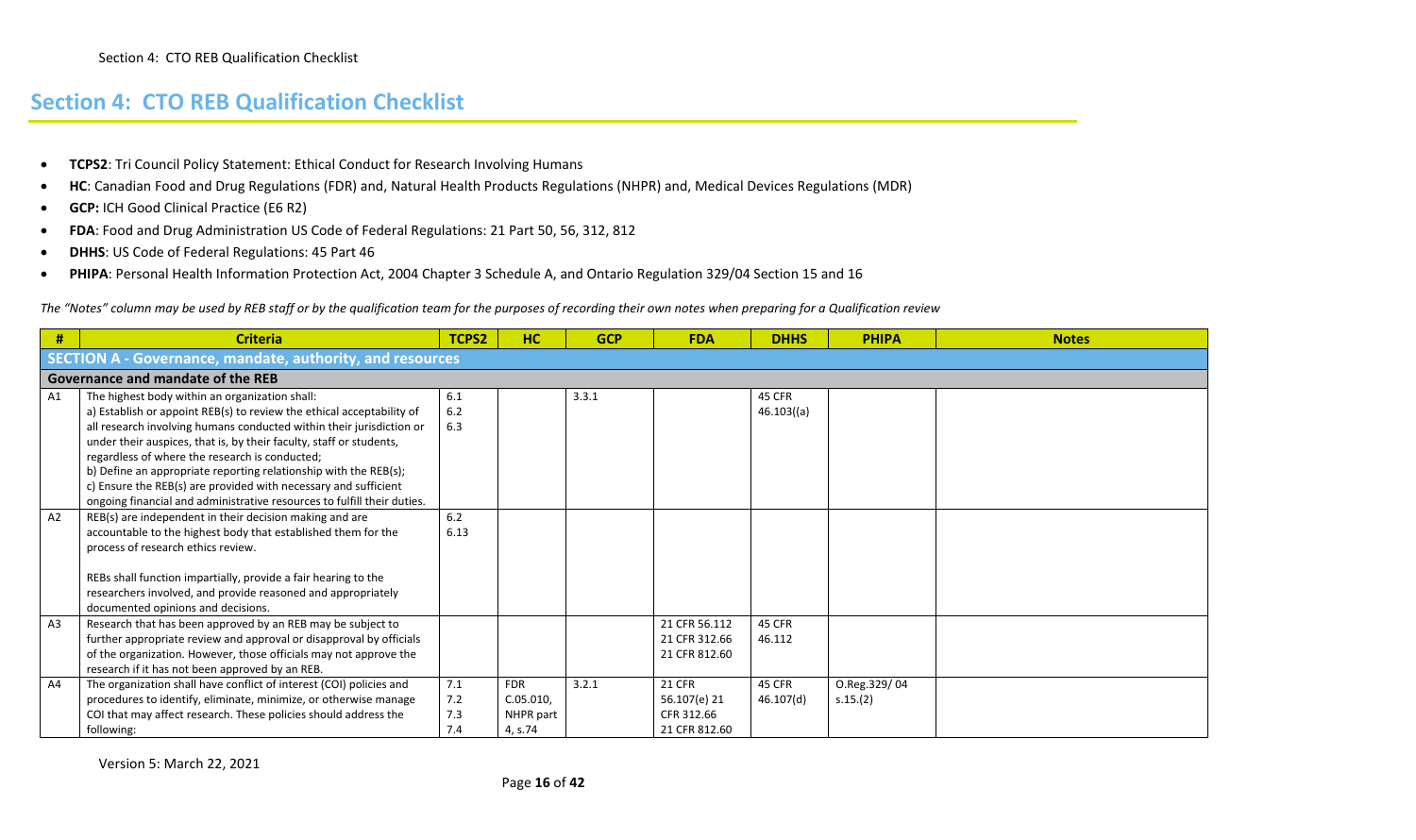| #              | <b>Criteria</b>                                                                                                                                                                                                                                                                                                                                                                                                                                                                                                                                                                                                                                                                                                                                                                                                                                                                                                                                                                                                                                                                                                                                                                                                                                      | TCPS2 | <b>HC</b>                                          | <b>GCP</b> | <b>FDA</b>                                                                    | <b>DHHS</b>                             | <b>PHIPA</b> | <b>Notes</b> |
|----------------|------------------------------------------------------------------------------------------------------------------------------------------------------------------------------------------------------------------------------------------------------------------------------------------------------------------------------------------------------------------------------------------------------------------------------------------------------------------------------------------------------------------------------------------------------------------------------------------------------------------------------------------------------------------------------------------------------------------------------------------------------------------------------------------------------------------------------------------------------------------------------------------------------------------------------------------------------------------------------------------------------------------------------------------------------------------------------------------------------------------------------------------------------------------------------------------------------------------------------------------------------|-------|----------------------------------------------------|------------|-------------------------------------------------------------------------------|-----------------------------------------|--------------|--------------|
|                | Institutional Conflicts of Interest<br>a)<br>Real, potential or perceived institutional COI that affect<br>research should be reported to the REB; the REB will<br>consider whether the institutional COI should be disclosed<br>as part of the consent process<br>Researchers Conflicts of Interest<br>b)<br>Researchers shall disclose to the REB any real, potential, or<br>perceived individual COI, as well as any institutional COI of<br>which they are aware that may have an impact on their<br>research. Upon discussion with the researcher, the REB<br>shall determine the appropriate steps to manage the COI.<br><b>REB Members Conflicts of Interest</b><br>c)<br>REB members shall disclose real, potential, or perceived<br>COI to the REB. When necessary, the REB may decide that<br>some of its members must withdraw from REB<br>deliberations and decisions. Only those REB members who<br>are independent of the researcher and the sponsor of the<br>research should vote/provide opinion on a study-related<br>matter. No REB member will participate in the REB's initial<br>or continuing review of any research in which the member<br>has a conflicting interest, except to provide information<br>requested by the REB |       |                                                    |            |                                                                               |                                         |              |              |
| A <sub>5</sub> | The highest body of an organization involved in multi-institutional<br>studies may use joint review, reliance upon the review of another<br>qualified REB, or similar arrangements aimed at avoidance of<br>duplication of effort.                                                                                                                                                                                                                                                                                                                                                                                                                                                                                                                                                                                                                                                                                                                                                                                                                                                                                                                                                                                                                   | 8.1   |                                                    |            | 21 CFR 56.114<br>21 CFR 312.66<br>21 CFR 812.60                               | 45 CFR<br>46.114(c)                     |              |              |
|                | <b>REB authority</b>                                                                                                                                                                                                                                                                                                                                                                                                                                                                                                                                                                                                                                                                                                                                                                                                                                                                                                                                                                                                                                                                                                                                                                                                                                 |       |                                                    |            |                                                                               |                                         |              |              |
| A <sub>6</sub> | The organization shall grant the REB the mandate to review the<br>ethical acceptability of research on behalf of the organization,<br>including approving, rejecting, proposing modifications to, or<br>terminating any proposed or ongoing research involving humans.<br>This mandate shall apply to research conducted under the auspices<br>or within the jurisdiction of the organization, using the<br>considerations set forth in applicable regulations.                                                                                                                                                                                                                                                                                                                                                                                                                                                                                                                                                                                                                                                                                                                                                                                      | 6.3   | <b>FDR</b><br>$C.05.001$ ,<br>NHPR part<br>4, s.74 | 3.1.2      | <b>21 CFR</b><br>56.109(a) 21<br>CFR 56.113<br>21 CFR 312.66<br>21 CFR 812.60 | 45 CFR<br>46.109(a)<br>45 CFR<br>46.113 |              |              |
| A7             | An REB shall have authority to suspend or terminate approval of<br>research that is not being conducted in accordance with the REB's<br>requirements or that has been associated with unexpected serious<br>harm to participants. Any suspension or termination of approval<br>shall include a statement of the reasons for the REB's action and<br>shall be reported promptly to the researcher, appropriate<br>institutional officials, and the relevant regulatory authorities.                                                                                                                                                                                                                                                                                                                                                                                                                                                                                                                                                                                                                                                                                                                                                                   | 6.3   |                                                    | 3.1.2      | 21 CFR 56.113<br>21 CFR 312.66<br>21 CFR 812.60                               | 45 CFR<br>46.113                        |              |              |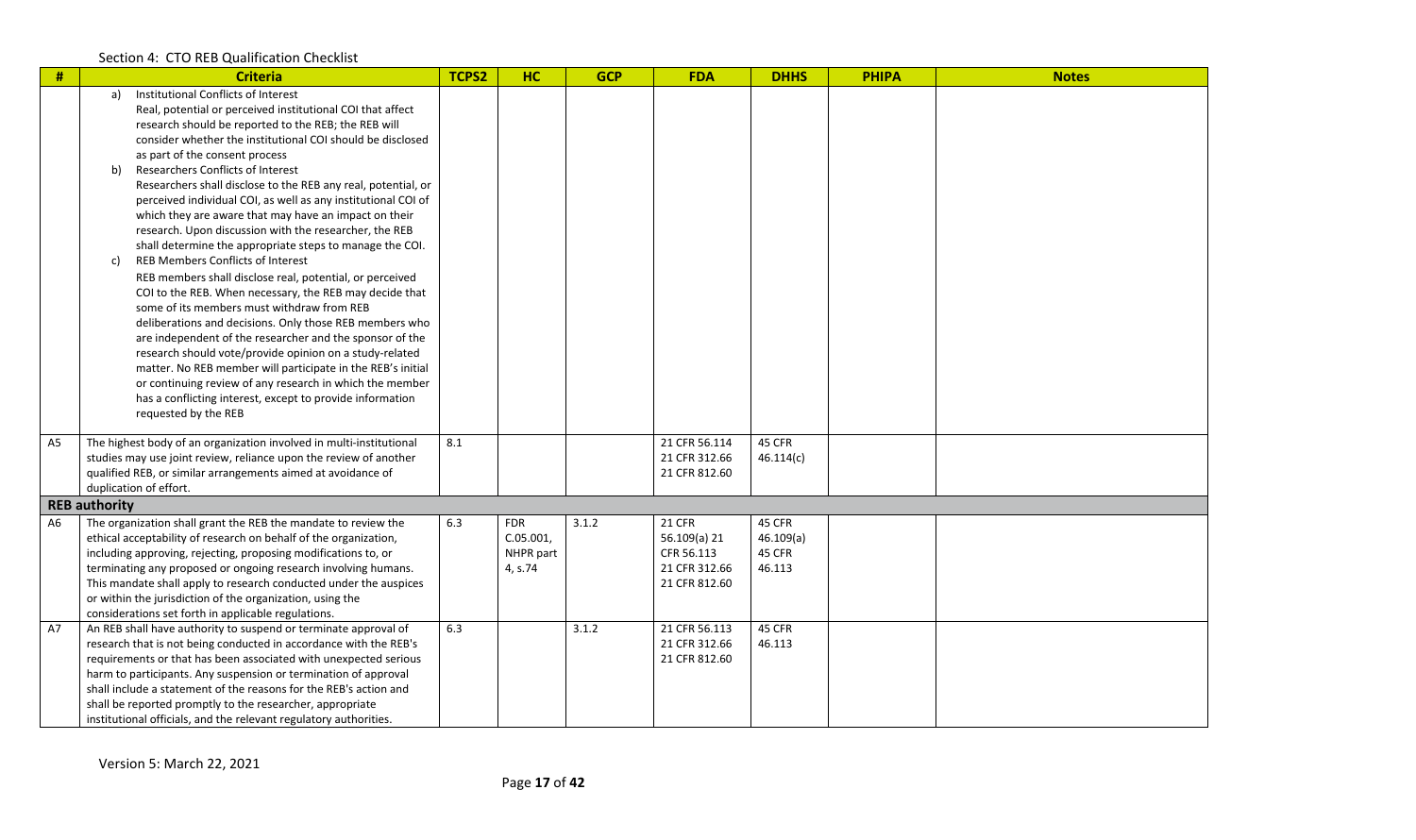| $\pmb{\#}$ | <b>Criteria</b>                                                                                                                                                                                                                                                                                                                                                                                                             | TCPS2      | HC                                             | <b>GCP</b>   | <b>FDA</b>                                                   | <b>DHHS</b>         | <b>PHIPA</b> | <b>Notes</b> |  |  |  |  |  |
|------------|-----------------------------------------------------------------------------------------------------------------------------------------------------------------------------------------------------------------------------------------------------------------------------------------------------------------------------------------------------------------------------------------------------------------------------|------------|------------------------------------------------|--------------|--------------------------------------------------------------|---------------------|--------------|--------------|--|--|--|--|--|
|            | <b>SECTION B - REB Composition, appointment, and administrative support</b>                                                                                                                                                                                                                                                                                                                                                 |            |                                                |              |                                                              |                     |              |              |  |  |  |  |  |
| General    |                                                                                                                                                                                                                                                                                                                                                                                                                             |            |                                                |              |                                                              |                     |              |              |  |  |  |  |  |
| <b>B1</b>  | The REB should establish, document in writing, and follow its<br>procedures when determining its composition (names and<br>qualifications of the members). In appointing REB members,<br>organizations shall establish their terms to allow for continuity of<br>the research ethics review process.                                                                                                                        | 6.4<br>6.6 |                                                | 3.3.1        |                                                              |                     |              |              |  |  |  |  |  |
| <b>B2</b>  | The REB should consist of a reasonable number of members, who<br>collectively have the qualifications and experience to review and<br>evaluate the science, medical aspects, and ethics of the proposed<br>research.                                                                                                                                                                                                        | 6.4<br>6.7 | <b>FDR</b><br>C.05.001<br>NHPR part<br>4, s.74 | 3.2.1        | <b>21 CFR</b><br>56.107(a) 21<br>CFR 312.66<br>21 CFR 812.60 | 45 CFR<br>46.107(a) |              |              |  |  |  |  |  |
| <b>B3</b>  | The REB shall be sufficiently qualified through the experience and<br>expertise of its members, and the diversity of the members,<br>including consideration of race, gender, cultural backgrounds, and<br>sensitivity to such issues as community attitudes, to promote<br>respect for its advice and counsel in safeguarding the rights and<br>welfare of human participants.                                             | 6.4        |                                                | 3.2.1        | <b>21 CFR</b><br>56.107(a) 21<br>CFR 312.66<br>21 CFR 812.60 | 45 CFR<br>46.107(a) |              |              |  |  |  |  |  |
|            | <b>REB</b> members                                                                                                                                                                                                                                                                                                                                                                                                          |            |                                                |              |                                                              |                     |              |              |  |  |  |  |  |
|            | See Table 1 for REB Membership requirements                                                                                                                                                                                                                                                                                                                                                                                 |            |                                                |              |                                                              |                     |              |              |  |  |  |  |  |
| <b>B4</b>  | An REB may appoint alternate members with qualifications<br>comparable to the primary member for whom they serve as an<br>alternate.                                                                                                                                                                                                                                                                                        | 6.4        |                                                |              |                                                              |                     |              |              |  |  |  |  |  |
| <b>B5</b>  | In appointing alternate, additional REB members, organizations<br>should consider the qualifications and expertise their REBs require.                                                                                                                                                                                                                                                                                      | 6.4        |                                                |              | <b>21 CFR</b><br>56.107(f) 21<br>CFR 312.66<br>21 CFR 812.60 | 45 CFR<br>46.107(e) |              |              |  |  |  |  |  |
| <b>B6</b>  | When the REB lacks the experience or expertise to conduct<br>competent ethics review of a particular research project, the REB<br>shall seek the assistance of one or more ad hoc advisors. Ad hoc<br>advisors shall not be voting members or participate in the decisions<br>of the REB. An REB which regularly seeks recourse to ad hoc advisors<br>in the same or similar disciplines should re-examine its composition. | 6.5        |                                                |              |                                                              |                     |              |              |  |  |  |  |  |
| <b>B7</b>  | Organizations should provide REB members with necessary training<br>opportunities to effectively review the ethical issues raised by<br>research proposals that fall within the mandate of their REB.                                                                                                                                                                                                                       | 6.7        |                                                |              |                                                              |                     |              |              |  |  |  |  |  |
|            | <b>REB Chair and Vice-Chair or equivalent</b>                                                                                                                                                                                                                                                                                                                                                                               |            |                                                |              |                                                              |                     |              |              |  |  |  |  |  |
| <b>B8</b>  | The REB Chair is responsible for ensuring that the REB review<br>process conforms to all applicable regulatory requirements.                                                                                                                                                                                                                                                                                                | 6.8        |                                                | 3.3<br>3.3.1 |                                                              |                     |              |              |  |  |  |  |  |
|            | <b>SECTION C - REB operating procedures</b>                                                                                                                                                                                                                                                                                                                                                                                 |            |                                                |              |                                                              |                     |              |              |  |  |  |  |  |
|            | <b>REB standard operating procedures</b>                                                                                                                                                                                                                                                                                                                                                                                    |            |                                                |              |                                                              |                     |              |              |  |  |  |  |  |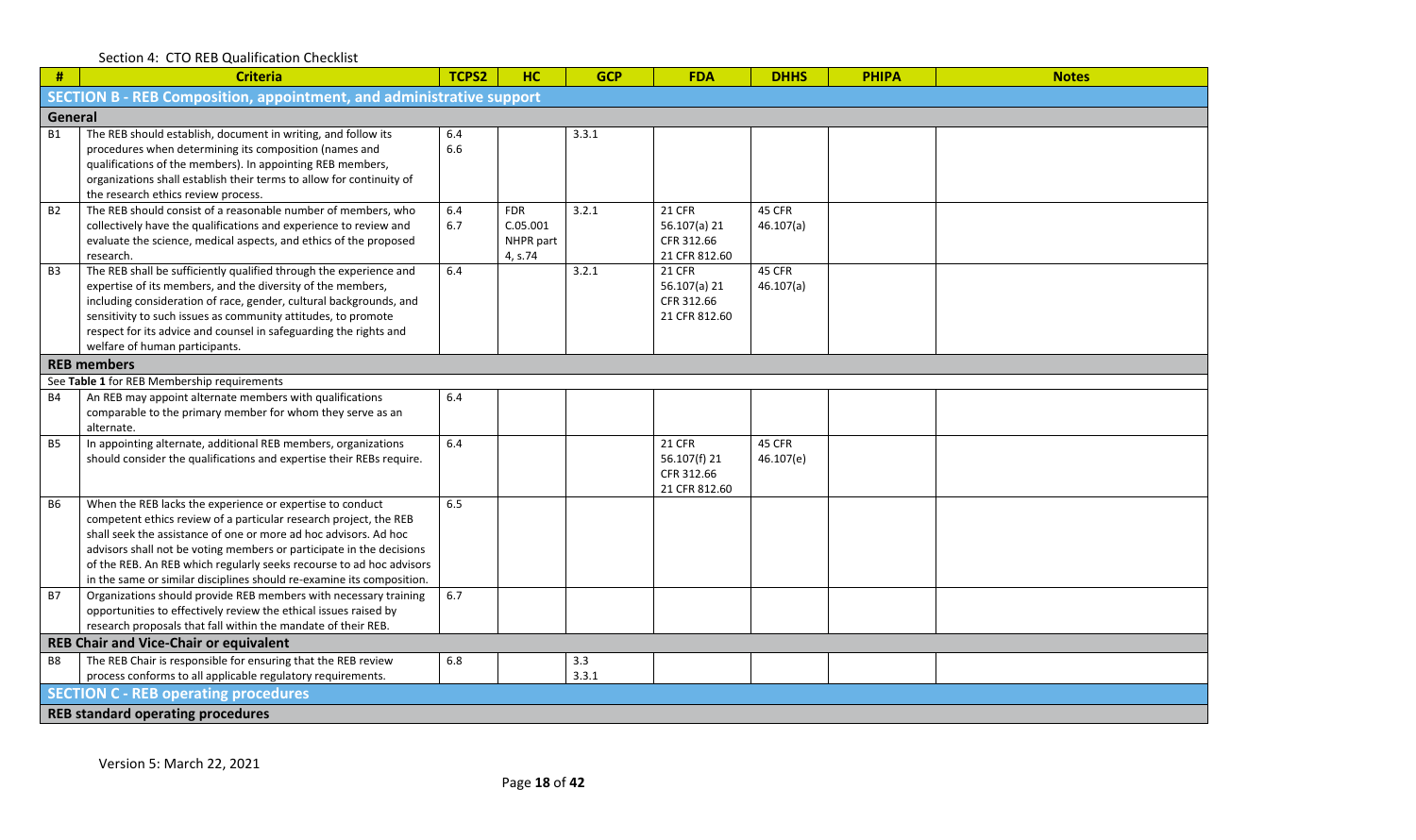| $\#$           | <b>Criteria</b>                                                                       | <b>TCPS2</b> | <b>HC</b>   | <b>GCP</b> | <b>FDA</b>    | <b>DHHS</b>   | <b>PHIPA</b> | <b>Notes</b> |
|----------------|---------------------------------------------------------------------------------------|--------------|-------------|------------|---------------|---------------|--------------|--------------|
| C1             | The REB should perform its functions according to written operating                   | 6.2          |             | 3.2.2      | <b>21 CFR</b> | 45 CFR 46.    |              |              |
|                | procedures, maintain written records of its activities and minutes of                 | 6.6          |             | 3.3        | $56.108(a)$ , | $108(a)(2)$ , |              |              |
|                | its meetings, and comply with applicable regulatory requirement(s).                   | 6.10         |             | 3.3.1      | $108(b)$ and  | (3), (4)      |              |              |
|                | REB policies and procedures should be documented and inclusive of                     | 6.12         |             | 3.3.3      | 108(c)        | and 108(b)    |              |              |
|                | the following:                                                                        | 6.17         |             | 3.3.8(a)   |               |               |              |              |
|                | composition of the REB;<br>a)                                                         | 6.21         |             | 3.3.9(c)   | <b>21 CFR</b> | 45 CFR        |              |              |
|                | selection, appointment, renewal and removal of REB<br>b)                              | 7.3          |             |            | 56.115(a)(2)  | 46.115(a)(2)  |              |              |
|                | members, including the Chair                                                          |              |             |            | <b>21 CFR</b> |               |              |              |
|                | the process for decision making at REB meetings;<br>c)                                |              |             |            | 56.115(a)(5)  |               |              |              |
|                | procedures for initial review, ongoing review, and<br>d)                              |              |             |            | 21 CFR 312.66 |               |              |              |
|                | continuing review and criteria for REB ethical                                        |              |             |            | 21 CFR 812.60 |               |              |              |
|                | acceptability, including review at a convened meeting of                              |              |             |            |               |               |              |              |
|                | the REB and delegated review;                                                         |              |             |            |               |               |              |              |
|                | communication with qualified researchers, research staff<br>e)                        |              |             |            |               |               |              |              |
|                | and other individuals as applicable                                                   |              |             |            |               |               |              |              |
|                | reporting of non-compliance of qualified researchers;<br>f)                           |              |             |            |               |               |              |              |
|                | document management and retention;<br>g)                                              |              |             |            |               |               |              |              |
|                | requirements for handling unanticipated problems;<br>h)                               |              |             |            |               |               |              |              |
|                | requirements for reporting protocol deviations; and<br>i)                             |              |             |            |               |               |              |              |
|                | emergency preparedness.                                                               |              |             |            |               |               |              |              |
| C <sub>2</sub> | The REB should establish a procedure which specifies that no                          |              |             | 3.3.6      |               |               |              |              |
|                | participant should be admitted to a study before the REB issues its                   |              |             |            |               |               |              |              |
|                | written approval/favourable opinion of the research.                                  |              |             |            |               |               |              |              |
|                | Standard operating procedures for REB operations during publicly declared emergencies |              |             |            |               |               |              |              |
| C <sub>3</sub> | In collaboration with their researchers, organizations and their REBs                 | 6.21         |             |            |               |               |              |              |
|                | should develop preparedness plans for emergency research ethics                       |              |             |            |               |               |              |              |
|                | review. Research ethics review during publicly declared emergencies                   |              |             |            |               |               |              |              |
|                | may follow modified procedures and practices.                                         |              |             |            |               |               |              |              |
| C <sub>4</sub> | REBs should give special care to requests for exceptions during                       | 6.23         |             |            |               |               |              |              |
|                | publicly declared emergencies.                                                        |              |             |            |               |               |              |              |
| C <sub>5</sub> | Research ethics policies and procedures for emergencies take effect                   | 6.22         |             |            |               |               |              |              |
|                | once an emergency has been publicly declared. They should cease                       |              |             |            |               |               |              |              |
|                | to apply as soon as is feasible after the end of the publicly declared                |              |             |            |               |               |              |              |
|                | emergency.                                                                            |              |             |            |               |               |              |              |
|                | <b>Application procedures</b>                                                         |              |             |            |               |               |              |              |
|                | See Table 3 for Submission requirements                                               |              |             |            |               |               |              |              |
| C <sub>6</sub> | The REB may request more information than is outlined in Table 2                      |              | <b>FDR</b>  | 3.1.2      | <b>21 CFR</b> | 45 CFR        |              |              |
|                | and Table 3 be given to participants when, in the judgment of the                     |              | C.05.010    | 3.1.5      | 56.109(b) 21  | 46.109(b)     |              |              |
|                | REB, the additional information would add meaningfully to the                         |              | (d)         |            | CFR 312.66    |               |              |              |
|                | protection of the rights, safety and/or well-being of the participants.               |              | <b>NHPR</b> |            | 21 CFR 812.60 |               |              |              |
|                |                                                                                       |              | Part 4,     |            |               |               |              |              |
|                |                                                                                       |              | s.74(d)     |            |               |               |              |              |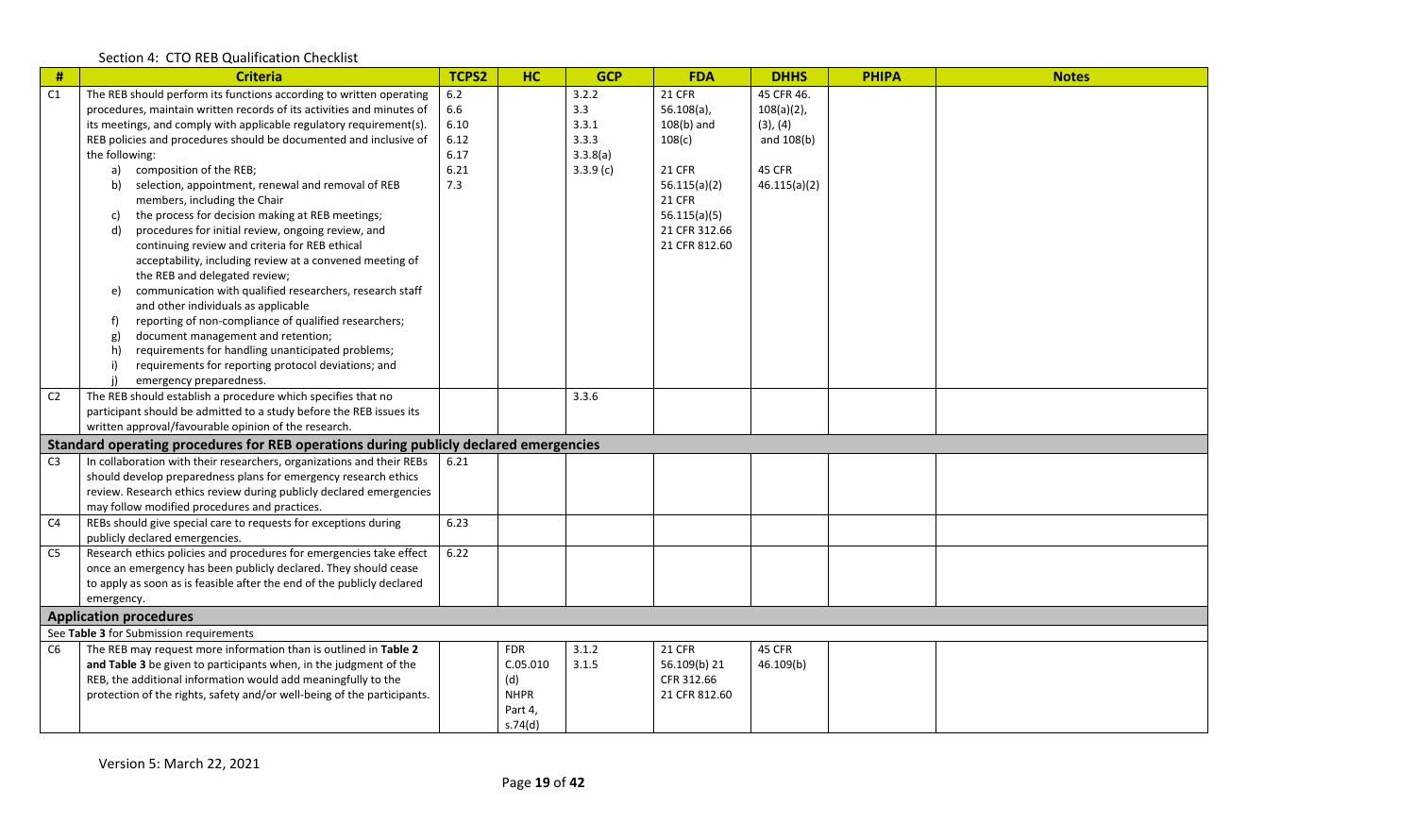| #                                           | <b>Criteria</b>                                                                                                                                                                                                                                                                                                                                                                                                                                                                                                                                                                                                                                                                                                                                                                                            | TCPS2                                                              | <b>HC</b>                                             | <b>GCP</b>                                                    | <b>FDA</b>                                                                                                                                                                  | <b>DHHS</b>                                                                                                               | <b>PHIPA</b>                                                                          | <b>Notes</b> |  |  |  |  |  |
|---------------------------------------------|------------------------------------------------------------------------------------------------------------------------------------------------------------------------------------------------------------------------------------------------------------------------------------------------------------------------------------------------------------------------------------------------------------------------------------------------------------------------------------------------------------------------------------------------------------------------------------------------------------------------------------------------------------------------------------------------------------------------------------------------------------------------------------------------------------|--------------------------------------------------------------------|-------------------------------------------------------|---------------------------------------------------------------|-----------------------------------------------------------------------------------------------------------------------------------------------------------------------------|---------------------------------------------------------------------------------------------------------------------------|---------------------------------------------------------------------------------------|--------------|--|--|--|--|--|
|                                             | <b>SECTION D - Ethics review processes</b>                                                                                                                                                                                                                                                                                                                                                                                                                                                                                                                                                                                                                                                                                                                                                                 |                                                                    |                                                       |                                                               |                                                                                                                                                                             |                                                                                                                           |                                                                                       |              |  |  |  |  |  |
| Requirements and criteria for ethics review |                                                                                                                                                                                                                                                                                                                                                                                                                                                                                                                                                                                                                                                                                                                                                                                                            |                                                                    |                                                       |                                                               |                                                                                                                                                                             |                                                                                                                           |                                                                                       |              |  |  |  |  |  |
|                                             | See Table 2 for Informed Consent Elements                                                                                                                                                                                                                                                                                                                                                                                                                                                                                                                                                                                                                                                                                                                                                                  |                                                                    |                                                       |                                                               |                                                                                                                                                                             |                                                                                                                           |                                                                                       |              |  |  |  |  |  |
| D <sub>1</sub>                              | As appropriate to the study and population, a letter of information<br>or consent form should be provided/made available to all<br>participants. Written consent in a signed statement from the<br>participant is a common means of demonstrating consent and in<br>some instances is mandatory. The procedures used to<br>document/capture informed consent should be documented unless<br>rationale has been provided by the researcher and REB approval<br>granted for a waiver/alteration in documenting active consent.<br>Where there are valid reasons for not recording consent in writing,<br>the procedures used to seek consent must be documented.                                                                                                                                             | 3.12                                                               | <b>FDR</b><br>C.05.010<br>(h)<br>NHPR part<br>4, s.74 | 4.8.11                                                        | 21 CFR 50.27(a)<br><b>21 CFR</b><br>56.109(c) 21<br>CFR 312.66<br>21 CFR 812.60                                                                                             | 45 CFR<br>46.117(a)<br>45 CFR<br>46.117(c)(2)                                                                             |                                                                                       |              |  |  |  |  |  |
| D <sub>2</sub>                              | Where the protocol indicates that prior consent of the research<br>participant or the participant's appropriate representative is not<br>possible, the REB should determine that the proposed protocol<br>and/or other document(s) adequately addresses relevant ethical<br>concerns and meets applicable regulatory requirements for such<br>research (e.g., in emergency situations).                                                                                                                                                                                                                                                                                                                                                                                                                    | 3.2<br>3.7A<br>3.8<br>$(a-f)$<br>$3.9$ (a,b,<br>e)<br>3.10<br>10.3 | <b>FDR</b><br>C.05.010<br>NHPR part<br>4, s.74        | 2.9<br>3.1.6<br>3.1.7 4.8.12<br>4.8.13<br>4.8.14(e)<br>4.8.15 | 21 CFR 50.20<br>21 CFR 50.23<br>21 CFR 50.24<br>21 CFR 50.27<br><b>21 CFR</b><br>56.109(b) and<br>109(c)<br><b>21 CFR</b><br>56.111(a)(4)<br>21 CFR 312.66<br>21 CFR 812.60 | 45 CFR<br>46.101(i)<br>45 CFR<br>46.109(b)<br>and $109(c)$<br>45 CFR<br>46.111(a)(4)<br>45 CFR<br>46.116(e)<br>and 116(f) | 2004,<br>c. 3, Sched. A<br>$s.18(1)(a)$ ,<br>2004, c. 3, Sched.<br>A, s.44 (3)<br>(d) |              |  |  |  |  |  |
| D <sub>3</sub>                              | Waivers, deferred or verbal consent, and use of substitute decision<br>makers or translation, can only be approved by the REB.                                                                                                                                                                                                                                                                                                                                                                                                                                                                                                                                                                                                                                                                             | 3.7A                                                               |                                                       |                                                               | <b>21 CFR</b><br>56.109(c) 21<br>CFR 312.66<br>21 CFR 812.60                                                                                                                | 45 CFR<br>46.109(c)                                                                                                       |                                                                                       |              |  |  |  |  |  |
| D <sub>4</sub>                              | The REB may approve research that involves an alteration to the<br>requirements of written informed consent (e.g., research that<br>waives the requirement to obtain the participant's consent) where<br>the REB is satisfied, and documents, that all of the following apply:<br>a) the research involves no more than minimal risk to the<br>participants;<br>b) the alteration to consent requirements is unlikely to adversely<br>affect the welfare of the participant;<br>c) it is impossible or impracticable to carry out the research and to<br>answer the research question properly, given the research design, if<br>the prior consent of the participant is required;<br>d) in the case of a proposed alteration, the precise nature and<br>extent of any proposed alteration is defined, and | 3.7A<br>3.9<br>5.5A<br>5.5B<br>12.3A<br>12.3B                      |                                                       |                                                               | <b>21 CFR</b><br>56.109(c) and<br>109(d)<br>21 CFR 312.66<br>21 CFR 812.60                                                                                                  | 45 CFR<br>$46.116(d)$ ,<br>$116(e)$ and<br>116(f)                                                                         |                                                                                       |              |  |  |  |  |  |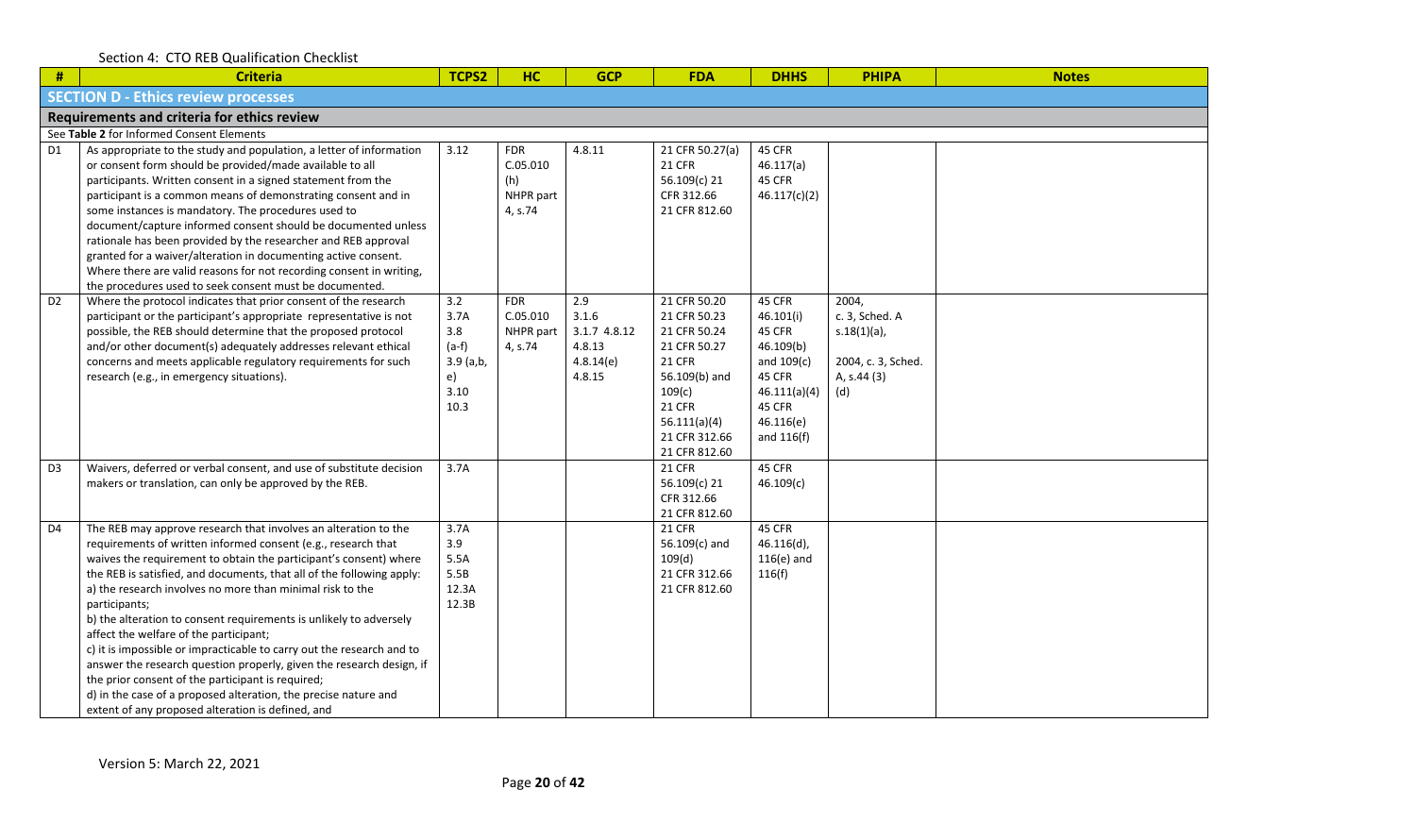| #              | <b>Criteria</b>                                                                                                                                                                                                                                                                                                                                                                                                                                                                                                                                                                                                                    | TCPS2 | HC                                                    | <b>GCP</b>              | <b>FDA</b>                                                                                                                                     | <b>DHHS</b>                                                                                     | <b>PHIPA</b> | <b>Notes</b> |
|----------------|------------------------------------------------------------------------------------------------------------------------------------------------------------------------------------------------------------------------------------------------------------------------------------------------------------------------------------------------------------------------------------------------------------------------------------------------------------------------------------------------------------------------------------------------------------------------------------------------------------------------------------|-------|-------------------------------------------------------|-------------------------|------------------------------------------------------------------------------------------------------------------------------------------------|-------------------------------------------------------------------------------------------------|--------------|--------------|
|                | e) the plan to provide a debriefing (if any) which may also offer<br>participants the possibility of refusing consent and/or withdrawing<br>data and/or biological specimens is in accordance with the<br>requirements                                                                                                                                                                                                                                                                                                                                                                                                             |       |                                                       |                         |                                                                                                                                                |                                                                                                 |              |              |
|                | The REB shall be satisfied that the necessary criteria have been met<br>when consent is waived for the secondary use of identifiable<br>information, and secondary use of identifiable biological specimens<br>(consent is not required for research that relies exclusively on<br>secondary use of non-identifiable information).                                                                                                                                                                                                                                                                                                 |       |                                                       |                         |                                                                                                                                                |                                                                                                 |              |              |
| D <sub>5</sub> | Debriefing must be part of all research involving an alteration to<br>consent requirements whenever it is possible, practicable and<br>appropriate.<br>Participants in such research must have the opportunity to refuse<br>consent and request the withdrawal of their data and/or biological<br>specimens whenever possible, practicable and appropriate                                                                                                                                                                                                                                                                         | 3.7B  |                                                       |                         |                                                                                                                                                |                                                                                                 |              |              |
| D <sub>6</sub> | The REB may find that for some or all participants, an exception<br>from informed consent for emergency research is met. Subject to all<br>applicable legal and regulatory requirements, research involving<br>medical emergencies shall be conducted only if it addresses the<br>emergency needs of the individuals involved, and then only in<br>accordance with criteria established in advance of such research by<br>the REB. The REB may allow research that involves medical<br>emergencies to be carried out without the consent of participants,<br>or of their authorized third party, if all of the requirements apply. | 3.8   |                                                       | 2.2                     | <b>21 CFR</b><br>56.109(c) and<br>109(d)<br>21 CFR 50.24<br>21 CFR 312.66<br>21 CFR 812.60                                                     |                                                                                                 |              |              |
| D7             | There should be written REB procedures to evaluate applications for<br>ethics review and determining whether research or changes to the<br>research shall be reviewed at a convened meeting or by delegated<br>review, based on applicable regulations.                                                                                                                                                                                                                                                                                                                                                                            | 6.12  | <b>FDR</b><br>C.05.010<br>(c)<br>NHPR part<br>4, s.74 | 3.2.2<br>3.3.3<br>3.3.5 | <b>21 CFR</b><br>56.108(a) and<br>108(b)<br><b>21 CFR</b><br>$56.110(a)$ and<br>$110(b)(1)$ and<br>110(b)(2)<br>21 CFR 312.66<br>21 CFR 812.60 | 45 CFR<br>46.108(a)(3)<br>and 108(b)<br>45 CFR<br>46.110(a)<br>and $(b)(1)$<br>and<br>110(b)(2) |              |              |
| D <sub>8</sub> | The REB should consider the qualifications of the researcher for the<br>proposed study, as documented by a current curriculum vitae<br>and/or by any other relevant documentation the REB requests.                                                                                                                                                                                                                                                                                                                                                                                                                                |       |                                                       | 3.1.3                   |                                                                                                                                                |                                                                                                 |              |              |
| D <sub>9</sub> | During their review, the REB determines that risks to participants<br>are minimized:<br>a) by using procedures which are consistent with sound research<br>design and which do not unnecessarily expose participants to risk;<br>and                                                                                                                                                                                                                                                                                                                                                                                               |       |                                                       | 2.2                     | <b>21 CFR</b><br>56.111(a)(1)<br>21 CFR 312.66<br>21 CFR 812.60                                                                                | 45 CFR<br>46.111(a)(1)                                                                          |              |              |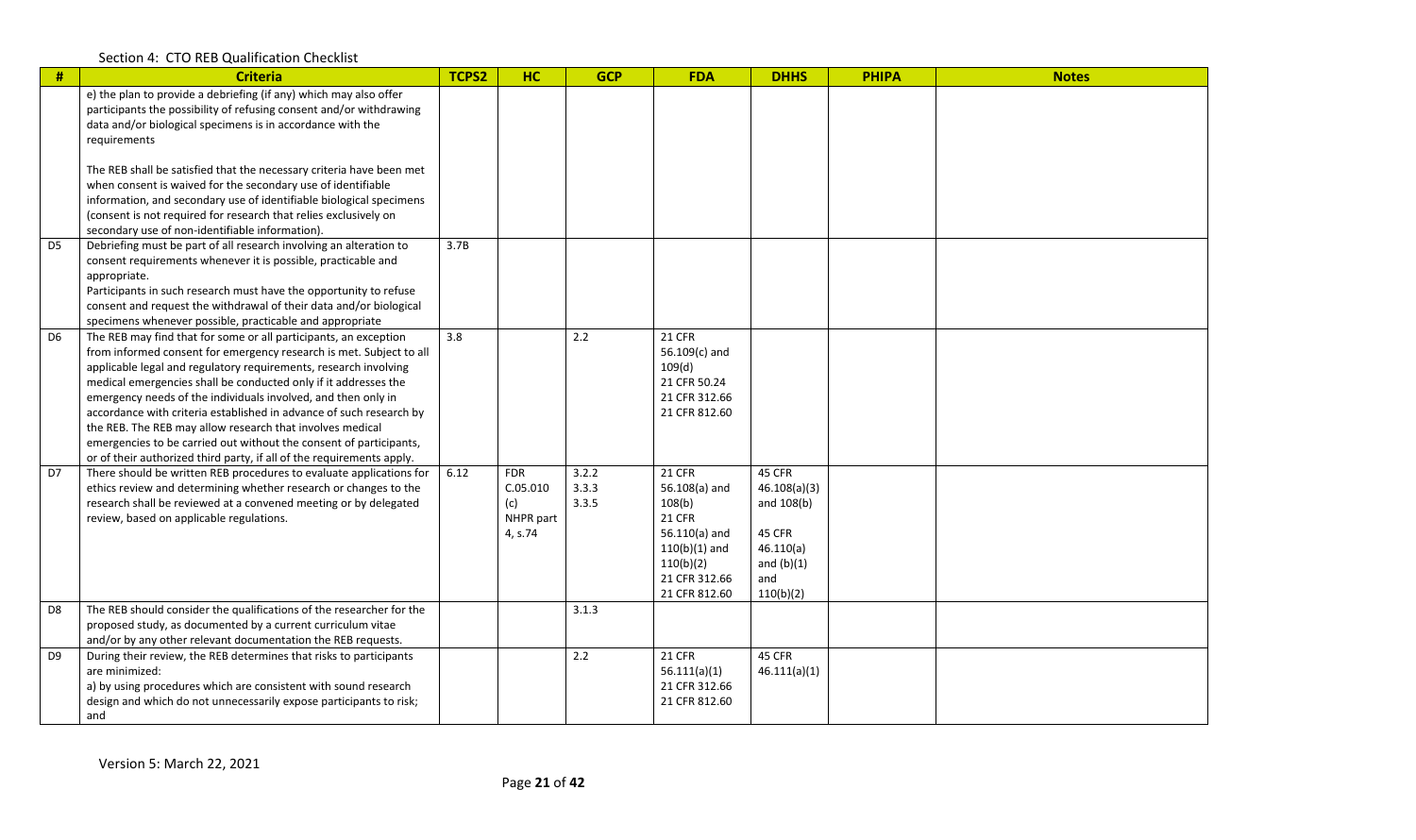| #               | <b>Criteria</b>                                                        | TCPS2 | HC | <b>GCP</b> | <b>FDA</b>                    | <b>DHHS</b>  | <b>PHIPA</b> | <b>Notes</b> |
|-----------------|------------------------------------------------------------------------|-------|----|------------|-------------------------------|--------------|--------------|--------------|
|                 | b) whenever appropriate, by using procedures already being             |       |    |            |                               |              |              |              |
|                 | performed on the participants for diagnostic or treatment purposes.    |       |    |            |                               |              |              |              |
| D <sub>10</sub> | During their review, the REB determines that risks to participants     |       |    | 2.2        | <b>21 CFR</b>                 | 45 CFR       |              |              |
|                 | are reasonable in relation to anticipated benefits, if any, to         |       |    |            | 56.111(a)(2)                  | 46.111(a)(2) |              |              |
|                 | participants, and the importance of the knowledge that may be          |       |    |            | 21 CFR 312.66                 |              |              |              |
|                 | expected to result. In evaluating risks and benefits, the REB should   |       |    |            | 21 CFR 812.60                 |              |              |              |
|                 | consider only those risks and benefits that may result from the        |       |    |            |                               |              |              |              |
|                 | research (as distinguished from risks and benefits of therapies that   |       |    |            |                               |              |              |              |
|                 | participants would receive even if not participating in the research). |       |    |            |                               |              |              |              |
|                 | The REB should not consider possible long-range effects of applying    |       |    |            |                               |              |              |              |
|                 | knowledge gained in the research (for example, the possible effects    |       |    |            |                               |              |              |              |
|                 | of the research on public policy) as among those research risks that   |       |    |            |                               |              |              |              |
|                 | fall within the purview of its responsibilities.                       |       |    |            |                               |              |              |              |
| D11             | During their review, the REB determines that selection of              | 4.1   |    | 3.1.1      | <b>21 CFR</b>                 | 45 CFR       |              |              |
|                 | participants is equitable. In making this assessment the REB should    |       |    |            | 56.111(a)(3)                  | 46.111(a)(3) |              |              |
|                 | take into account the purposes of the research and the setting in      |       |    |            | 21 CFR 312.66                 |              |              |              |
|                 | which the research will be conducted. REBs should be particularly      |       |    |            | 21 CFR 812.60                 |              |              |              |
|                 | cognizant when circumstances may lead to vulnerability in the          |       |    |            |                               |              |              |              |
|                 | context of research, as outlined in the applicable regulations.        |       |    |            |                               |              |              |              |
| D <sub>12</sub> | Informed consent will be sought from each prospective participant      | 3.2   |    |            | <b>21 CFR</b>                 | 45 CFR       |              |              |
|                 | or the participant's appropriate representative, in accordance with    |       |    |            | 56.111(a)(4)                  | 46.111(a)(4) |              |              |
|                 | applicable regulations.                                                |       |    |            | 50 Subpart B                  |              |              |              |
|                 |                                                                        |       |    |            | 21 CFR 312.66                 |              |              |              |
|                 |                                                                        |       |    |            | 21 CFR 812.60                 | 45 CFR       |              |              |
| D <sub>13</sub> | Informed consent will be appropriately documented, in accordance       |       |    |            | <b>21 CFR</b>                 |              |              |              |
|                 | with and to the extent required by applicable regulations.             |       |    |            | 56.111(a)(5)                  | 46.111(a)(5) |              |              |
|                 |                                                                        |       |    |            | 21 CFR 50.27<br>21 CFR 312.66 |              |              |              |
|                 |                                                                        |       |    |            | 21 CFR 812.60                 |              |              |              |
| D14             | The REB shall determine that the research plan makes adequate          | 11.6  |    |            | <b>21 CFR</b>                 | 45 CFR       |              |              |
|                 | provision for monitoring safety, efficacy/effectiveness (where         |       |    |            | 56.111(a)(6)                  | 46.111(a)(6) |              |              |
|                 | feasible) and validity) including:                                     |       |    |            | 21 CFR 312.66                 |              |              |              |
|                 | a) how participant safety will be monitored and what actions           |       |    |            | 21 CFR 812.60                 |              |              |              |
|                 | will be taken in the event of a threat to participant safety;          |       |    |            |                               |              |              |              |
|                 | how intervention efficacy will be monitored (where<br>b)               |       |    |            |                               |              |              |              |
|                 | feasible) and what actions will be taken if efficacy is found          |       |    |            |                               |              |              |              |
|                 | to be greater than expected;                                           |       |    |            |                               |              |              |              |
|                 | the criteria by which participants may be removed from a<br>c)         |       |    |            |                               |              |              |              |
|                 | study for safety reasons;                                              |       |    |            |                               |              |              |              |
|                 | the study-wide stopping rules (if any) by which studies<br>d)          |       |    |            |                               |              |              |              |
|                 | may be stopped or amended due to evidence of inferior                  |       |    |            |                               |              |              |              |
|                 | safety, superior efficacy or futility; and                             |       |    |            |                               |              |              |              |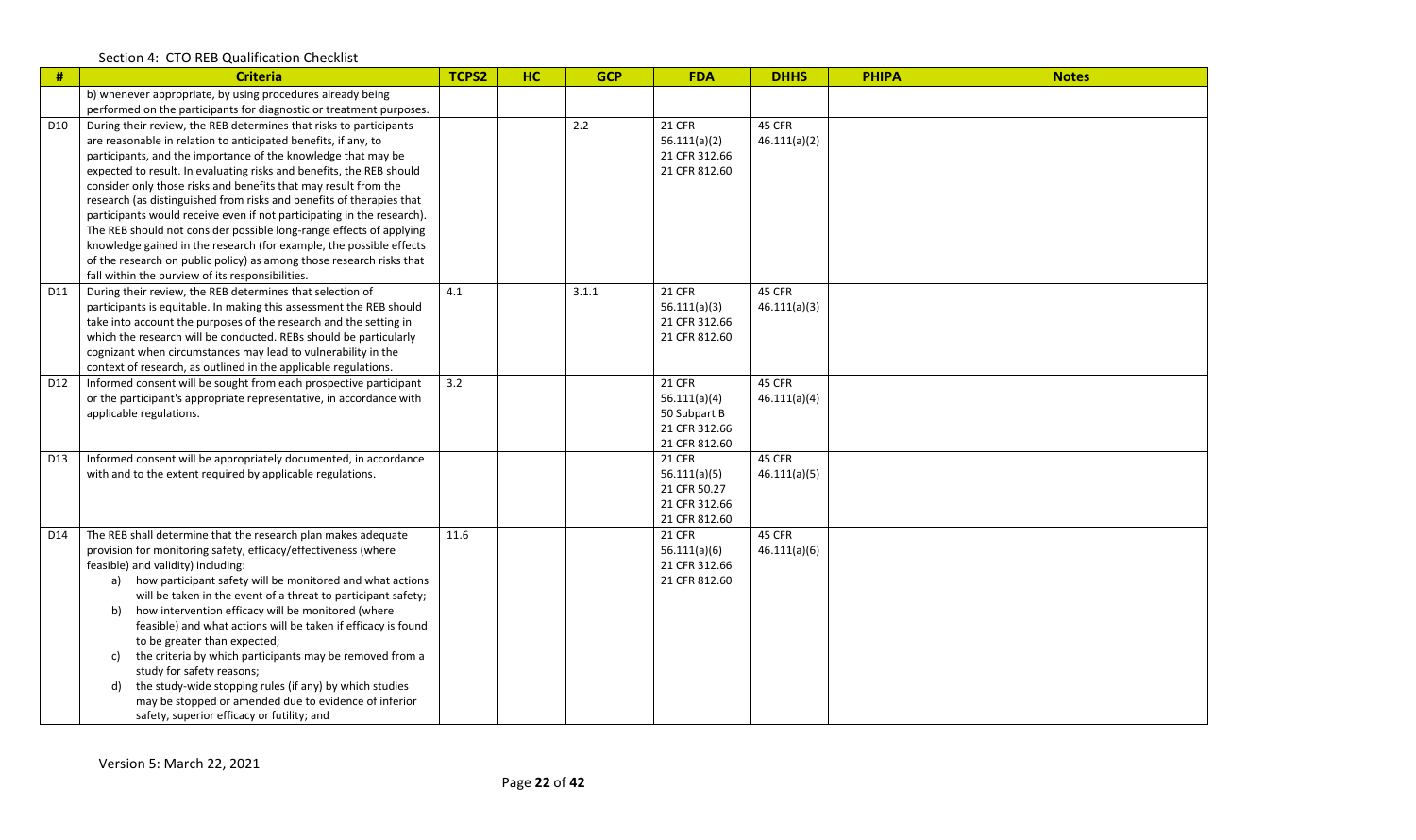| #   | <b>Criteria</b>                                                                                                             | TCPS2 | <b>HC</b> | <b>GCP</b> | <b>FDA</b>                     | <b>DHHS</b>  | <b>PHIPA</b> | <b>Notes</b> |
|-----|-----------------------------------------------------------------------------------------------------------------------------|-------|-----------|------------|--------------------------------|--------------|--------------|--------------|
|     | the reporting procedure that will be followed to ensure<br>e)<br>any information relevant to participant welfare or consent |       |           |            |                                |              |              |              |
|     | is reported clearly and in a timely fashion to the REB.                                                                     |       |           |            |                                |              |              |              |
|     | A data and safety monitoring plan may (but need not) include the                                                            |       |           |            |                                |              |              |              |
|     | establishment of an independent DSMB.                                                                                       |       |           |            |                                |              |              |              |
| D15 | The REB shall determine that there are adequate provisions to                                                               | 5.2   |           |            | <b>21 CFR</b>                  | 45 CFR       |              |              |
|     | protect the privacy of participants and to maintain the                                                                     | 5.3   |           |            | 56.111(a)(7)                   | 46.111(a)(7) |              |              |
|     | confidentiality of data.                                                                                                    |       |           |            | 21 CFR 312.66<br>21 CFR 812.60 |              |              |              |
| D16 | When some or all of the participants, are likely to be vulnerable to                                                        | 4.6   |           | 3.1.1      | <b>21 CFR</b>                  | 45 CFR       |              |              |
|     | coercion or undue influence in the context of research, additional                                                          | 4.7   |           |            | 56.111(b)                      | 46.111(b)    |              |              |
|     | safeguards have been included in the study to protect the rights and                                                        |       |           |            |                                |              |              |              |
|     | welfare of these participants.                                                                                              |       |           |            |                                |              |              |              |
| D17 | For research involving individuals that lack the capacity to provide                                                        | 3.9   |           | 3.1.1      |                                |              |              |              |
|     | informed consent:                                                                                                           | 4.6   |           |            |                                |              |              |              |
|     | a) The researcher demonstrates that the research is being                                                                   |       |           |            |                                |              |              |              |
|     | carried out for the participant's direct benefit, or for the                                                                |       |           |            |                                |              |              |              |
|     | benefit of other persons in the same category. If the<br>research does not have the potential for direct benefit to         |       |           |            |                                |              |              |              |
|     | the participant but only for the benefit of the other                                                                       |       |           |            |                                |              |              |              |
|     | persons in the same category, the researcher shall                                                                          |       |           |            |                                |              |              |              |
|     | demonstrate that the research will expose the participant                                                                   |       |           |            |                                |              |              |              |
|     | to only a minimal risk and minimal burden, and                                                                              |       |           |            |                                |              |              |              |
|     | demonstrate how the participant's welfare will be                                                                           |       |           |            |                                |              |              |              |
|     | protected throughout the participation in research; and                                                                     |       |           |            |                                |              |              |              |
|     | When authorization for participation was granted by an<br>b)                                                                |       |           |            |                                |              |              |              |
|     | authorized third party, and a participant acquires or                                                                       |       |           |            |                                |              |              |              |
|     | regains capacity during the course of the research, the                                                                     |       |           |            |                                |              |              |              |
|     | researcher shall promptly seek the participant's consent as<br>a condition of continuing participation.                     |       |           |            |                                |              |              |              |
| D18 | In order to approve research in which some or all of the participants                                                       |       |           |            | 21 CFR 50                      | 21 CFR 46    |              |              |
|     | are children, an REB must determine that all research is in compliance                                                      |       |           |            | Subpart D                      | Subpart D    |              |              |
|     | with applicable regulations.                                                                                                |       |           |            |                                |              |              |              |
| D19 | The REB should review the:                                                                                                  |       |           | 3.1.2      |                                |              |              |              |
|     | a) Amount and method of payment to participants to assure                                                                   |       |           | 3.1.8      |                                |              |              |              |
|     | that neither presents problems of coercion or undue                                                                         |       |           | 3.1.9      |                                |              |              |              |
|     | influence;                                                                                                                  |       |           |            |                                |              |              |              |
|     | Payments to a participant should be prorated and not<br>b)                                                                  |       |           |            |                                |              |              |              |
|     | contingent on completion of the study;<br>Information regarding payment to participants, including<br>c)                    |       |           |            |                                |              |              |              |
|     | the methods, amounts, schedule of payment to research                                                                       |       |           |            |                                |              |              |              |
|     | participants, is set forth in the written informed consent                                                                  |       |           |            |                                |              |              |              |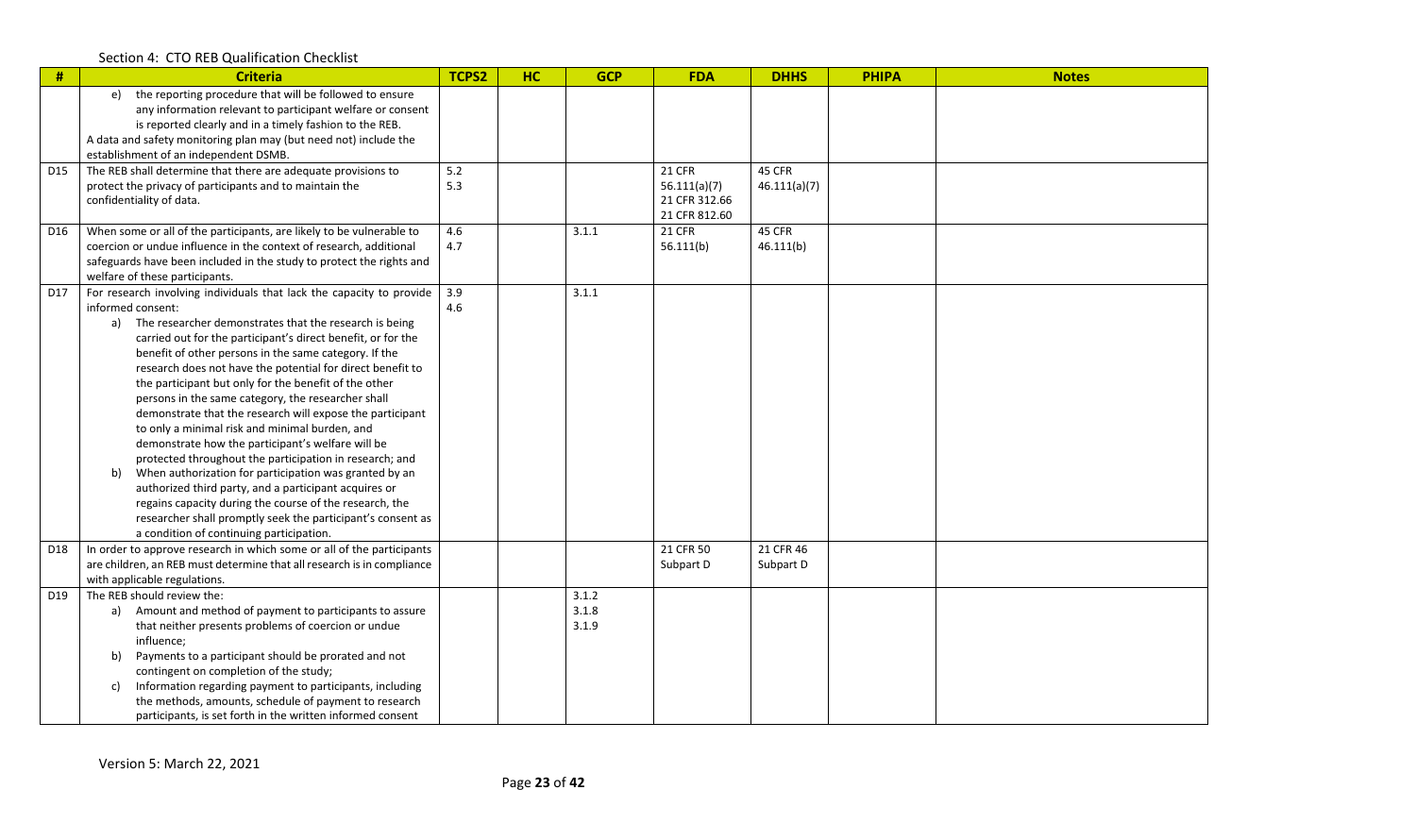| $\#$            | <b>Criteria</b>                                                                                                                       | <b>TCPS2</b> | HC                         | <b>GCP</b>    | <b>FDA</b>                 | <b>DHHS</b>  | <b>PHIPA</b>       | <b>Notes</b> |
|-----------------|---------------------------------------------------------------------------------------------------------------------------------------|--------------|----------------------------|---------------|----------------------------|--------------|--------------------|--------------|
|                 | form and any other written information to be provided to<br>participants; and                                                         |              |                            |               |                            |              |                    |              |
|                 | d) The way payment will be prorated should be specified.                                                                              |              |                            |               |                            |              |                    |              |
| D <sub>20</sub> | The confidentiality of records that could identify participants should                                                                | 5.7          |                            | 2.114.8.10(0) | <b>21 CFR</b>              | 45 CFR       | 2004, c. 3, Sched. |              |
|                 | be protected, respecting the privacy and confidentiality rules in                                                                     |              |                            |               | 56.111(a)(7)               | 46.111(a)(7) | A, s. 44 (3)       |              |
|                 | accordance with the applicable regulatory requirement(s).                                                                             |              |                            |               | 21 CFR 312.66              |              |                    |              |
|                 |                                                                                                                                       |              |                            |               | 21 CFR 812.60              |              |                    |              |
|                 | Review at a convened meeting of the REB                                                                                               |              |                            |               |                            |              |                    |              |
| D <sub>21</sub> | REB shall have a procedure for scheduling, notifying its members of,                                                                  | 6.10         | <b>FDR</b>                 | 3.3.2         | <b>21 CFR</b>              | 45 CFR       |                    |              |
|                 | and conducting its meetings. REBs shall have regular meetings to                                                                      |              | C.05.010(c)                | 3.3.3         | 56.108(c) 21               | 46.108(b)    |                    |              |
|                 | discharge their responsibilities, and shall normally meet face to face                                                                |              |                            | 3.3.5         | CFR 312.66                 |              |                    |              |
|                 | to review proposed research that is not assigned to delegated review.                                                                 |              | NHPR Part                  |               | 21 CFR 812.60              |              |                    |              |
|                 |                                                                                                                                       |              | 4, s.74                    |               |                            |              |                    |              |
| D <sub>22</sub> | REB shall have a process for proportionate approach to research                                                                       | 6.12         | <b>FDR</b>                 | 3.3.5         | <b>21 CFR</b>              | 45 CFR       |                    |              |
|                 | ethics review. The selection of the level of REB review shall be                                                                      |              | C.05.010(c)                |               | 56.108(c) 21               | 46.108(b)    |                    |              |
|                 | determined by the level of foreseeable risks to participants: the lower                                                               |              | <b>NHPR</b>                |               | CFR 56.110(a)              | 45 CFR       |                    |              |
|                 | the level of risk, the lower the level of scrutiny (delegated review);                                                                |              | Part<br>4,                 |               | and 110(b)                 | 46.110(a)    |                    |              |
|                 | the higher the level of risk, the higher the level of scrutiny (full board                                                            |              | s.74                       |               | 21 CFR 312.66              | and 110(b)   |                    |              |
|                 | review).<br>The mechanism and procedures related to delegation of the conduct                                                         |              |                            |               | 21 CFR 812.60              |              |                    |              |
|                 | of the review should be made public.                                                                                                  |              |                            |               |                            |              |                    |              |
| D <sub>23</sub> | The REB should review a proposed study within a reasonable time and                                                                   | 6.13         | <b>FDR</b>                 | 3.1.2         | <b>21 CFR</b>              | 45 CFR       |                    |              |
|                 | document its views in writing, clearly identifying the study, the                                                                     |              | C.05.010(c)                |               | 56.109(e) 21               | 46.109(d)    |                    |              |
|                 | documents reviewed and the dates for the following:                                                                                   |              | ) NHPR                     |               | CFR 312.66                 |              |                    |              |
|                 | approval/favourable opinion;<br>a)                                                                                                    |              | part 4,                    |               | 21 CFR 812.60              |              |                    |              |
|                 | modifications required prior to its approval/favourable<br>b)                                                                         |              | s.74                       |               |                            |              |                    |              |
|                 | opinion;                                                                                                                              |              |                            |               |                            |              |                    |              |
|                 | disapproval/negative opinion; and<br>c)                                                                                               |              |                            |               |                            |              |                    |              |
|                 | termination/suspension of any prior approval/favourable<br>d)                                                                         |              |                            |               |                            |              |                    |              |
|                 | opinion.                                                                                                                              |              |                            |               |                            |              |                    |              |
| D24             | REB meeting dates and submission deadlines should be published in                                                                     |              |                            | 3.3.2         |                            |              |                    |              |
|                 | such a way as to give sufficient notice to members and applicants.                                                                    |              |                            |               |                            |              |                    |              |
| D <sub>25</sub> | Remote participation during convened meetings is allowed during                                                                       | 6.10         |                            |               |                            |              |                    |              |
|                 | emergencies and when necessary.                                                                                                       |              |                            |               |                            |              |                    |              |
| D <sub>26</sub> | An REB should make its decisions at announced meetings at which at                                                                    | 6.9          | <b>FDR</b>                 | 3.2.3         | <b>21 CFR</b>              | 45 CFR       |                    |              |
|                 | least a quorum, as stipulated in its written operating procedures, is<br>present. An REB must have quorum rules that meet the minimum |              | C.05.010(c)<br><b>NHPR</b> |               | 56.108(c) 21<br>CFR 312.66 | 46.108(b)    |                    |              |
|                 | requirements of membership representation.                                                                                            |              | 4,                         |               | 21 CFR 812.60              |              |                    |              |
|                 |                                                                                                                                       |              | part<br>s.74               |               |                            |              |                    |              |
| D <sub>27</sub> | When there is less than full attendance, decisions requiring full                                                                     | 6.9          |                            |               |                            |              |                    |              |
|                 | review should be adopted only when the members in attendance at                                                                       |              |                            |               |                            |              |                    |              |
|                 | that meeting have the specific expertise, relevant competence and                                                                     |              |                            |               |                            |              |                    |              |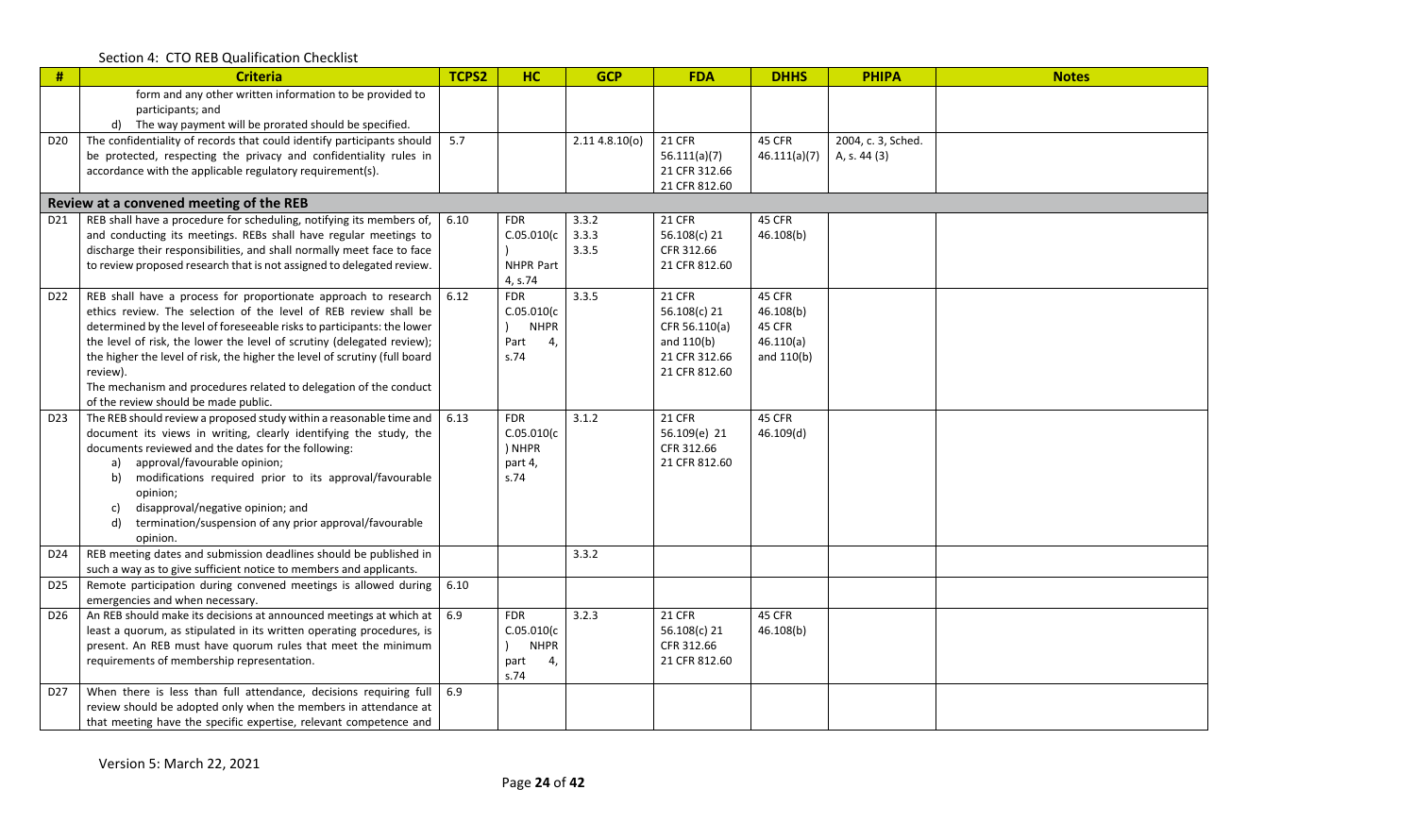| $\#$            | <b>Criteria</b>                                                                             | TCPS2 | <b>HC</b>  | <b>GCP</b> | <b>FDA</b>                     | <b>DHHS</b> | <b>PHIPA</b> | <b>Notes</b> |
|-----------------|---------------------------------------------------------------------------------------------|-------|------------|------------|--------------------------------|-------------|--------------|--------------|
|                 | knowledge necessary to provide an adequate research ethics review                           |       |            |            |                                |             |              |              |
|                 | of the proposals under consideration.                                                       |       |            |            |                                |             |              |              |
| D <sub>28</sub> | Only members who participate in the REB review and discussion                               |       |            | 3.2.4      |                                |             |              |              |
|                 | should vote/provide their opinion and/or advice.                                            |       |            |            |                                |             |              |              |
| D <sub>29</sub> | Applicants or qualified researchers are allowed to attend REB                               | 6.13  | <b>FDR</b> | 3.2.5      | <b>21 CFR</b>                  | 45 CFR      |              |              |
|                 | meetings or provide information for the purpose of helping its                              |       | C.05.010   |            | 56.107(f) 21                   | 46.107(e)   |              |              |
|                 | members understand the application. They must not be present                                |       | NHPR part  |            | CFR 312.66                     |             |              |              |
|                 | when the REB discusses its decision, reaches consensus or votes on                          |       | 4, s.74    |            | 21 CFR 812.60                  |             |              |              |
|                 | the application.                                                                            |       |            |            |                                |             |              |              |
| D30             | An REB may invite individuals with competence in special areas to                           | 6.5   |            | 3.2.6      | <b>21 CFR</b>                  | 45 CFR      |              |              |
|                 | assist in the review of complex issues which require expertise                              |       |            |            | 56.107(f) 21                   | 46.107(e)   |              |              |
|                 | beyond or in addition to that available on the REB. These individuals                       |       |            |            | CFR 312.66                     |             |              |              |
|                 | may not vote with the REB.                                                                  |       |            |            | 21 CFR 812.                    |             |              |              |
| D31             | REB shall have delegated review procedures for certain kinds of                             | 6.12  | <b>FDR</b> | 3.3.5      | 21 CFR 56.110                  | 45 CFR      |              |              |
|                 | research involving no more than minimal risk, and for minor changes                         |       | C.05.010   |            | (a) and $110(b)$               | 46.110(a)   |              |              |
|                 | in approved research.                                                                       |       | NHPR part  |            | $(1)$ and                      | and         |              |              |
|                 |                                                                                             |       | 4, s.74    |            | 110(b)(2)                      | 110(b)(1,2) |              |              |
|                 |                                                                                             |       |            |            | 21 CFR 312.66                  |             |              |              |
|                 |                                                                                             |       | <b>FDR</b> | 3.1.4      | 21 CFR 812.60<br><b>21 CFR</b> | 45 CFR      |              |              |
| D32             | An REB may use the delegated review procedure to review either or<br>both of the following: | 6.12  | C.05.010   | 3.3.5      | 56.110(b) 21                   | 46.110(b)   |              |              |
|                 | a) Some or all of the research is a type of research which is                               |       | NHPR part  |            | CFR 312.66                     |             |              |              |
|                 | approved by authorities to be reviewed through delegated                                    |       | 4, s.74    |            | 21 CFR 812.60                  |             |              |              |
|                 | review, and found by the reviewer(s) to involve no more                                     |       |            |            |                                |             |              |              |
|                 | than minimal risk; and/or                                                                   |       |            |            |                                |             |              |              |
|                 | minor changes in previously approved research during the<br>b)                              |       |            |            |                                |             |              |              |
|                 | period (of 1 year or less) for which approval is authorized.                                |       |            |            |                                |             |              |              |
| D33             | Under a delegated review procedure, the review may be carried out                           | 6.12  | <b>FDR</b> | 3.3.5      | <b>21 CFR</b>                  | 45 CFR      |              |              |
|                 | by the REB chairperson or by one or more experienced reviewers                              |       | C.05.010   |            | 56.110(b) 21                   | 46.110(b)   |              |              |
|                 | designated by the REB chairperson from among the members of the                             |       | NHPR part  |            | CFR 312.66                     |             |              |              |
|                 | REB. In reviewing the research, the reviewers may exercise all of the                       |       | 4, s.74    |            | 21 CFR 812.60                  |             |              |              |
|                 | authorities of the REB (approve the applications, require                                   |       |            |            |                                |             |              |              |
|                 | modification, request clarification or further information, or refer                        |       |            |            |                                |             |              |              |
|                 | the application for review at the convened meeting) except that the                         |       |            |            |                                |             |              |              |
|                 | reviewers may not disapprove the research. A research activity may                          |       |            |            |                                |             |              |              |
|                 | be disapproved only after review in accordance with a non-                                  |       |            |            |                                |             |              |              |
|                 | delegated review procedure.                                                                 |       |            |            |                                |             |              |              |
| D34             | Each REB which uses a delegated review procedure shall adopt a                              | 6.12  |            |            | <b>21 CFR</b>                  | 45 CFR      |              |              |
|                 | method for keeping all members advised of research proposals                                |       |            |            | 56.110(c) 21                   | 46.110(c)   |              |              |
|                 | which have been approved under the procedure.                                               |       |            |            | CFR 312.66                     |             |              |              |
|                 |                                                                                             |       |            |            | 21 CFR 812.60                  |             |              |              |
|                 | <b>Notification of REB decision</b>                                                         |       |            |            |                                |             |              |              |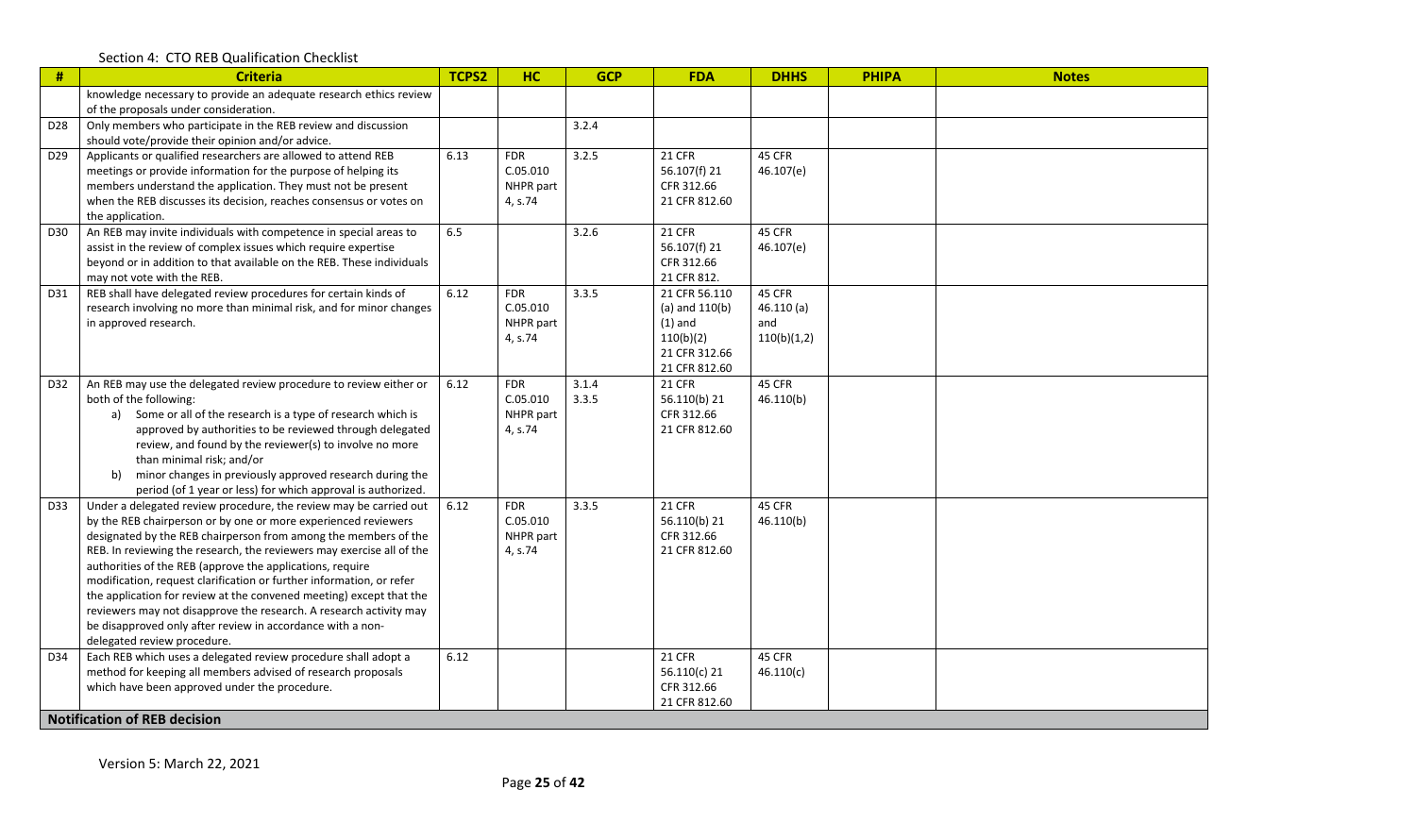| $\#$           | <b>Criteria</b>                                                                                                                    | TCPS2 | <b>HC</b>  | <b>GCP</b> | <b>FDA</b>                      | <b>DHHS</b>    | <b>PHIPA</b>    | <b>Notes</b> |
|----------------|------------------------------------------------------------------------------------------------------------------------------------|-------|------------|------------|---------------------------------|----------------|-----------------|--------------|
| D35            | REB has a procedure to promptly notify in writing the                                                                              | 6.13  | <b>FDR</b> | 3.3.9      | 21 CFR                          | 45 CFR         | 2004,           |              |
|                | researcher/organization concerning:                                                                                                |       | C.05.010   |            | 56.108(b)(3)                    | 46.108(a)(3)   | c. 3, Sched. A, |              |
|                | Its study-related decisions/opinions;<br>a)                                                                                        |       | NHPR part  |            | 21 CFR                          | (i) and        | s.44(4)         |              |
|                | The reasons for its decisions/opinions;<br>b)                                                                                      |       | 4, s.74    |            | 56.109(e) 21                    | 108(a)(4)(ii)  |                 |              |
|                | Procedures for appeal of its decisions/opinions; and<br>c)                                                                         |       |            |            | CFR 312.66                      |                |                 |              |
|                | d)<br>Suspension or termination.                                                                                                   |       |            |            | 21 CFR 812.60                   | 45 CFR         |                 |              |
|                |                                                                                                                                    |       |            |            |                                 | 46.109(d)      |                 |              |
| D36            | At the request of the applicant, the REB should provide                                                                            |       |            | 3.4        |                                 |                |                 |              |
|                | a copy of the REB membership roster documenting that the REB is                                                                    |       |            | 8.2.8      |                                 |                |                 |              |
|                | constituted in agreement with applicable regulations.                                                                              |       |            |            |                                 |                |                 |              |
|                | <b>SECTION E - Ongoing review</b>                                                                                                  |       |            |            |                                 |                |                 |              |
| E1             | The REB of Record shall, subject to jurisdictional or collaboration                                                                | 6.15  |            | 3.1.4      | <b>21 CFR</b>                   | 45 CFR         |                 |              |
|                | agreements, ensure ongoing review of the studies that it has                                                                       | 6.16  |            | 3.3.3      | 56.108(a)(1)                    | 46.108(a)(3)   |                 |              |
|                | reviewed and approved in accordance with applicable regulations.                                                                   |       |            |            | 21 CFR 312.66                   | (i)            |                 |              |
|                |                                                                                                                                    |       |            |            | 21 CFR 812.60                   |                |                 |              |
| E <sub>2</sub> | The REB shall have authority to review any study documentation for                                                                 |       |            | 4.9.7      | <b>21 CFR</b>                   | 45 CFR         |                 |              |
|                | compliance and observe or have a third party observe the consent                                                                   |       |            |            | 56.109(f) 21                    | 46.109(g)      |                 |              |
|                | process and the research.                                                                                                          |       |            |            | CFR 312.66                      |                |                 |              |
|                |                                                                                                                                    |       |            |            | 21 CFR 812.60                   | 45 CFR 46.     |                 |              |
| E3             | The REB should have a procedure for ensuring the prompt reporting                                                                  | 6.16  |            | 3.3.7      | <b>21 CFR</b>                   |                |                 |              |
|                | of changes in research activity. Changes in approved research,<br>during the period for which REB approval has already been given, |       |            |            | 56.108(a)(3)<br>and $108(a)(4)$ | 108(a)(3)(iii) |                 |              |
|                | may not be initiated without REB review and approval, except where                                                                 |       |            |            | 21 CFR 312.66                   |                |                 |              |
|                | necessary to eliminate apparent immediate hazards to the human                                                                     |       |            |            | 21 CFR 812.60                   |                |                 |              |
|                | participants, or change(s) involving only logistical or administrative                                                             |       |            |            |                                 |                |                 |              |
|                | aspects of the study (e.g., change of monitor(s), telephone                                                                        |       |            |            |                                 |                |                 |              |
|                | number(s)).                                                                                                                        |       |            |            |                                 |                |                 |              |
| E4             | REB shall have a procedure to provide delegated review and                                                                         | 6.12  |            | 3.3.5      |                                 |                |                 |              |
|                | approval/favourable opinion of minor change(s) in ongoing studies                                                                  |       |            |            |                                 |                |                 |              |
|                | that have the approval/favourable opinion of the REB.                                                                              |       |            |            |                                 |                |                 |              |
| E <sub>5</sub> | REB should have procedures for specifying that the researcher                                                                      | 6.15  |            | 3.3.8      | 21 CFR                          | 45 CFR 46.     |                 |              |
|                | should promptly report to the REB, and if applicable, organization                                                                 | 11.8  |            | 4.12.1     | 56.108(b) 21                    | 108(a)(3)(iii) |                 |              |
|                | and agencies:                                                                                                                      |       |            | 4.12.2     | CFR 312.66                      | and            |                 |              |
|                | Deviations from, or changes of, the protocol to eliminate<br>a)                                                                    |       |            |            | 21 CFR 812.60                   | 108)(a)(4)     |                 |              |
|                | immediate hazards to the research participants;                                                                                    |       |            |            |                                 |                |                 |              |
|                | Changes increasing the risk to participants and/or<br>b)                                                                           |       |            |            |                                 |                |                 |              |
|                | affecting significantly the conduct of the study;                                                                                  |       |            |            |                                 |                |                 |              |
|                | All adverse drug reactions (ADRs) that are both serious<br>c)                                                                      |       |            |            |                                 |                |                 |              |
|                | and unexpected;                                                                                                                    |       |            |            |                                 |                |                 |              |
|                | New information that may affect adversely the safety of<br>d)                                                                      |       |            |            |                                 |                |                 |              |
|                | the participants or the conduct of the study;                                                                                      |       |            |            |                                 |                |                 |              |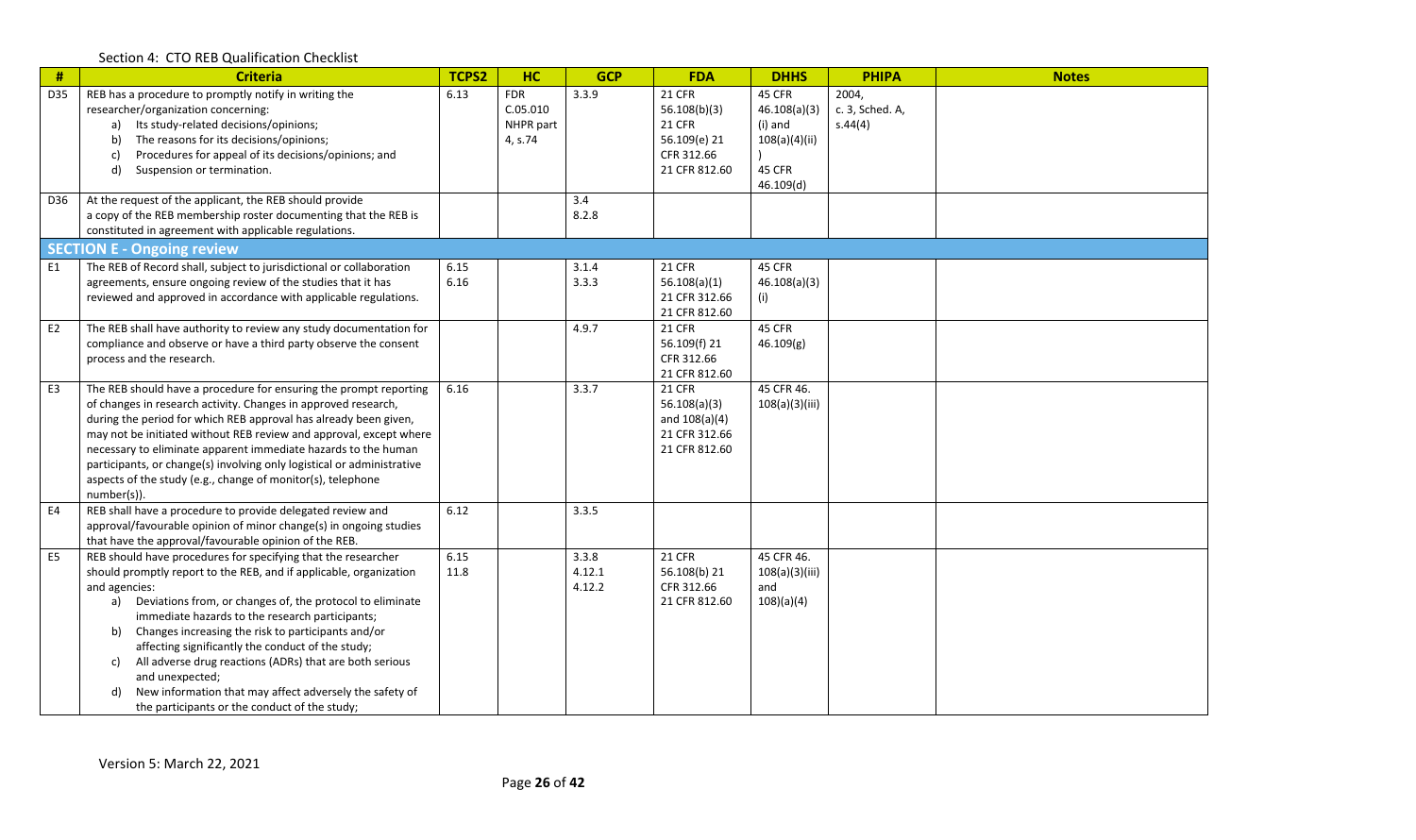| #              | <b>Criteria</b>                                                                                                                           | TCPS2 | <b>HC</b> | <b>GCP</b> | <b>FDA</b>              | <b>DHHS</b>  | <b>PHIPA</b> | <b>Notes</b> |
|----------------|-------------------------------------------------------------------------------------------------------------------------------------------|-------|-----------|------------|-------------------------|--------------|--------------|--------------|
|                | Any unanticipated problems involving risks to human<br>e)<br>participants or others;                                                      |       |           |            |                         |              |              |              |
|                | Any instance of serious or continuing noncompliance with<br>f)                                                                            |       |           |            |                         |              |              |              |
|                | these regulations or the requirements or determinations                                                                                   |       |           |            |                         |              |              |              |
|                | of the REB;                                                                                                                               |       |           |            |                         |              |              |              |
|                | Any suspension or termination of REB approval;<br><b>g)</b>                                                                               |       |           |            |                         |              |              |              |
|                | Any discontinuation, termination or suspension of the<br>h)                                                                               |       |           |            |                         |              |              |              |
|                | study.                                                                                                                                    |       |           |            |                         |              |              |              |
| E <sub>6</sub> | Researchers shall report to the REB any unanticipated issue or event                                                                      | 6.15  |           |            | <b>21 CFR</b>           | 45 CFR 46.   |              |              |
|                | that may increase the level of risk to participants or has other ethical                                                                  | 11.9  |           |            | 56.108(b)(1)            | 108(a)(4)(i) |              |              |
|                | implications that may affect participants' welfare.                                                                                       |       |           |            | 21 CFR 312.66           |              |              |              |
|                |                                                                                                                                           |       |           |            | 21 CFR 812.60           |              |              |              |
|                | <b>SECTION F - Continuing review</b>                                                                                                      |       |           |            |                         |              |              |              |
| F1             | The REB should conduct continuing review of each ongoing study at                                                                         | 6.14  |           | 3.1.4      | <b>21 CFR</b>           |              |              |              |
|                | intervals appropriate to the degree of risk to human participants,                                                                        |       |           | 4.10       | 56.109(f) 21            |              |              |              |
|                | but at least once per year. At minimum, continuing research ethics                                                                        |       |           |            | <b>CFR</b>              |              |              |              |
|                | review shall consist of an annual status report (for multi-year                                                                           |       |           |            | 56.115(a)(3)            |              |              |              |
|                | research projects), and an end-of-study report (projects lasting less                                                                     |       |           |            | 21 CFR 312.66           |              |              |              |
|                | than one year).                                                                                                                           |       |           |            | 21 CFR 812.60           |              |              |              |
| F2             | REB shall have procedures for conducting initial and continuing                                                                           |       |           | 3.3.3      | <b>21 CFR</b>           | 45 CFR 46.   |              |              |
|                | review, determining the frequency of review, identifying which                                                                            |       |           | 3.3.4      | 56.108(a)(1)            | 108(a)(3)    |              |              |
|                | projects need verification from sources other than the researcher                                                                         |       |           | 3.3.9(a)   | and                     | and          |              |              |
|                | that no material changes have occurred since previous REB review,<br>and for reporting its findings and actions to the researcher and the |       |           |            | $108(a)(2)$ and         | 108(a)(4)    |              |              |
|                | organization. This includes review of proposed research through                                                                           |       |           |            | 108(c)<br>21 CFR 312.66 |              |              |              |
|                | delegated review or at convened meetings achieving quorum and                                                                             |       |           |            | 21 CFR 812.60           |              |              |              |
|                | receiving the approval of a majority of those members present at                                                                          |       |           |            |                         |              |              |              |
|                | the meeting, in accordance with applicable regulations.                                                                                   |       |           |            |                         |              |              |              |
|                | SECTION G - Reconsideration, appeals and study completion                                                                                 |       |           |            |                         |              |              |              |
| G1             | Researchers have the right to request, and REBs have an obligation                                                                        | 6.18  |           |            |                         |              |              |              |
|                | to provide, prompt reconsideration of decisions affecting a research                                                                      |       |           |            |                         |              |              |              |
|                | project.                                                                                                                                  |       |           |            |                         |              |              |              |
| G <sub>2</sub> | REB shall have an established mechanism and a procedure in place                                                                          | 6.19  |           | 3.3.9(c)   |                         |              |              |              |
|                | for promptly handling appeals from researchers when, after                                                                                |       |           |            |                         |              |              |              |
|                | reconsideration, the REB has refused ethics approval of the                                                                               |       |           |            |                         |              |              |              |
|                | research.                                                                                                                                 |       |           |            |                         |              |              |              |
| G <sub>3</sub> | The appeal committee shall have the authority to review negative                                                                          | 6.20  |           |            |                         |              |              |              |
|                | decisions made by an REB. In so doing, it may approve, reject or                                                                          |       |           |            |                         |              |              |              |
|                | request modifications to the research. Its decision on behalf of the                                                                      |       |           |            |                         |              |              |              |
|                | organization shall be final.                                                                                                              |       |           |            |                         |              |              |              |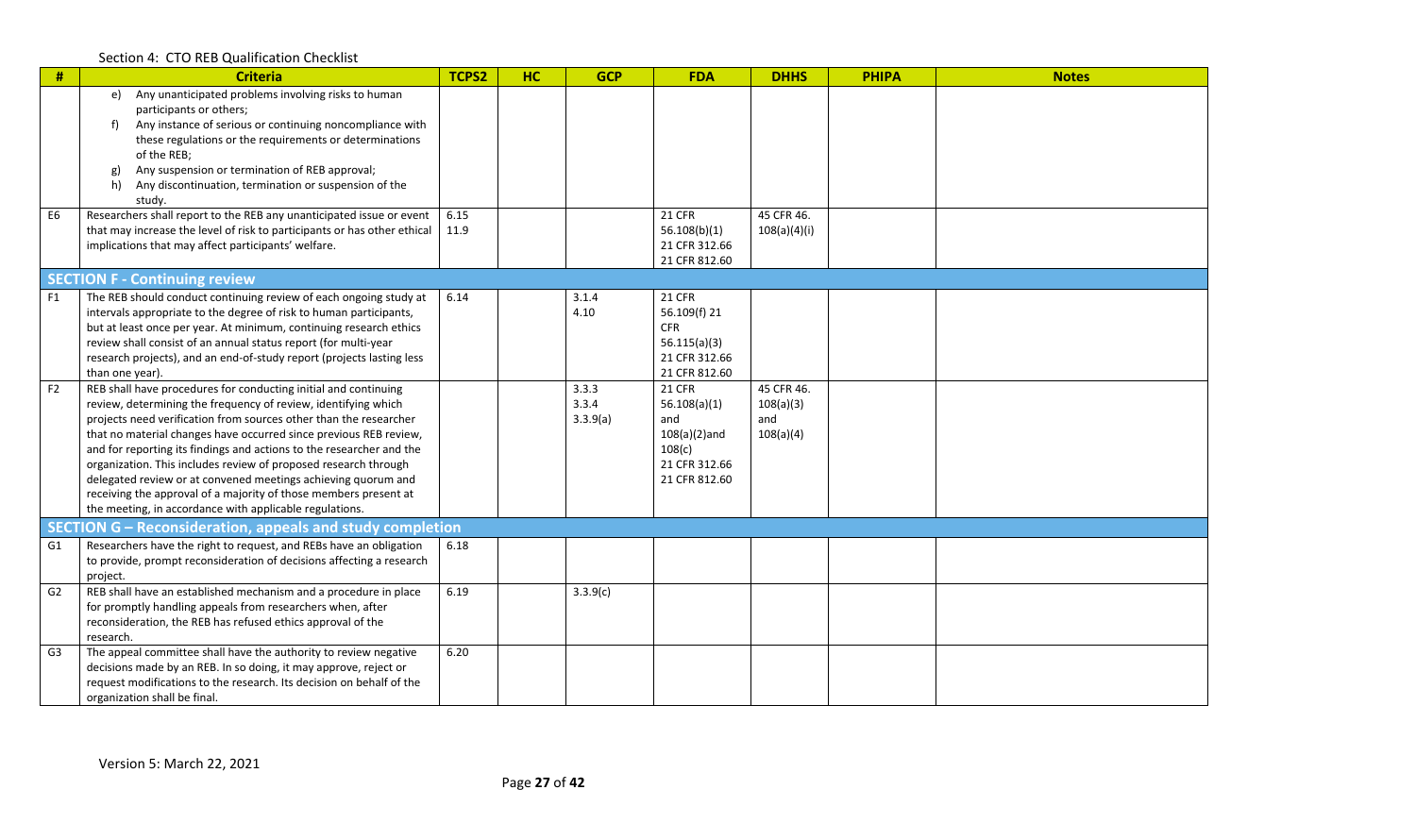|  |  | Section 4: CTO REB Qualification Checklist |  |
|--|--|--------------------------------------------|--|
|--|--|--------------------------------------------|--|

| #              | <b>Criteria</b>                                                                                                | TCPS2        | <b>HC</b>  | <b>GCP</b>     | <b>FDA</b>                            | <b>DHHS</b>            | <b>PHIPA</b> | <b>Notes</b> |  |
|----------------|----------------------------------------------------------------------------------------------------------------|--------------|------------|----------------|---------------------------------------|------------------------|--------------|--------------|--|
| G4             | When a study is completed, terminated or suspended, the REB                                                    | 6.14         |            | 4.12.1         |                                       |                        |              |              |  |
|                | should require that reporting of this event be done promptly and<br>that a completion report be provided.      |              |            | 4.12.2<br>4.13 |                                       |                        |              |              |  |
|                | <b>SECTION H - Documents and record keeping</b>                                                                |              |            |                |                                       |                        |              |              |  |
|                | General                                                                                                        |              |            |                |                                       |                        |              |              |  |
| H1             | The REB (or if appropriate, its organization) shall prepare and                                                | 6.17         | <b>FDR</b> | 3.2.2          | <b>21 CFR</b>                         | 45 CFR                 |              |              |  |
|                | maintain comprehensive records which shall be kept confidential to                                             |              | C.05.010   | 3.4            | 56.115(a) 21                          | 46.115(a)              |              |              |  |
|                | the greatest extent possible.                                                                                  |              | NHPR part  |                | CFR 312.66                            |                        |              |              |  |
|                |                                                                                                                |              | 4, s.74    |                | 21 CFR 812.60                         |                        |              |              |  |
| H <sub>2</sub> | REB policies and procedures should be documented and inclusive of<br>the following:                            | $6.2$<br>6.6 |            | 3.2.2<br>3.3.1 | <b>21 CFR</b><br>$56.108(a)(1)$ , (2) | 45 CFR<br>46.108(a)(2) |              |              |  |
|                | composition of the REB;<br>a)                                                                                  | 6.10         |            | 3.3.3          | 56.108(c)                             | (3), (4)               |              |              |  |
|                | selection, appointment, renewal and removal of REB<br>b)                                                       | 6.12         |            | 3.3.8(a)       | <b>21 CFR</b>                         | 46.108(b)              |              |              |  |
|                | members, including the Chair                                                                                   | 6.17         |            | 3.3.9(c)       | 56.115(a)(5)                          |                        |              |              |  |
|                | the process for decision making at REB meetings;<br>C)                                                         | 6.21         |            |                | 21 CFR 312.66                         |                        |              |              |  |
|                | procedures for initial review, ongoing review, and<br>d)                                                       | 7.3          |            |                | 21 CFR 812.60                         |                        |              |              |  |
|                | continuing review and criteria for REB ethical<br>acceptability, including review at a convened meeting of     |              |            |                |                                       |                        |              |              |  |
|                | the REB and delegated review;                                                                                  |              |            |                |                                       |                        |              |              |  |
|                | communication with qualified researchers and qualified<br>e)                                                   |              |            |                |                                       |                        |              |              |  |
|                | research staff,                                                                                                |              |            |                |                                       |                        |              |              |  |
|                | reporting non-compliance of qualified researchers;                                                             |              |            |                |                                       |                        |              |              |  |
|                | document management and retention;<br>g)                                                                       |              |            |                |                                       |                        |              |              |  |
|                | requirements for handling unanticipated problems;<br>h)<br>requirements for reporting protocol deviations; and |              |            |                |                                       |                        |              |              |  |
|                | emergency preparedness.                                                                                        |              |            |                |                                       |                        |              |              |  |
| H <sub>3</sub> | Submission:                                                                                                    | 6.17         | <b>FDR</b> | 3.1.2          | <b>21 CFR</b>                         | 45 CFR                 |              |              |  |
|                | Copies of all research proposals reviewed, scientific<br>a)                                                    |              | C.05.010   | 3.2.2          | 56.115(a)(1)                          | 46.115(a)(1)           |              |              |  |
|                | evaluations, if any, that accompany the proposals,                                                             |              | NHPR part  | 3.4            | 21 CFR 312.66                         |                        |              |              |  |
|                | approved sample consent documents, progress reports<br>submitted by researchers, and reports of injuries to    |              | 4, s.74    |                | 21 CFR 812.60                         |                        |              |              |  |
|                | participants;                                                                                                  |              |            |                |                                       |                        |              |              |  |
|                | All documentation related to the projects submitted to the<br>b)                                               |              |            |                |                                       |                        |              |              |  |
|                | REB for review.                                                                                                |              |            |                |                                       |                        |              |              |  |
| H4             | Attendance at all REB meetings.                                                                                | 6.17         |            |                | <b>21 CFR</b>                         | 45 CFR                 |              |              |  |
|                |                                                                                                                |              |            |                | 56.115(a)(2)                          | 46.115(a)(2)           |              |              |  |
|                |                                                                                                                |              |            |                | 21 CFR 312.66<br>21 CFR 812.60        |                        |              |              |  |
| H <sub>5</sub> | The REB should have in documentation, a list of REB members                                                    |              |            | 3.2.1          | <b>21 CFR</b>                         | 45 CFR                 |              |              |  |
|                | identified by name; earned degrees; representative capacity;                                                   |              |            |                | 56.115(a)(5)                          | 46.108(a)(2)           |              |              |  |
|                | indications of experience such as board certifications, licenses, etc.,                                        |              |            |                | 21 CFR 312.66                         |                        |              |              |  |
|                | sufficient to describe each member's chief anticipated contributions                                           |              |            |                | 21 CFR 812.60                         |                        |              |              |  |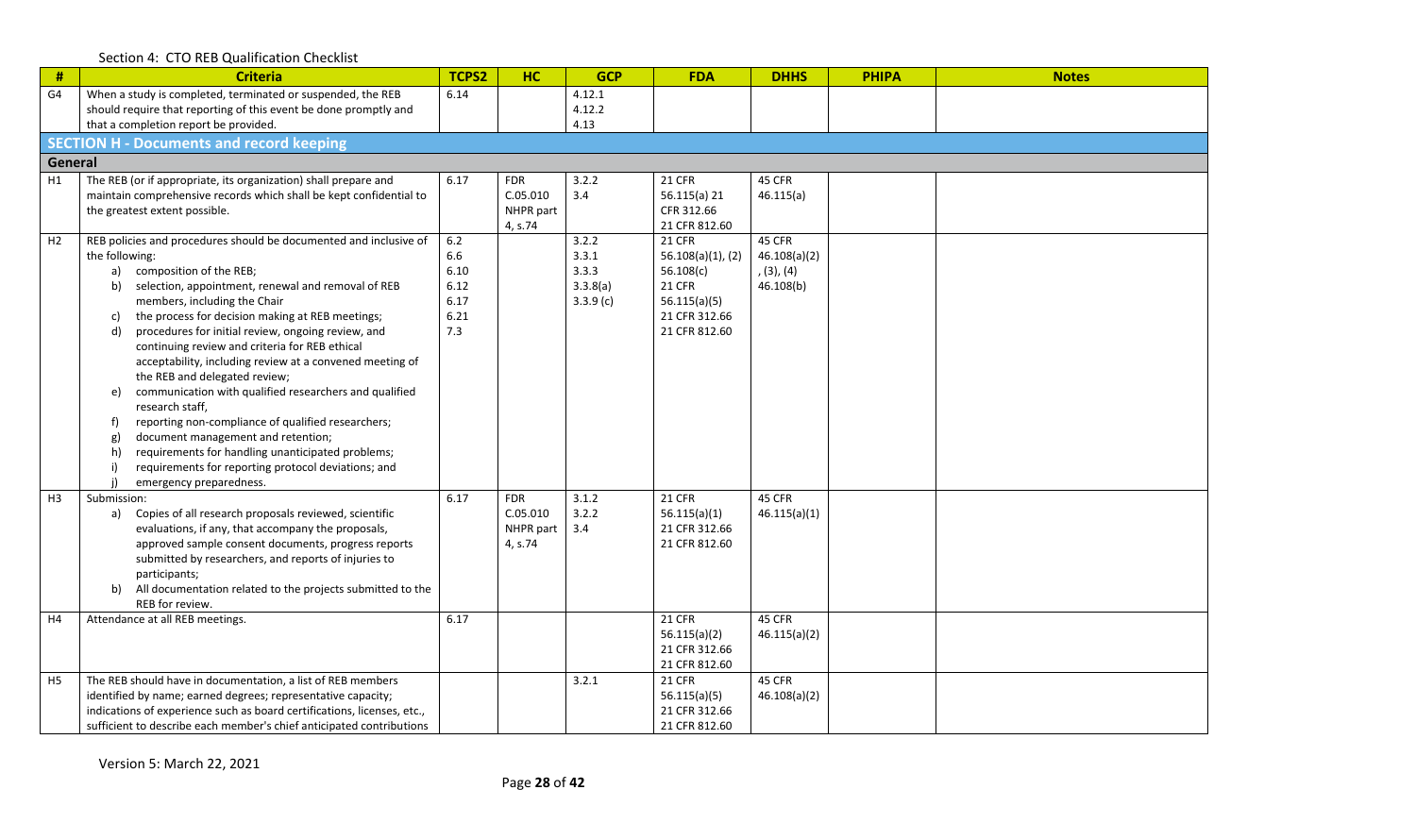| $\#$            | <b>Criteria</b>                                                                                                                                                                                                                                                                                                                                                                                                                                                                                        | TCPS2 | <b>HC</b>                                      | <b>GCP</b>                         | <b>FDA</b>                                                      | <b>DHHS</b>            | <b>PHIPA</b> | <b>Notes</b> |
|-----------------|--------------------------------------------------------------------------------------------------------------------------------------------------------------------------------------------------------------------------------------------------------------------------------------------------------------------------------------------------------------------------------------------------------------------------------------------------------------------------------------------------------|-------|------------------------------------------------|------------------------------------|-----------------------------------------------------------------|------------------------|--------------|--------------|
|                 | to REB deliberations; and any employment or other relationship<br>between each member and the organization; for example: full-time<br>employee, part-time employee, a member of governing panel or<br>board, stockholder, paid or unpaid consultant.                                                                                                                                                                                                                                                   |       |                                                |                                    |                                                                 |                        |              |              |
| H <sub>6</sub>  | Minutes of REB meetings which shall be in sufficient detail to show<br>attendance at the meetings; actions taken by the REB; the vote on<br>these actions (when applicable), including the number of members<br>voting for, against, and abstaining or consensus decisions (for<br>research without US regulatory compliance requirements); the basis<br>for requiring changes in or disapproving research; and a written<br>summary of the discussion of controverted issues and their<br>resolution. | 6.17  | <b>FDR</b><br>C.05.010<br>NHPR part<br>4, s.74 | 3.4                                | <b>21 CFR</b><br>56.115(a)(2)<br>21 CFR 312.66<br>21 CFR 812.60 | 45 CFR<br>46.115(a)(2) |              |              |
| H7              | Where the REB denies ethics approval for a research proposal, the<br>minutes shall include the reasons for this decision.                                                                                                                                                                                                                                                                                                                                                                              | 6.17  |                                                |                                    | 21 CFR<br>56.115(a)(2)                                          | 45 CFR<br>46.115(a)(2) |              |              |
| H <sub>8</sub>  | The REB may be asked by researchers, sponsors or regulatory<br>authorities to provide its written procedures and membership lists.                                                                                                                                                                                                                                                                                                                                                                     |       |                                                | 3.4                                | <b>21 CFR</b><br>56.115(b)                                      | 45 CRF<br>46.115(b)    |              |              |
| H9              | Correspondence with REB (emails, faxes, amendments, notifications,<br>AE reporting forms and responses, and submissions) and copies of<br>all correspondence between the REB and the researchers are on file.                                                                                                                                                                                                                                                                                          |       |                                                | 4.4<br>8.2.78.3.17<br>8.3.19 8.4.7 | <b>21 CFR</b><br>56.115(a)(4)<br>21 CFR 312.66<br>21 CFR 812.60 | 45 CFR<br>46.115(a)(4) |              |              |
|                 | <b>Retention of REB documents</b>                                                                                                                                                                                                                                                                                                                                                                                                                                                                      |       |                                                |                                    |                                                                 |                        |              |              |
| H <sub>10</sub> | Documentation is stored in a secure location with restricted access.                                                                                                                                                                                                                                                                                                                                                                                                                                   | 6.17  | <b>FDR</b><br>C.05.012<br>NHPR part<br>4, s.74 |                                    |                                                                 |                        |              |              |
| H11             | Long term record retention plans are outlined (e.g., archive<br>procedures).                                                                                                                                                                                                                                                                                                                                                                                                                           |       | <b>FDR</b><br>C.05.010<br>NHPR part<br>4, s.74 | 3.4<br>4.9.5                       |                                                                 |                        |              |              |
| H <sub>12</sub> | When deciding the retention period for their files, REBs should be<br>guided by their organizations record-keeping policies and other<br>relevant legal or regulatory requirements. Files, minutes and other<br>relevant documentation shall be accessible to authorized<br>representatives of the organization, researchers, sponsors and<br>funders when necessary to assist internal and external audits, or<br>research monitoring, and to facilitate reconsideration or appeals.                  | 6.17  | <b>FDR</b><br>C.05.012(<br>4)                  |                                    |                                                                 |                        |              |              |
| H <sub>13</sub> | The REB Records shall be retained for the maximum amount of time<br>stipulated in any applicable regulations or guidance documents and<br>shall be accessible at reasonable times and in a reasonable manner.<br>Records include (e.g., written procedures, membership lists, lists of                                                                                                                                                                                                                 |       | <b>FDR</b><br>C.05.010<br>NHPR part<br>4, s.74 | 3.4                                | <b>21 CFR</b><br>56.115(b) 21<br>CFR 312.66<br>21 CFR 812.60    | 45 CFR<br>46.115(b)    |              |              |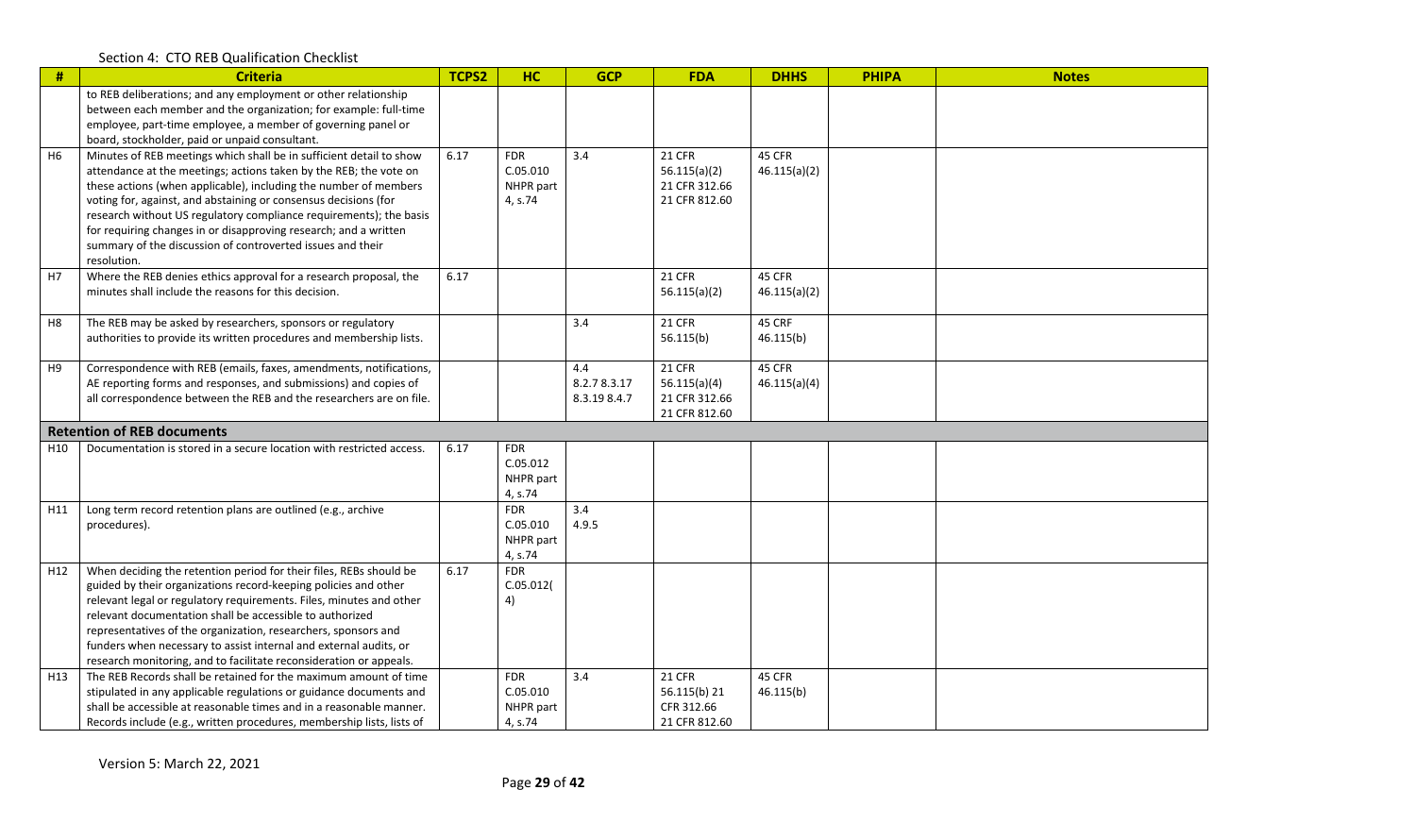| <b>Criteria</b>                                                                                        | TCPS2 | не<br>⊓⊾ | ccn<br>uu | <b>FDA</b> | <b>DHHS</b> | <b>PHIPA</b> | <b>Notes</b> |
|--------------------------------------------------------------------------------------------------------|-------|----------|-----------|------------|-------------|--------------|--------------|
| occupations/affiliations of members, submitted documents, minutes<br>of meetings, and correspondence). |       |          |           |            |             |              |              |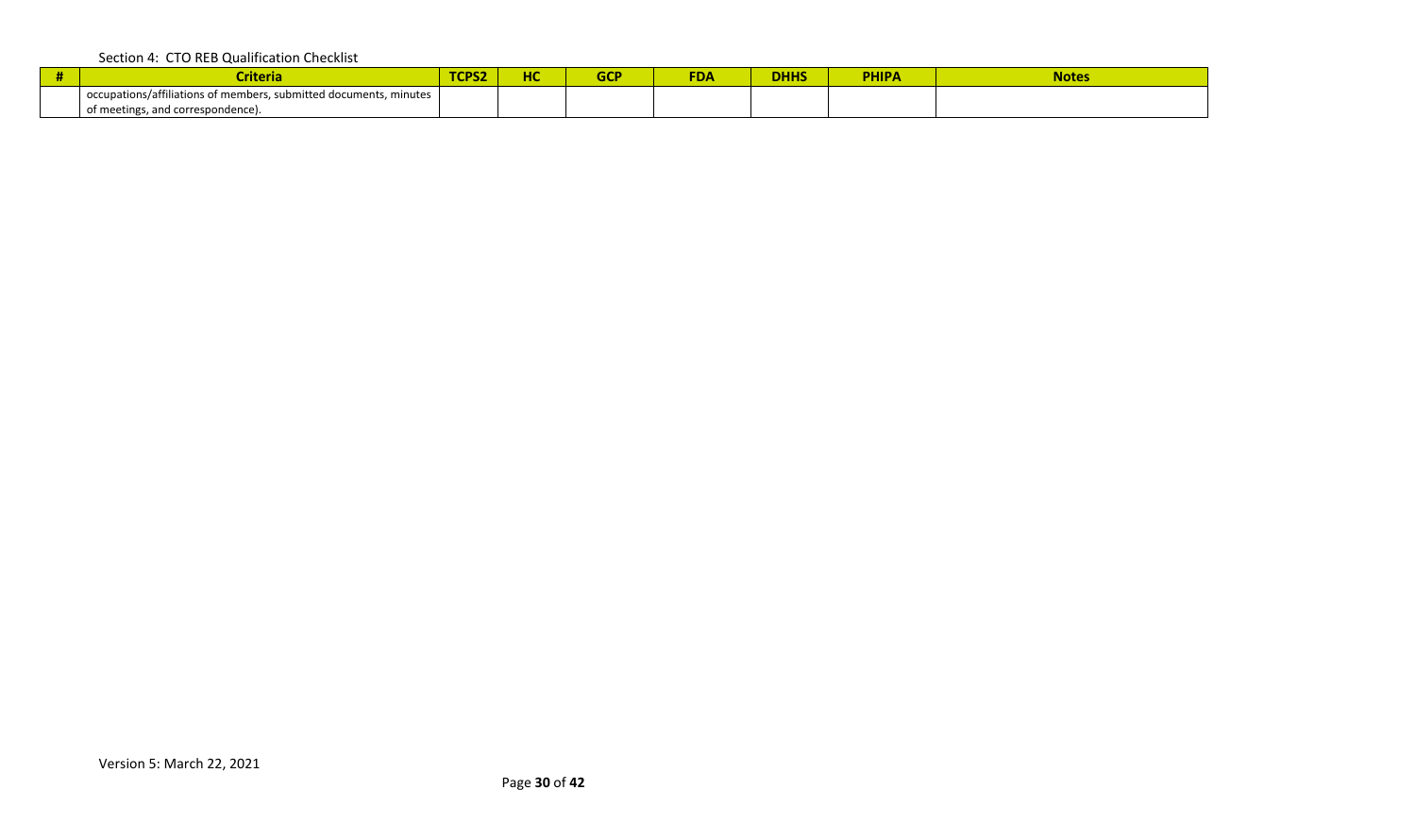Table 1: REB Membership

<span id="page-30-0"></span>

| #    | <b>Criteria</b>                                                                                                                                                                                                                                                          | <b>TCPS 2</b> | <b>HC</b>                                                   | <b>GCP</b> | <b>FDA</b>                                                                 | <b>DHHS</b>                      | <b>PHIPA</b>                             | <b>Notes</b> |
|------|--------------------------------------------------------------------------------------------------------------------------------------------------------------------------------------------------------------------------------------------------------------------------|---------------|-------------------------------------------------------------|------------|----------------------------------------------------------------------------|----------------------------------|------------------------------------------|--------------|
|      | The REB membership shall include, but not be limited to:                                                                                                                                                                                                                 |               |                                                             |            |                                                                            |                                  |                                          |              |
| 1.1  | At least five members.                                                                                                                                                                                                                                                   | 6.4           | FDR C.05.001<br>NHPR part 4, s.63<br>MDR Part 3,<br>s.81(h) | 3.2.1(a)   | <b>21 CFR</b><br>56.107(a)<br>21 CFR 312.66<br>21 CFR 812.60               | 45 CFR<br>46.107(a)              | O.Reg.329/04<br>s.15(1)                  |              |
| 1.2  | Composed of both men and women.                                                                                                                                                                                                                                          | 6.4           | FDR C.05.001<br>NHPR part 4, s.63<br>MDR Part 3,<br>s.81(h) |            | <b>21 CFR</b><br>56.107(b)<br>21 CFR 312.66<br>21 CFR 812.60               | 45CFR<br>46.107(a)               |                                          |              |
| 1.3  | Has a majority of members who are Canadian citizens or<br>permanent residents under the Immigration Act.                                                                                                                                                                 |               | FDR C.05.001<br>NHPR part 4, s.63                           |            |                                                                            |                                  |                                          |              |
| 1.4  | At least one member whose primary area of interest is in a non-<br>scientific area.                                                                                                                                                                                      |               | FDR C.05.001<br>NHPR part 4 s.63                            | 3.2.1(b)   | <b>21 CFR</b><br>56.107(c)<br>21 CFR 312.66<br>21 CFR 812.60               | 45 CFR<br>46.107(b)              |                                          |              |
| 1.5  | At least one member who is independent of the organization<br>/research site. Only those REB members who are free of conflict of<br>interest and independent of the researcher and the sponsor of the<br>research should vote/provide opinion on a study-related matter. | 6.4(d)<br>7.3 |                                                             | 3.2.1(c)   | <b>21 CFR</b><br>56.107(d) and<br>107(e)<br>21 CFR 312.66<br>21 CFR 812.60 | 45 CFR<br>$46.107(c)$ and<br>(e) | O.Reg.<br>329/04 s.<br>15(1)(i)          |              |
| 1.6  | One member knowledgeable in laws relevant to the research to be<br>reviewed (but that member should not be the institution's legal<br>counsel or risk manager).                                                                                                          | 6.4(c)        | FDR C.05.001<br>NHPR part 4, s.63                           |            |                                                                            | 45 CFR<br>46107(a)               |                                          |              |
| 1.7  | One member knowledgeable in ethics relevant to research.                                                                                                                                                                                                                 | 6.4(b)        | FDR C.05.001<br>NHPR part 4, s.63                           |            |                                                                            |                                  | O.Reg.<br>329/04 s.<br>15(1)(ii)         |              |
| 1.8  | At least one member knowledgeable in considering privacy issues.                                                                                                                                                                                                         |               |                                                             |            |                                                                            |                                  | O.Reg.<br>329/04 s.<br>15(1)(iv)         |              |
| 1.9  | One (or two*) members whose primary experience and expertise<br>are in a scientific discipline, who have broad experience in the<br>methods and areas of research to be reviewed.                                                                                        | $6.4(a)*$     | FDR C.05.001*<br>NHPR part 4,<br>$s.63*$                    |            | <b>21 CFR</b><br>56.107(c)<br>21 CFR 312.66<br>21 CFR 812.60               | 45 CFR<br>46.107(b)              | O.Reg.<br>329/04 s.<br>15(1)<br>$(iii)*$ |              |
| 1.10 | One member from a medical discipline or, if the research is in<br>respect of a drug to be used for dental purposes, is from a dental<br>discipline.                                                                                                                      |               | FDR C.05.001<br>NHPR part 4, s.63                           |            |                                                                            |                                  |                                          |              |
| 1.11 | One member who is from the community or is a representative of<br>an organization interested in the areas of research to be approved                                                                                                                                     | 6.4(d)        | FDR C.05.001<br>NHPR part 4, s.63                           | 3.2.1(c)   | <b>21 CFR</b><br>56.107(d)                                                 | 45 CFR<br>46.107(c)              |                                          |              |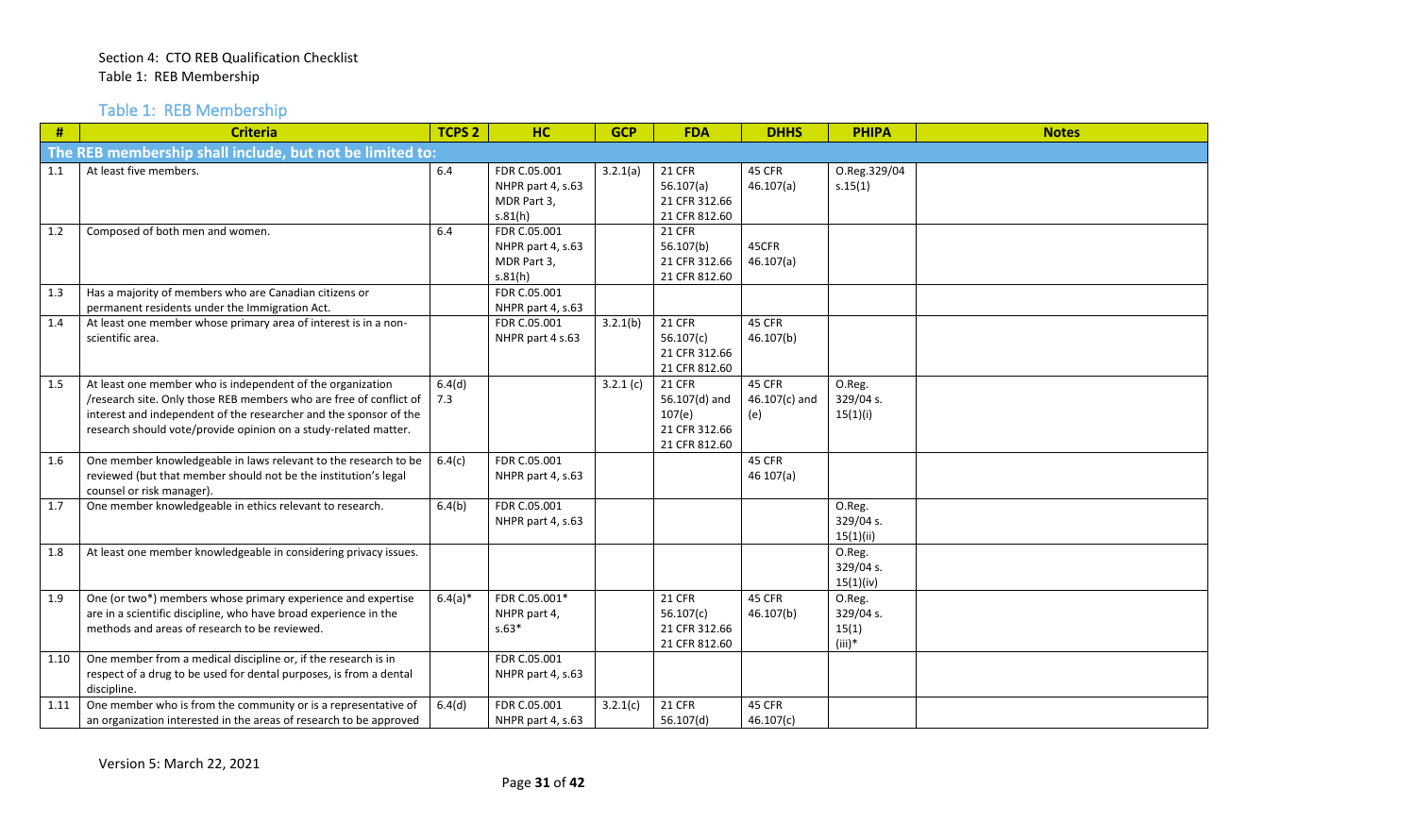#### Section 4: CTO REB Qualification Checklist Table 1: REB Membership

|      | <b>Criteria</b>                                                             | TCPS <sub>2</sub> | <b>HC</b>          | <b>GCP</b> | <b>FDA</b>    | <b>DHHS</b> | <b>PHIPA</b> | <b>Notes</b> |
|------|-----------------------------------------------------------------------------|-------------------|--------------------|------------|---------------|-------------|--------------|--------------|
|      | and who is not affiliated with the sponsor or the site                      |                   |                    |            | 21 CFR 312.66 |             |              |              |
|      | (organization) where the research is to be conducted and who is             |                   |                    |            | 21 CFR 812.60 |             |              |              |
|      | not part of the immediate family of a person who is affiliated with         |                   |                    |            |               |             |              |              |
|      | the organization.                                                           |                   |                    |            |               |             |              |              |
| 1.12 | When the research involves specific populations, the board should           | 6.4               | NHPR, Part 4, s.63 |            |               |             |              |              |
|      | reflect the population with a designated member                             | 9.4               |                    |            |               |             |              |              |
|      | The REB membership shall address the following restrictions, as applicable: |                   |                    |            |               |             |              |              |
| 1.13 | No REB may consist of members entirely of one profession.                   |                   |                    |            | <b>21 CFR</b> |             |              |              |
|      |                                                                             |                   |                    |            | 56.107(b)     |             |              |              |
|      |                                                                             |                   |                    |            | 21 CFR 312.66 |             |              |              |
|      |                                                                             |                   |                    |            | 21 CFR 812.60 |             |              |              |
|      | Senior administrators of the organization do not serve on the REB.          | 6.4               |                    |            |               |             |              |              |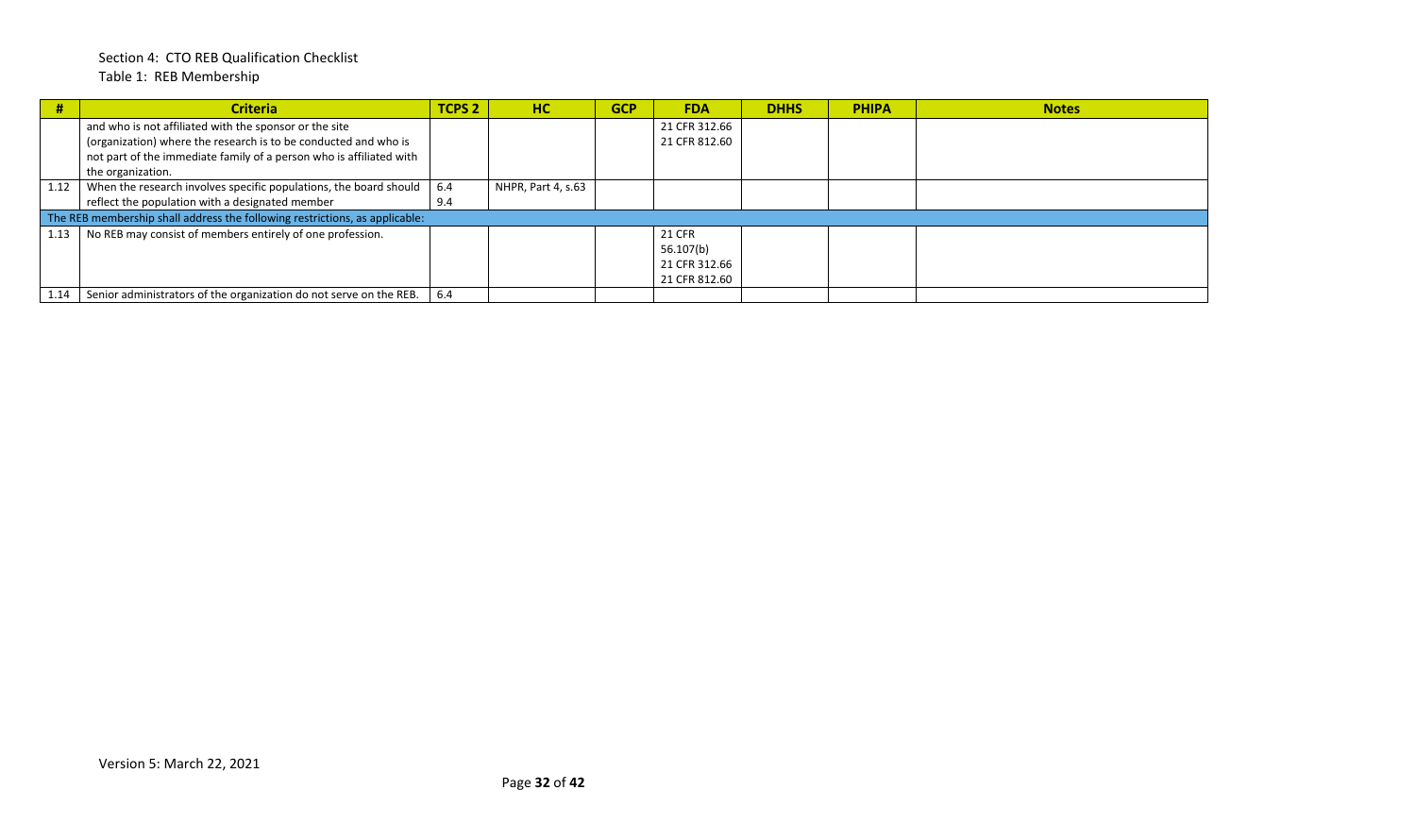#### Table 2: Informed Consent Elements

<span id="page-32-0"></span>

| $\#$ | <b>Criteria</b>                                                                                                                                                   | <b>TCPS 2</b> | <b>HC</b>                                                     | <b>GCP</b> | <b>FDA</b>                   | <b>DHHS</b>            | <b>PHIPA</b>                                            | <b>Notes</b> |
|------|-------------------------------------------------------------------------------------------------------------------------------------------------------------------|---------------|---------------------------------------------------------------|------------|------------------------------|------------------------|---------------------------------------------------------|--------------|
| 2.1  | Statement indicating that the study involves<br>research.                                                                                                         | 3.2(a)        | <b>FDR</b><br>C.05.010(h)(ii)<br>NHPR Part 4<br>s.74(h)(ii)   | 4.8.10(a)  | <b>21 CFR</b><br>50.25(a)(1) | 45 CFR<br>46.116(b)(1) |                                                         |              |
| 2.2  | The purpose of the research.                                                                                                                                      | 3.2(b)        | <b>FDR</b><br>C.05.010(h)(ii)<br>NHPR Part 4,<br>s. 74(h)(ii) | 4.8.10(b)  | <b>21 CFR</b><br>50.25(a)(1) | 45 CFR<br>46.116(b)(1) | 2004,<br>c. 3, Sched. A<br>$s.18(1)(b)$ and<br>18(5)(a) |              |
| 2.3  | The study treatment(s) and the probability for<br>random assignment to each treatment.                                                                            |               | <b>FDR</b><br>C.05.010(h)(ii)<br>NHPR Part 4,<br>s. 74(h)(ii) | 4.8.10(c)  |                              |                        |                                                         |              |
| 2.4  | The study procedures to be followed, including all<br>invasive procedures.                                                                                        | 3.2(b)        | <b>FDR</b><br>C.05.010(h)(ii)<br>NHPR Part 4,<br>s. 74(h)(ii) | 4.8.10(d)  | <b>21 CFR</b><br>50.25(a)(1) | 45 CFR<br>46.116(b)(1) |                                                         |              |
| 2.5  | The participant's responsibilities.                                                                                                                               | 3.2(b)        | <b>FDR</b><br>C.05.010(h)(ii)<br>NHPR Part 4,<br>s. 74(h)(ii) | 4.8.10(e)  |                              |                        |                                                         |              |
| 2.6  | Those aspects of the study that are experimental.                                                                                                                 |               | <b>FDR</b><br>C.05.010(h)(ii)<br>NHPR Part 4,<br>s. 74(h)(ii) | 4.8.10(f)  | <b>21 CFR</b><br>50.25(a)(1) | 45 CFR<br>46.116(b)(1) |                                                         |              |
| 2.7  | The reasonably foreseeable risks or<br>inconveniences to the participant and, when<br>applicable, to an embryo, fetus, or nursing infant.                         | 3.2(c)        | <b>FDR</b><br>C.05.010(h)(ii)<br>NHPR Part 4,<br>s. 74(h)(i)  | 4.8.10(g)  | <b>21 CFR</b><br>50.25(a)(2) | 45 CFR<br>46.116(b)(2) |                                                         |              |
| 2.8  | A statement that the research may involve risks to<br>the participant (or embryo or fetus, if the<br>participant may become pregnant) which are<br>unforeseeable. |               |                                                               |            | <b>21 CFR</b><br>50.25(b)(1) | 45 CFR<br>46.116(c)(1) |                                                         |              |
| 2.9  | The reasonably expected benefits. When there is<br>no intended clinical benefit to the participant, the<br>participant should be made aware of this.              | 3.2(c)        | <b>FDR</b><br>C.05.010(h)(i)<br>NHPR Part 4,<br>s.74(h)(i)    | 4.8.10(h)  | <b>21 CFR</b><br>50.25(a)(3) | 45 CFR<br>46.116(b)(3) |                                                         |              |
| 2.10 | The alternative procedure(s) or course(s) of<br>treatment that may be available to the participant,<br>and their important potential benefits and risks.          |               | <b>FDR</b><br>C.05.010(h)(ii)                                 | 4.8.10(i)  | <b>21 CFR</b><br>50.25(a)(4) | 45 CFR<br>46.116(b)(4) |                                                         |              |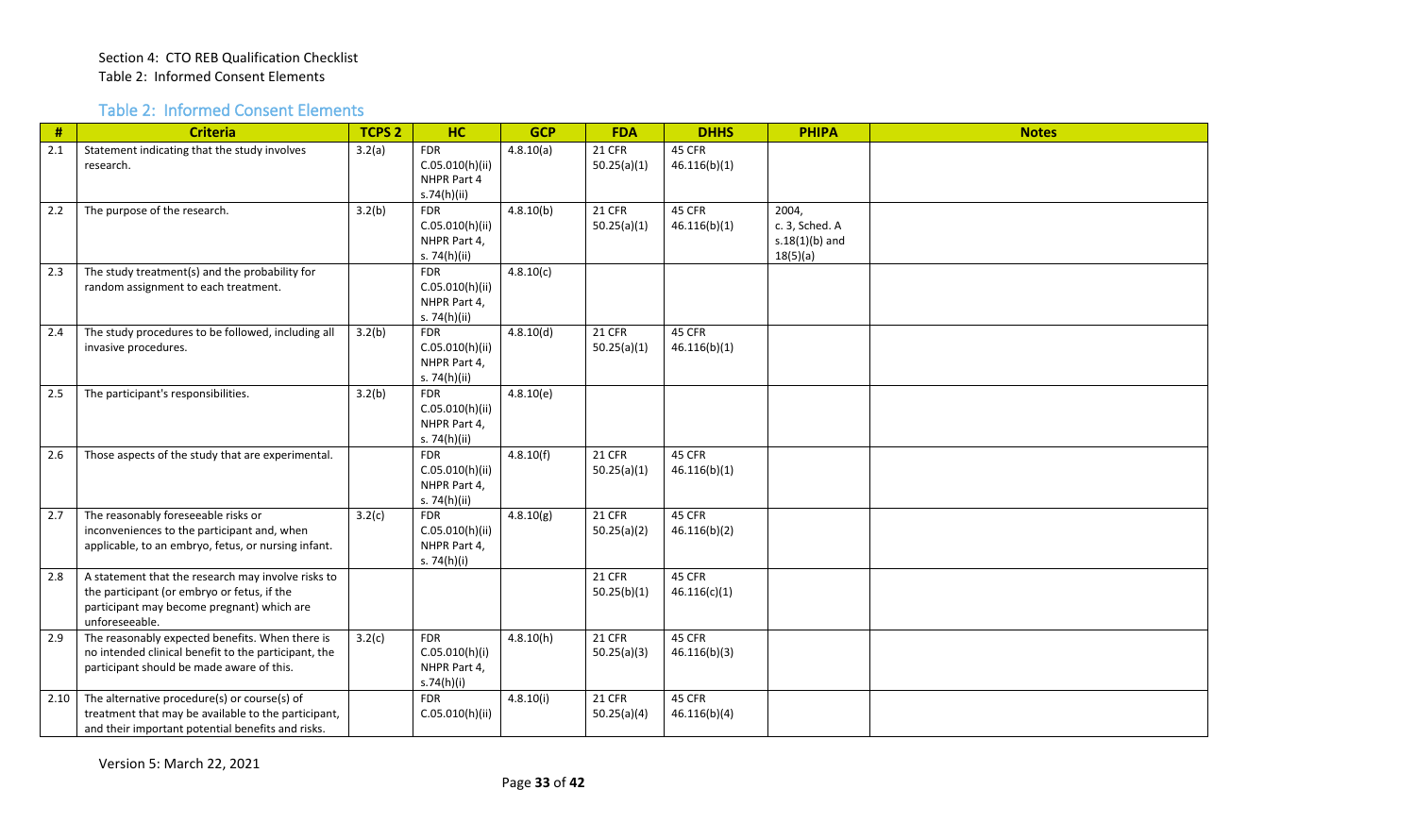| #    | <b>Criteria</b>                                                                                                                                                                                                                                                                                                                                                                                                                                                                                                    | <b>TCPS 2</b>        | HC                                                            | <b>GCP</b>          | <b>FDA</b>            | <b>DHHS</b>            | <b>PHIPA</b>                          | <b>Notes</b> |
|------|--------------------------------------------------------------------------------------------------------------------------------------------------------------------------------------------------------------------------------------------------------------------------------------------------------------------------------------------------------------------------------------------------------------------------------------------------------------------------------------------------------------------|----------------------|---------------------------------------------------------------|---------------------|-----------------------|------------------------|---------------------------------------|--------------|
|      |                                                                                                                                                                                                                                                                                                                                                                                                                                                                                                                    |                      | NHPR Part 4,<br>s. 74(h)(ii)                                  |                     |                       |                        |                                       |              |
| 2.11 | The compensation and/or treatment available to<br>the participant in the event of a study-related<br>injury.                                                                                                                                                                                                                                                                                                                                                                                                       |                      | <b>FDR</b><br>C.05.010(h)(ii)<br>NHPR Part 4,<br>s. 74(h)(ii) | 4.8.10(j)           | 21 CFR<br>50.25(a)(6) | 45 CFR<br>46.116(b)(6) |                                       |              |
| 2.12 | The anticipated prorated payment, if any, to the<br>participant for participating in the study.                                                                                                                                                                                                                                                                                                                                                                                                                    | 3.2(j)               | <b>FDR</b><br>C.05.010(h)(ii)<br>NHPR Part 4,<br>s. 74(h)(ii) | 3.1.9,<br>4.8.10(k) |                       |                        |                                       |              |
| 2.13 | The anticipated expenses, if any, to the participant<br>for participating in the study.                                                                                                                                                                                                                                                                                                                                                                                                                            | 3.2(j)               | <b>FDR</b><br>C.05.010(h)(ii)<br>NHPR Part 4,<br>s. 74(h)(ii) | 4.8.10(l)           | 21 CFR<br>50.25(b)(3) | 45 CFR<br>46.116(c)(3) |                                       |              |
| 2.14 | That the participant's participation in the study is<br>voluntary and that the participant may refuse to<br>participate or withdraw from the study, at any<br>time, without penalty or loss of benefits to which<br>the participant is otherwise entitled.                                                                                                                                                                                                                                                         | 3.2(d)               | <b>FDR</b><br>C.05.010(h)(ii)<br>NHPR Part 4,<br>s. 74(h)(ii) | 4.8.10(m)           | 21 CFR<br>50.25(a)(8) | 45 CFR<br>46.116(b)(8) | 2004,<br>c. 3, Sched. A<br>s.18(5)(b) |              |
| 2.15 | That the monitor(s), the auditor(s), the REB, and<br>the regulatory authority(ies) will be granted direct<br>access to the participant's original medical records<br>for verification of study procedures and/or data<br>without violating the confidentiality of the<br>participant, to the extent permitted by the<br>applicable laws and regulations and that, by<br>signing a written informed consent form, the<br>participant or the participant's appropriate<br>representative is authorizing such access. | 3.2(i)               | <b>FDR</b><br>C.05.010(h)(ii)<br>NHPR Part 4,<br>s. 74(h)(ii) | 4.8.10(n)           | 21 CFR<br>50.25(a)(5) | 45 CFR<br>46.116(b)(5) |                                       |              |
| 2.16 | That records identifying the participant will be<br>kept confidential and, to the extent permitted by<br>the applicable laws and/or regulations, will not be<br>made publicly available. If the results of the study<br>are published, the participant's identity will remain<br>confidential.                                                                                                                                                                                                                     | $3.2(i)$ ,<br>3.2(f) | <b>FDR</b><br>C.05.010(h)(ii)<br>NHPR Part 4,<br>s. 74(h)(ii) | 4.8.10(0)           | 21 CFR<br>50.25(a)(5) | 45 CFR<br>46.116(b)(5) |                                       |              |
| 2.17 | That the participant or the participant's<br>appropriate representative will be informed in a<br>timely manner if information becomes available<br>that may be relevant to the participant's<br>willingness to continue participation in the study.                                                                                                                                                                                                                                                                | 3.2(d)               | <b>FDR</b><br>C.05.010(h)(ii)<br>NHPR Part 4,<br>s. 74(h)(ii) | 4.8.10(p)           | 21 CFR<br>50.25(b)(5) | 45 CFR<br>46.116(c)(5) |                                       |              |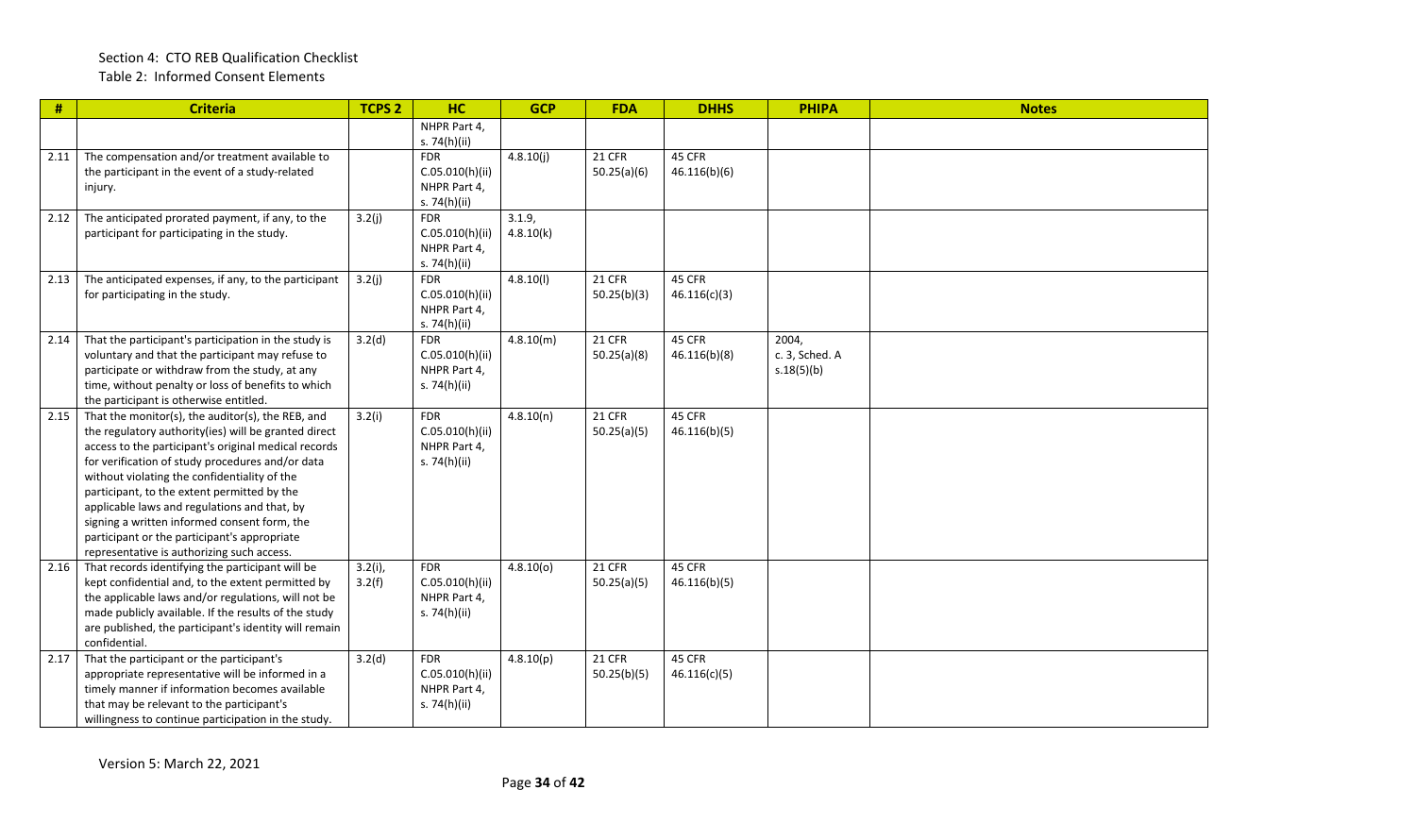| #    | <b>Criteria</b>                                                                                                                                                                                                                                                                                                                                                                                                          | <b>TCPS 2</b>     | HC                                                            | <b>GCP</b> | <b>FDA</b>                   | <b>DHHS</b>            | <b>PHIPA</b> | <b>Notes</b> |
|------|--------------------------------------------------------------------------------------------------------------------------------------------------------------------------------------------------------------------------------------------------------------------------------------------------------------------------------------------------------------------------------------------------------------------------|-------------------|---------------------------------------------------------------|------------|------------------------------|------------------------|--------------|--------------|
| 2.18 | The person(s) to contact for further information<br>regarding the study and the right of research<br>participants, and whom to contact in the event of<br>a study-related injury.                                                                                                                                                                                                                                        | $3.2(g)$ ,<br>(h) | <b>FDR</b><br>C.05.010(h)(ii)<br>NHPR Part 4,<br>s. 74(h)(ii) | 4.8.10(q)  | <b>21 CFR</b><br>50.25(a)(7) | 45 CFR<br>46.116(b)(7) |              |              |
| 2.19 | The foreseeable circumstances and/or reasons<br>under which the participant's participation in the<br>study may be terminated without the participants<br>consent.                                                                                                                                                                                                                                                       | 3.2(1)            | <b>FDR</b><br>C.05.010(h)(ii)<br>NHPR Part 4,<br>s. 74(h)(ii) | 4.8.10(r)  | <b>21 CFR</b><br>50.25(b)(2) | 45 CFR<br>46.116(c)(2) |              |              |
| 2.20 | The consequences of a participant's decision to<br>withdraw from the research and procedures for<br>orderly termination of participation by the<br>participant.                                                                                                                                                                                                                                                          |                   |                                                               |            | <b>21 CFR</b><br>50.25(b)(4) | 45 CFR<br>46.116(c)(4) |              |              |
| 2.21 | The expected duration of the participant's<br>participation in the study.                                                                                                                                                                                                                                                                                                                                                | 3.2(b)            | <b>FDR</b><br>C.05.010(h)(ii)<br>NHPR Part 4,<br>s. 74(h)(ii) | 4.8.10(s)  | 21 CFR<br>50.25(a)(1)        | 45 CFR<br>46.116(b)(1) |              |              |
| 2.22 | The approximate number of participants involved<br>in the study.                                                                                                                                                                                                                                                                                                                                                         |                   | <b>FDR</b><br>C.05.010(h)(ii)<br>NHPR Part 4,<br>s. 74(h)(ii) | 4.8.10(t)  | <b>21 CFR</b><br>50.25(b)(6) | 45 CFR<br>46.116(c)(6) |              |              |
| 2.23 | A statement to the effect that, by consenting,<br>participants have not waived any rights to legal<br>recourse in the event of research-related harm.                                                                                                                                                                                                                                                                    | 3.2(k)            |                                                               | 4.8.4      |                              |                        |              |              |
| 2.24 | For clinical trials conducted in the U.S. there<br>should be the following statement of online<br>registry: "A description of this clinical trial will be<br>available on http://www.ClinicalTrials.gov, as<br>required by U.S. Law. This Web site will not include<br>information that can identify you. At most, the<br>Web site will include a summary of the results. You<br>can search this Web site at any time."* |                   |                                                               |            | <b>21 CFR</b><br>$50.25(c)*$ |                        |              |              |
| 2.25 | Information concerning the possibility of<br>commercialization of research findings, and the<br>presence of any real, potential or perceived<br>conflicts of interest on the part of the researchers,<br>their organizations or the research sponsors.                                                                                                                                                                   | 3.2(e)            |                                                               |            |                              |                        |              |              |
| 2.26 | The identity of the researcher and funder or<br>sponsor.                                                                                                                                                                                                                                                                                                                                                                 | 3.2(b)            |                                                               |            |                              |                        |              |              |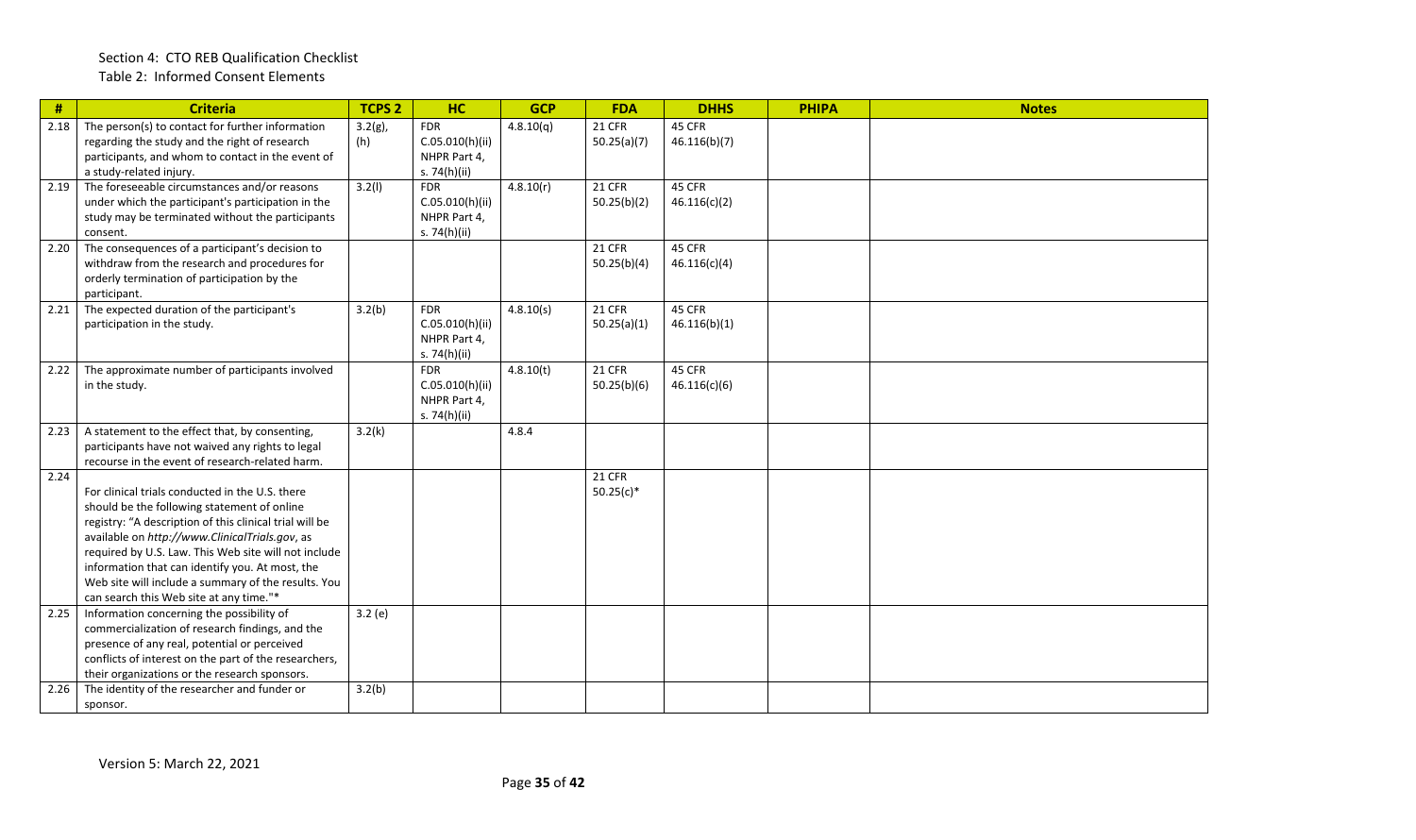#### Section 4: CTO REB Qualification Checklist Table 2: Informed Consent Elements

| #    | <b>Criteria</b>                                                                                            | <b>TCPS 2</b> | HC | <b>GCP</b> | <b>FDA</b> | <b>DHHS</b>          | <b>PHIPA</b> | <b>Notes</b> |
|------|------------------------------------------------------------------------------------------------------------|---------------|----|------------|------------|----------------------|--------------|--------------|
| 2.27 | Information on the participant's right to request                                                          | 3.2(d)        |    |            |            |                      |              |              |
|      | the withdrawal of information or specimens, and                                                            |               |    |            |            |                      |              |              |
|      | any limits on the feasibility of that withdrawal.                                                          |               |    |            |            |                      |              |              |
| 2.28 | An indication of what information will be collected                                                        | 3.2(i)        |    |            |            |                      |              |              |
|      | about participants and for what purposes; a                                                                |               |    |            |            |                      |              |              |
|      | description of the anticipated uses of data; and                                                           |               |    |            |            |                      |              |              |
|      | information indicating who may have a duty to                                                              |               |    |            |            |                      |              |              |
|      | disclose information collected, and to whom such                                                           |               |    |            |            |                      |              |              |
|      | disclosures could be made.                                                                                 |               |    |            |            |                      |              |              |
| 2.29 | Informed consent must begin with a concise and                                                             |               |    |            |            | 45 CFR               |              |              |
|      | focused presentation of the key information that is                                                        |               |    |            |            | 46.116(a)(5)(i)      |              |              |
|      | most likely to assist a prospective participant or                                                         |               |    |            |            |                      |              |              |
|      | legally authorized representative in understanding                                                         |               |    |            |            |                      |              |              |
|      | the reasons why one might or might not want to                                                             |               |    |            |            |                      |              |              |
|      | participate in the research. This part of the                                                              |               |    |            |            |                      |              |              |
|      | informed consent must be organized and                                                                     |               |    |            |            |                      |              |              |
|      | presented in a way that facilitates comprehension.                                                         |               |    |            |            |                      |              |              |
| 2.30 | One of the following statements about any                                                                  |               |    |            |            | 45 CFR               |              |              |
|      | research that involves the collection of identifiable                                                      |               |    |            |            | 46.116(b)(9)(i),(ii) |              |              |
|      | private information or identifiable biospecimens:                                                          |               |    |            |            |                      |              |              |
|      |                                                                                                            |               |    |            |            |                      |              |              |
|      | (a) A statement that identifiers might be removed                                                          |               |    |            |            |                      |              |              |
|      | from the identifiable private information or                                                               |               |    |            |            |                      |              |              |
|      | identifiable biospecimens and that, after such                                                             |               |    |            |            |                      |              |              |
|      | removal, the information or biospecimens could                                                             |               |    |            |            |                      |              |              |
|      | be used for future research studies or distributed                                                         |               |    |            |            |                      |              |              |
|      | to another investigator for future research studies                                                        |               |    |            |            |                      |              |              |
|      | without additional informed consent from the                                                               |               |    |            |            |                      |              |              |
|      | participant or the legally authorized                                                                      |               |    |            |            |                      |              |              |
|      | representative, if this might be a possibility; or                                                         |               |    |            |            |                      |              |              |
|      |                                                                                                            |               |    |            |            |                      |              |              |
|      | (b) A statement that the participant's information                                                         |               |    |            |            |                      |              |              |
|      | or biospecimens collected as part of the research,<br>even if identifiers are removed, will not be used or |               |    |            |            |                      |              |              |
|      |                                                                                                            |               |    |            |            |                      |              |              |
| 2.31 | distributed for future research studies.<br>If applicable, a statement that the participant's              |               |    |            |            | 45 CFR               |              |              |
|      |                                                                                                            |               |    |            |            |                      |              |              |
|      | biospecimens (even if identifiers are removed)                                                             |               |    |            |            | 46.116(c)(7)         |              |              |
|      | may be used for commercial profit and whether                                                              |               |    |            |            |                      |              |              |
|      | the participant will or will not share in this                                                             |               |    |            |            |                      |              |              |
|      | commercial profit                                                                                          |               |    |            |            |                      |              |              |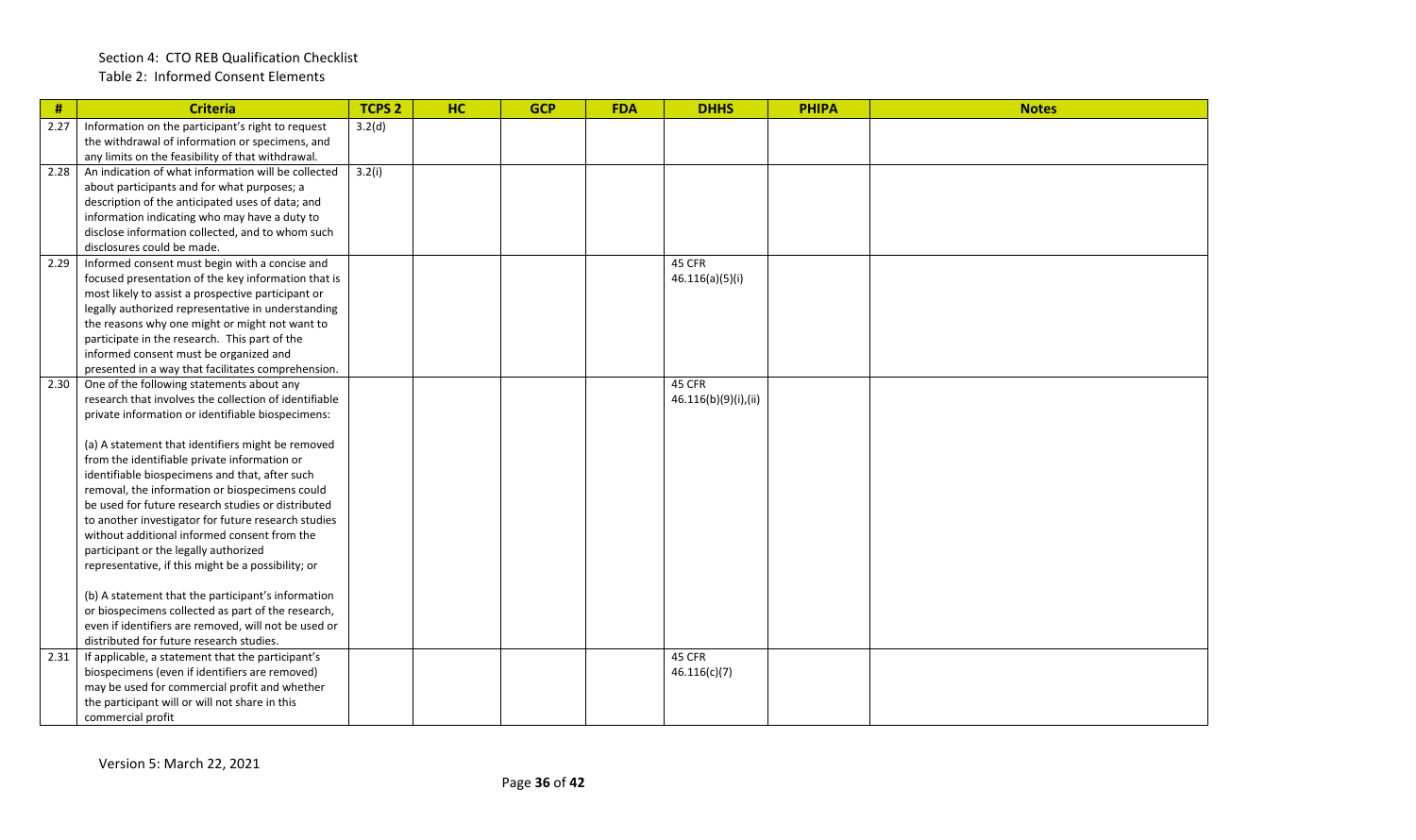#### Section 4: CTO REB Qualification Checklist Table 2: Informed Consent Elements

|      | <b>Criteria</b>                                     | <b>TCPS 2</b> | HC | <b>GCP</b> | <b>FDA</b> | <b>DHHS</b>  | <b>PHIPA</b> | <b>Notes</b> |
|------|-----------------------------------------------------|---------------|----|------------|------------|--------------|--------------|--------------|
| 2.32 | If applicable, a statement regarding whether        |               |    |            |            | 45 CFR       |              |              |
|      | clinically relevant research results, including     |               |    |            |            | 46.116(c)(8) |              |              |
|      | individual research results, will be disclosed to   |               |    |            |            |              |              |              |
|      | participants, and if so, under what conditions      |               |    |            |            |              |              |              |
| 2.33 | If applicable, for research involving biospecimens, |               |    |            |            | 45 CFR       |              |              |
|      | whether the research will (if known) or might       |               |    |            |            | 46.116(c)(9) |              |              |
|      | include whole genome sequencing (i.e.,              |               |    |            |            |              |              |              |
|      | sequencing of a human germline or somatic           |               |    |            |            |              |              |              |
|      | specimen with the intent to generate the genome     |               |    |            |            |              |              |              |
|      | or exome sequence of that specimen)                 |               |    |            |            |              |              |              |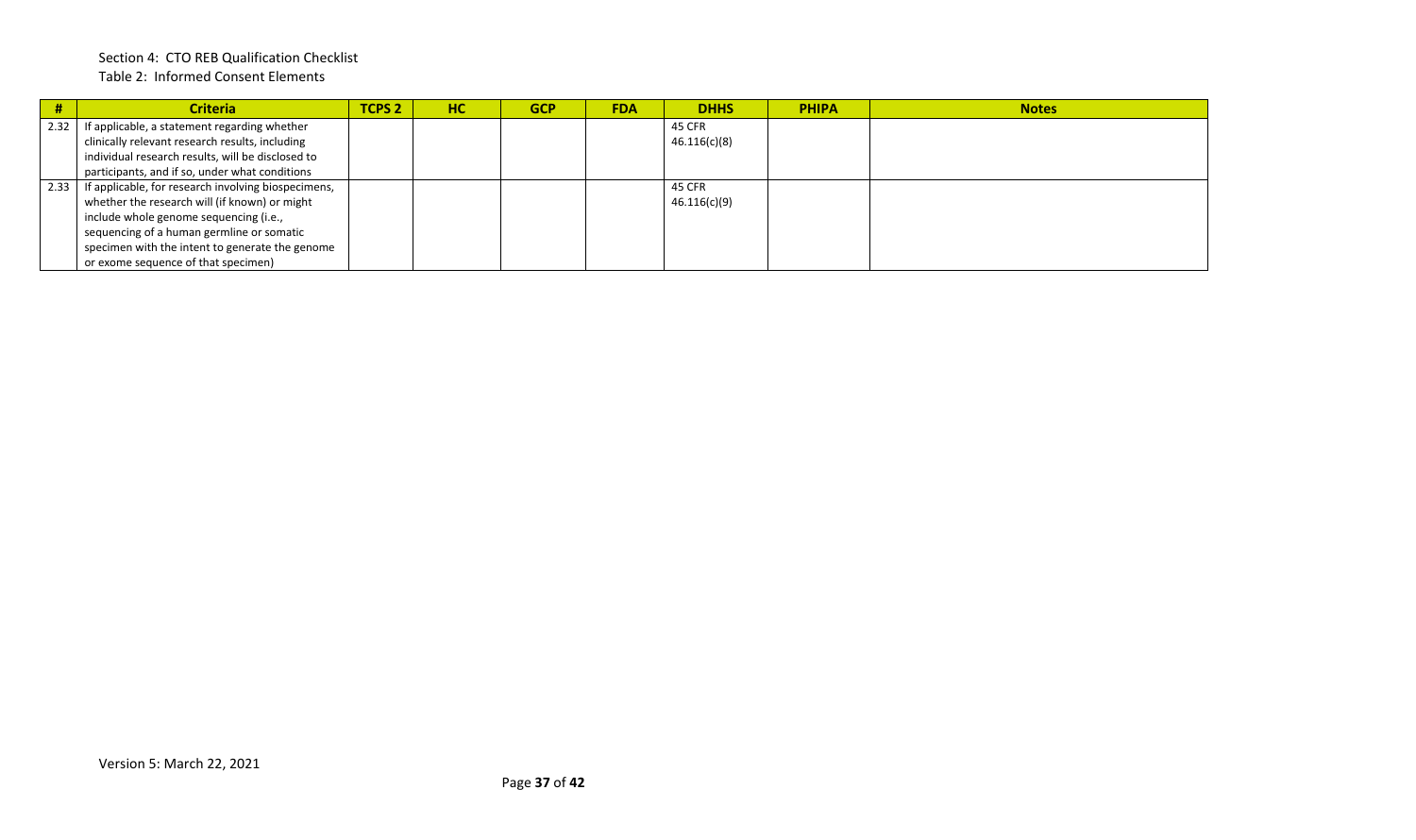### Table 3: Materials Required for Submission to the REB

<span id="page-37-0"></span>

| #    | <b>Criteria</b>                                                                                                                                                                                                                                              | <b>TCPS 2</b> | <b>HC</b> | <b>GCP</b>                       | <b>FDA</b>                                                                         | <b>DHHS</b>                                          | <b>PHIPA</b> | <b>Notes</b> |
|------|--------------------------------------------------------------------------------------------------------------------------------------------------------------------------------------------------------------------------------------------------------------|---------------|-----------|----------------------------------|------------------------------------------------------------------------------------|------------------------------------------------------|--------------|--------------|
|      | <b>Initial REB submission requirements</b>                                                                                                                                                                                                                   |               |           |                                  |                                                                                    |                                                      |              |              |
| 3.1  | Research protocol                                                                                                                                                                                                                                            | 6.11          |           | 3.1.2<br>4.4.1                   | <b>21 CFR</b><br>56.115(a)(1)<br>21 CFR 312.66<br>21 CFR 812.60                    | 45 CFR<br>46.115(a)(1)                               |              |              |
| 3.2  | Informed Consent Form(s)                                                                                                                                                                                                                                     | 3.2           |           | 3.1.2<br>4.4.1<br>4.8.1<br>4.8.2 | 21 CFR 50.27(a)<br><b>21 CFR</b><br>56.115(a)(1)<br>21 CFR 312.66<br>21 CFR 812.60 | 45 CFR<br>46.117(a) 45<br><b>CFR</b><br>46.115(a)(1) |              |              |
| 3.3  | Participant recruitment procedures (e.g.<br>advertisements)                                                                                                                                                                                                  |               |           | 3.1.2<br>4.4.1                   |                                                                                    |                                                      |              |              |
| 3.4  | Written information to be provided to participant<br>(such as diaries, contact cards, study process)                                                                                                                                                         |               |           | 3.1.2<br>4.4.1<br>4.8.1<br>4.8.2 |                                                                                    |                                                      |              |              |
| 3.5  | Investigator's Brochure (IB), Product Monograph<br>or equivalent documentation (e.g. Device<br>manual)                                                                                                                                                       |               |           | 3.1.2<br>4.4.2                   |                                                                                    |                                                      |              |              |
| 3.6  | Available safety information                                                                                                                                                                                                                                 |               |           | 3.1.2                            | CFR 56.111(a)(1),<br>and $111(a)(2)$<br>21 CFR 312.66<br>21 CFR 812.60             | 45 CFR<br>46.111(a)(1)<br>and $111(a)(2)$            |              |              |
| 3.7  | Information about payments and compensation<br>available to participants                                                                                                                                                                                     | 3.1(a)        |           | 3.1.2<br>3.1.8                   |                                                                                    |                                                      |              |              |
| 3.8  | Researcher's current CV and/or other<br>documentation evidencing qualifications                                                                                                                                                                              |               |           | 3.1.2<br>3.1.3<br>4.1.1          |                                                                                    |                                                      |              |              |
| 3.9  | Other documents that the REB may need to fulfill<br>its responsibilities                                                                                                                                                                                     |               |           | 3.1.2                            |                                                                                    |                                                      |              |              |
| 3.10 | Disclosure of any financial interest or other real,<br>potential or perceived conflicts of interest that<br>the researcher has in relation to the research, or<br>any real, potential, or perceived institutional<br>conflicts that may affect the research. | 7.2<br>$7.4*$ |           |                                  |                                                                                    |                                                      |              |              |
| 3.11 | A description of all processes used to obtain<br>informed consent and assent (if applicable)                                                                                                                                                                 | 3.2           |           |                                  |                                                                                    |                                                      |              |              |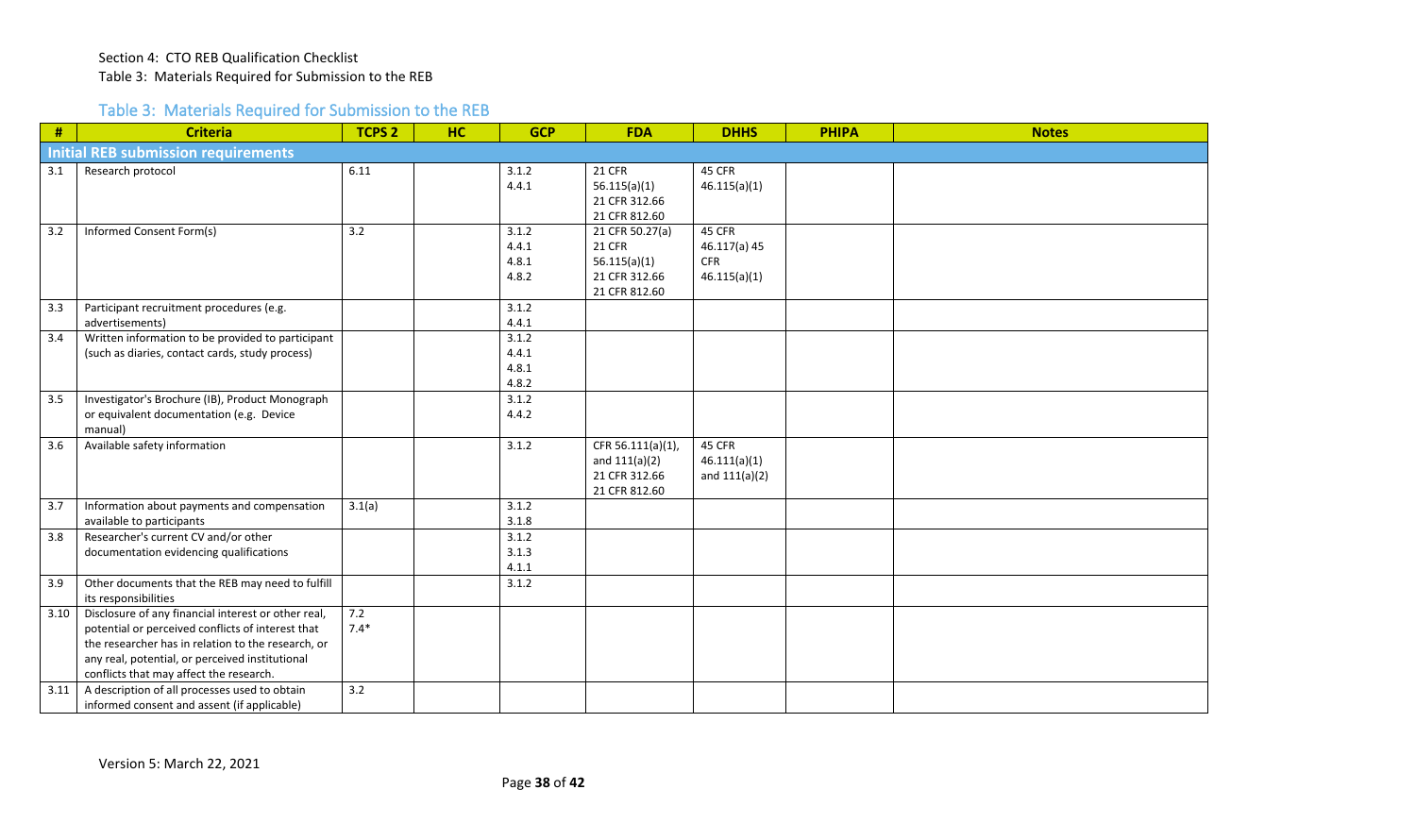Table 3: Materials Required for Submission to the REB

| $\#$ | <b>Criteria</b>                                                                                                                                                                                                                                                                                                                                                                                                                                                                                                                                                                | <b>TCPS 2</b> | HC | <b>GCP</b> | <b>FDA</b>                                                      | <b>DHHS</b>            | <b>PHIPA</b>                          | <b>Notes</b> |
|------|--------------------------------------------------------------------------------------------------------------------------------------------------------------------------------------------------------------------------------------------------------------------------------------------------------------------------------------------------------------------------------------------------------------------------------------------------------------------------------------------------------------------------------------------------------------------------------|---------------|----|------------|-----------------------------------------------------------------|------------------------|---------------------------------------|--------------|
| 3.12 | The process whereby research participants may<br>withdraw their consent, if given, and associated<br>data or biological materials.                                                                                                                                                                                                                                                                                                                                                                                                                                             | 3.1           |    |            |                                                                 |                        |                                       |              |
| 3.13 | A description of the processes used to provide<br>participants with all information relevant to their<br>ongoing consent to participate in the research                                                                                                                                                                                                                                                                                                                                                                                                                        | 3.3           |    |            |                                                                 |                        |                                       |              |
| 3.14 | A statement and description of any safety<br>monitoring process provided by the sponsor or<br>qualified investigator, such as data and safety<br>monitoring board (DSMB)                                                                                                                                                                                                                                                                                                                                                                                                       | 11.6<br>11.7  |    |            | <b>21 CFR</b><br>56.111(a)(6)<br>21 CFR 312.66<br>21 CFR 812.60 | 45 CFR<br>46.111(a)(6) |                                       |              |
| 3.15 | Evidence of clinical trial registration in a publicly<br>accessible registry that is acceptable to the World<br>Health Organization (WHO) or the International<br>Committee of Medical Journal Editors (ICMJE).<br>and information regarding where the results of<br>the clinical trial will be made publically available                                                                                                                                                                                                                                                      | 11.10         |    |            |                                                                 |                        |                                       |              |
| 3.16 | If the research involves genetic research, a<br>description of the plan for managing information<br>that may be revealed through genetic research<br>and the procedures for managing information<br>and communicating findings in accordance with<br>the participant's preferences.                                                                                                                                                                                                                                                                                            | 13.2<br>13.3  |    |            |                                                                 |                        |                                       |              |
| 3.17 | Clinical trial budget, in sufficient detail to ensure<br>that conflicts of interest are identified,<br>minimized, or otherwise managed.<br>Specifically, for research conforming to TCPS2:<br>Chapter 12 (Section F: research involving human<br>pluripotent stem cells), copies of contracts<br>between researchers, institutions and industry<br>sponsors and any relevant budgetary information<br>required to examine and evaluate any potential<br>or actual conflicts of interest and to ensure the<br>right to publish in a timely manner without<br>undue restriction. | 12.20         |    |            |                                                                 |                        |                                       |              |
| 3.18 | Measures for meeting confidentiality obligations<br>and explanation of any reasonably foreseeable<br>disclosure requirements, and proposed measures                                                                                                                                                                                                                                                                                                                                                                                                                            | 5.2(a)<br>5.3 |    |            | <b>21 CFR</b><br>56.111(a)(7) 21<br>CFR 312.66                  | 45 CFR<br>46.111(a)(7) | 2004,<br>c.3, Sched. A.<br>s.44(3)(b) |              |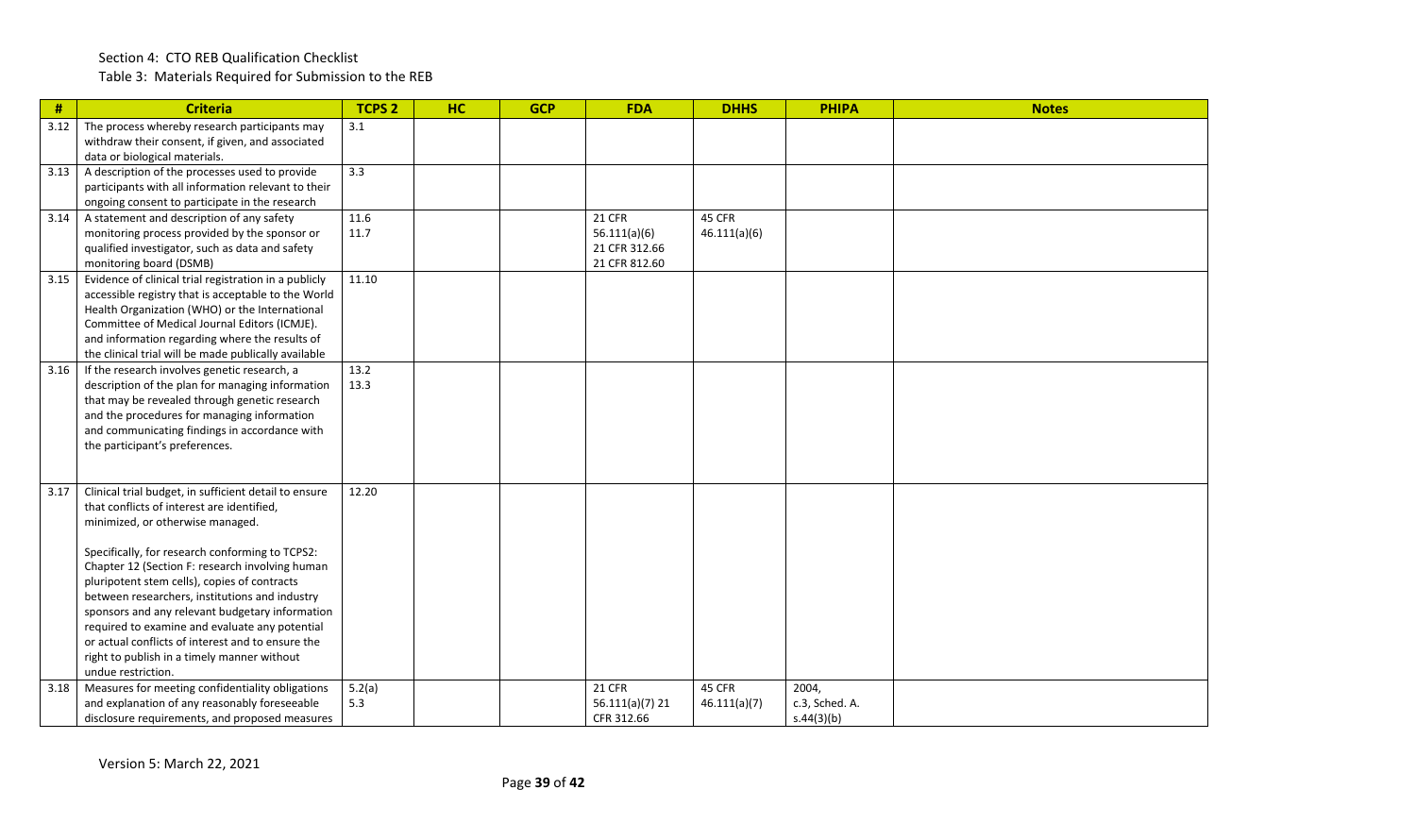Table 3: Materials Required for Submission to the REB

| #    | <b>Criteria</b>                                                                                    | <b>TCPS 2</b> | <b>HC</b>      | <b>GCP</b>   | <b>FDA</b>                    | <b>DHHS</b>               | <b>PHIPA</b> | <b>Notes</b> |
|------|----------------------------------------------------------------------------------------------------|---------------|----------------|--------------|-------------------------------|---------------------------|--------------|--------------|
|      | for safeguarding information, for the full life                                                    |               |                |              | 21 CFR 812.60                 |                           |              |              |
|      | cycle of information: its collection, use,<br>dissemination, retention and/or disposal             |               |                |              |                               |                           |              |              |
| 3.19 | If material incidental findings are likely, a plan                                                 | 3.4           |                |              |                               |                           |              |              |
|      | indicating how the researcher will determine                                                       |               |                |              |                               |                           |              |              |
|      | materiality, the likelihood of discovery of                                                        |               |                |              |                               |                           |              |              |
|      | material incidental findings, how the findings will                                                |               |                |              |                               |                           |              |              |
|      | be managed and assessed for validity, how such                                                     |               |                |              |                               |                           |              |              |
|      | findings will be disclosed to participants and how<br>communication will be managed.               |               |                |              |                               |                           |              |              |
| 3.20 | Unless otherwise exempt from REB review,                                                           | 5.7           |                |              |                               |                           |              |              |
|      | researchers who propose to engage in data                                                          |               |                |              |                               |                           |              |              |
|      | linkage describe the data that will be linked and<br>the likelihood that identifiable data will be |               |                |              |                               |                           |              |              |
|      | created through the linkage                                                                        |               |                |              |                               |                           |              |              |
| 3.21 | When proposing research expected to involve                                                        | 9.10          |                |              |                               |                           |              |              |
|      | First Nations, Inuit or Métis participants, an                                                     |               |                |              |                               |                           |              |              |
|      | explanation as to how the researchers have                                                         |               |                |              |                               |                           |              |              |
|      | engaged, or intend to engage, the relevant                                                         |               |                |              |                               |                           |              |              |
|      | community, or a request for an exception to the<br>requirement for community engagement            |               |                |              |                               |                           |              |              |
| 3.22 | Justification for the choice of a placebo (or other)                                               | 11.3          |                |              |                               |                           |              |              |
|      | control group, as opposed to the other possible                                                    | 11.4          |                |              |                               |                           |              |              |
|      | choices of control group, is provided to the REB                                                   | $(a-c)$       |                |              |                               |                           |              |              |
|      | (as applicable)                                                                                    |               |                |              |                               |                           |              |              |
|      | Submission requirements during ongoing trial conduct may include, but are not limited to:          |               |                |              |                               |                           |              |              |
| 3.23 | <b>Protocol amendments</b>                                                                         | 6.16          |                | 3.1.2, 4.4.3 | 21 CFR                        | 45 CFR<br>46.115(a)(1)    |              |              |
|      |                                                                                                    |               |                |              | 56.115(a)(1)<br><b>21 CFR</b> |                           |              |              |
|      |                                                                                                    |               |                |              | 56.108(a)(3)                  |                           |              |              |
|      |                                                                                                    |               |                |              | 21 CFR 312.66                 |                           |              |              |
|      |                                                                                                    |               |                |              | 21 CFR 812.60                 |                           |              |              |
| 3.24 | Consent form updates that the researcher                                                           | 3.3           | <b>FDR</b>     | 3.1.2 4.4.1  | 21 CFR 56.115                 | 45 CFR 46.115             |              |              |
|      | proposes for use in the study                                                                      | 6.16          | C.05.012(3)(g) | 4.8.2        | $(a)(1)$ and<br>115(a)(7)     | $(a)(1)$ and<br>115(a)(7) |              |              |
|      |                                                                                                    |               |                |              | 21 CFR 312.66                 |                           |              |              |
|      |                                                                                                    |               |                |              | 21 CFR 812.60                 |                           |              |              |
| 3.25 | Any revisions to written information provided to                                                   |               | <b>FDR</b>     | 3.1.2 4.4.3  |                               |                           |              |              |
|      | participants (not including consent form                                                           |               | C.05.012(3)(g) | 4.8.2        |                               |                           |              |              |
|      | revisions, as noted above)                                                                         |               |                |              |                               |                           |              |              |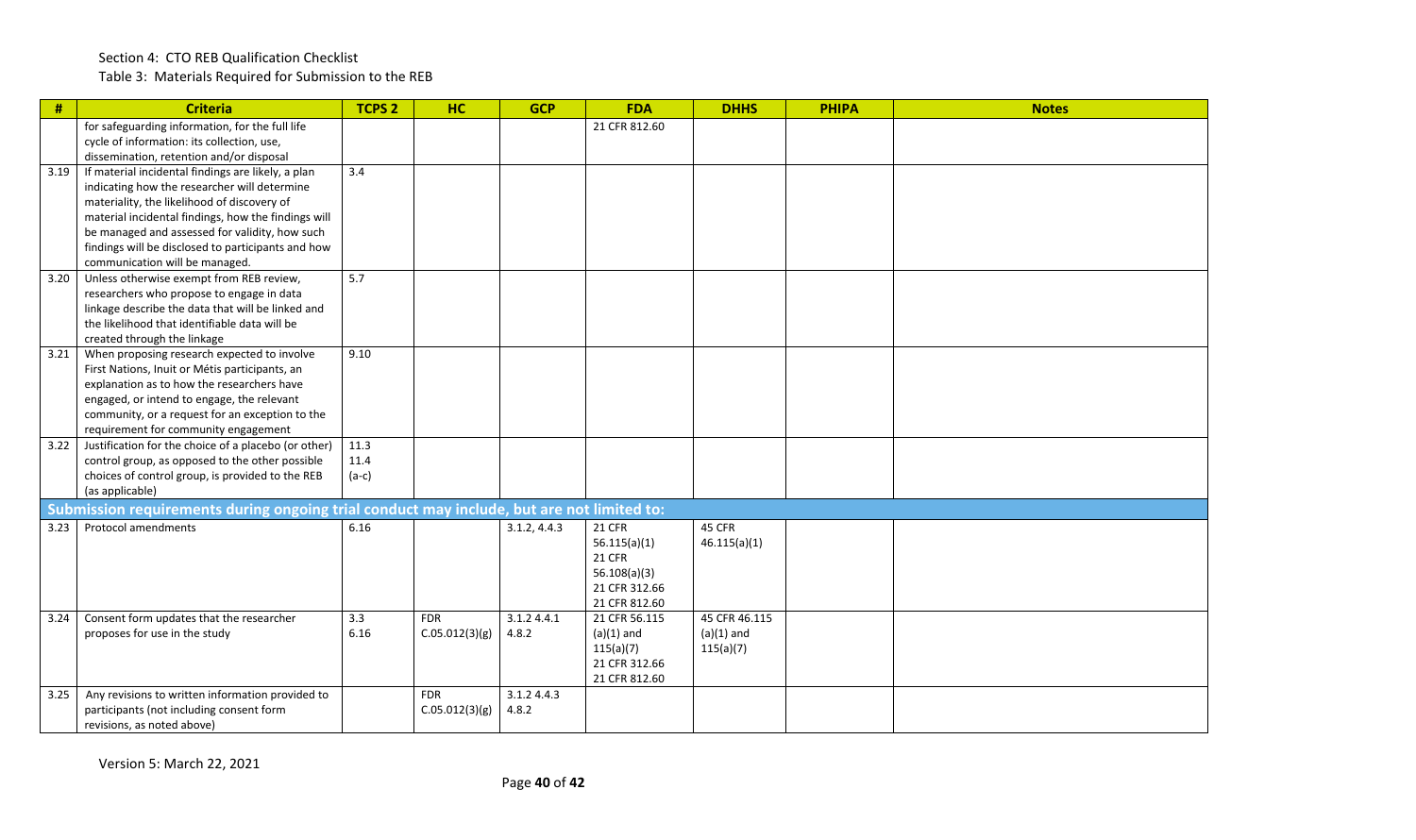#### Section 4: CTO REB Qualification Checklist Table 3: Materials Required for Submission to the REB

| $\#$ | <b>Criteria</b>                                                                                                                                                                                                                                                                                                                                                                                                                                                                                                                                 | <b>TCPS 2</b>        | HC                           | <b>GCP</b>              | <b>FDA</b>                                                                             | <b>DHHS</b>                                           | <b>PHIPA</b> | <b>Notes</b> |
|------|-------------------------------------------------------------------------------------------------------------------------------------------------------------------------------------------------------------------------------------------------------------------------------------------------------------------------------------------------------------------------------------------------------------------------------------------------------------------------------------------------------------------------------------------------|----------------------|------------------------------|-------------------------|----------------------------------------------------------------------------------------|-------------------------------------------------------|--------------|--------------|
| 3.26 | Written summaries of trial status/progress<br>reports/continuing review reports, including<br><b>DSMB</b> reports                                                                                                                                                                                                                                                                                                                                                                                                                               | 6.14<br>11.6         | <b>FDR</b><br>C.05.012(3)(g) | 4.10.1                  | <b>21 CFR</b><br>$56.115(a)(1)$ 21<br>CFR 312.66<br>21 CFR 812.60                      | 45 CFR<br>46.115(a)(1)                                |              |              |
| 3.27 | Written reports on any changes significantly<br>affecting the conduct of the trial, and/or<br>increasing the risk to participants, including:<br>a) deviations from, or changes of, the protocol to<br>eliminate immediate hazards to trial participants;<br>b) changes increasing the risks and/or affecting<br>significantly the conduct of the trial;<br>c) all adverse drug reactions that are serious and<br>unexpected;<br>d) new information that may affect adversely the<br>safety of the participants or the conduct of the<br>study. | 6.15<br>10.5<br>11.8 | <b>FDR</b><br>C.05.012(3)(g) | 3.3.84.5.4(a)<br>4.10.2 | <b>21 CFR</b><br>56.108(a)(3) 21<br>CFR 56.115(a)(1)<br>21 CFR 312.66<br>21 CFR 812.60 | 45 CFR<br>46.108(a)(3)(iii)<br>45 CFR<br>46.115(a)(1) |              |              |
| 3.28 | Unanticipated problems, including serious<br>unexpected adverse events/reactions                                                                                                                                                                                                                                                                                                                                                                                                                                                                | 6.15<br>11.8         |                              | 4.11.1                  | <b>21 CFR</b><br>56.115(a)(1) 21<br>CFR 56.108(b)(1)<br>21 CFR 312.66<br>21 CFR 812.60 | 45 CFR<br>46.115(a)(1)                                |              |              |
| 3.29 | Serious or continuing non-compliance with<br>organizational policy or REB requirements and<br>determinations, or the regulations                                                                                                                                                                                                                                                                                                                                                                                                                | 6.15                 |                              |                         | <b>21 CFR</b><br>56.108(b)(2)<br>21 CFR 312.66<br>21 CFR 812.60                        |                                                       |              |              |
| 3.30 | Updates to the Investigator's Brochure (IB),<br>product monograph (PM) or equivalent<br>documentation (e.g. device manual)                                                                                                                                                                                                                                                                                                                                                                                                                      |                      |                              | 4.4.2                   |                                                                                        |                                                       |              |              |
| 3.31 | Changes to measures to protect privacy and<br>confidentiality                                                                                                                                                                                                                                                                                                                                                                                                                                                                                   |                      |                              |                         | <b>21 CFR</b><br>56.111(a)(7)<br>21 CFR 312.66<br>21 CFR 812.60                        | 45 CFR<br>46.111(a)(7)                                |              |              |
| 3.32 | Discontinuation of the clinical trial at the local<br>site and the reasons for it                                                                                                                                                                                                                                                                                                                                                                                                                                                               |                      |                              | 4.12.14.12.2            | <b>21 CFR</b><br>56.108(a)(3)<br>21 CFR 312.66<br>21 CFR 812.60                        | 45 CFR<br>46.108(a)(3)(iii)                           |              |              |
| 3.33 | Summary of trial outcome/study completion<br>report                                                                                                                                                                                                                                                                                                                                                                                                                                                                                             |                      |                              | 4.13                    |                                                                                        |                                                       |              |              |
| 3.34 | Changes in any additional documents subject to<br>review.                                                                                                                                                                                                                                                                                                                                                                                                                                                                                       |                      | <b>FDR</b><br>C.05.012(3)(g) | 4.4.3                   |                                                                                        |                                                       |              |              |